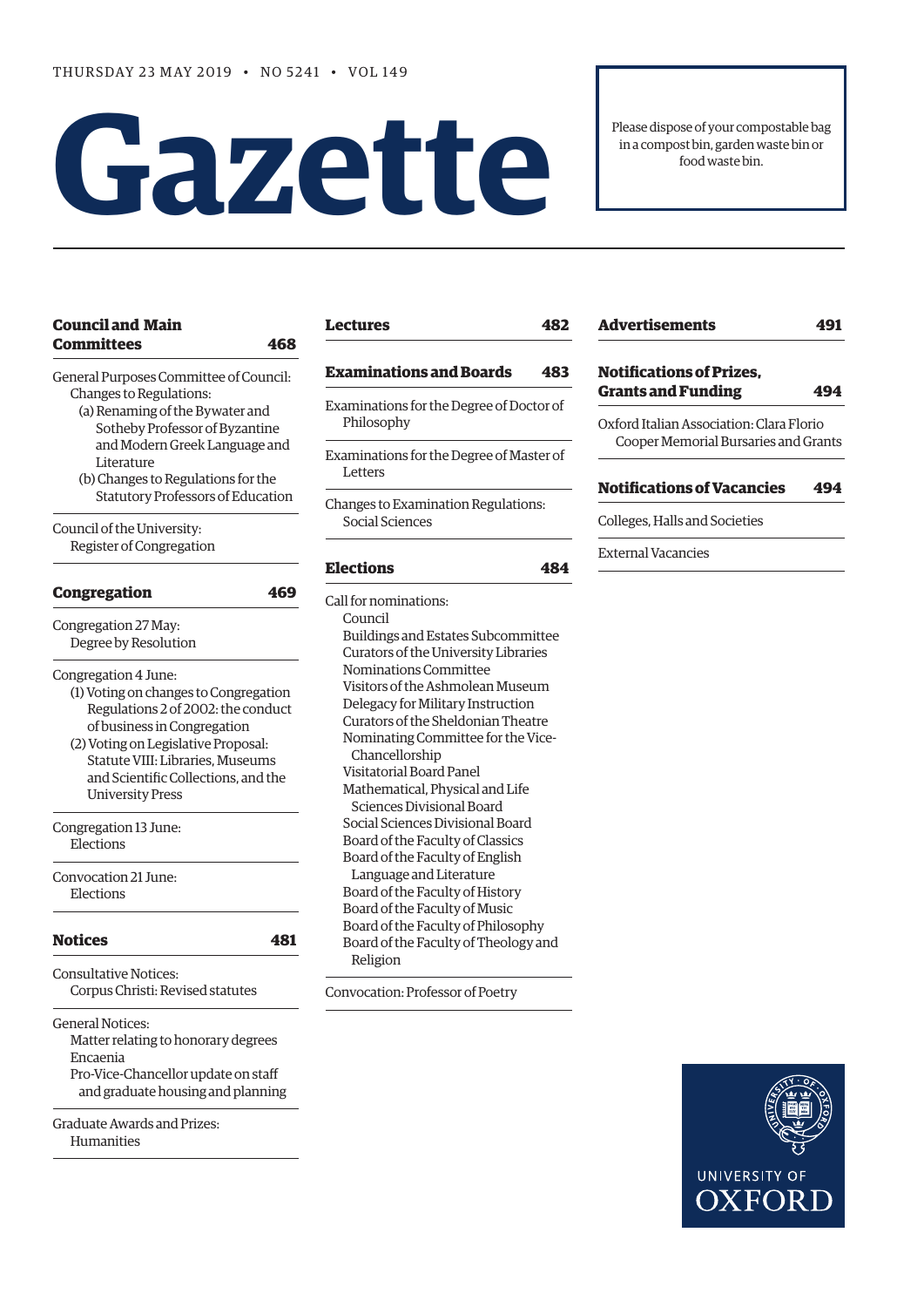# <span id="page-1-0"></span>Council and Main Committees

# **General Purposes Committee of Council**

# **Changes to Regulations**

The General Purposes Committee of Council has made the following changes to regulations, to come into effect on **7 June**.

# **(a) Renaming of the Bywater and Sotheby Professor of Byzantine and Modern Greek Language and Literature**

#### *Explanatory Note*

The following changes, made on the recommendation of the Humanities Division, rename the Bywater and Sotheby Professor of Byzantine and Modern Greek Language and Literature as the Stavros Niarchos Foundation–Bywater and Sotheby Professor of Byzantine and Modern Greek Language and Literature, following an endowment from the Stavros Niarchos Foundation.

## *Text of Regulations*

**1** In the Schedule of Statutory Professorships annexed to Council Regulations 3 of 2004, amend as follows (new text underlined):

'Stavros Niarchos Foundation–Bywater and Sotheby Professor of Byzantine and Modern Greek Language and Literature'.

**2** In Council Regulations 24 of 2002, concerning individual professorships, amend §126 as follows (new text underlined, deleted text struck through):

# '**§ 126.** *Stavros Niarchos Foundation– Bywater and Sotheby Professor of Byzantine and Modern Greek Language and Literature*

1. The Stavros Niarchos Foundation– Bywater and Sotheby Professor of Byzantine and Modern Greek Language and Literature shall lecture and give instruction in Byzantine and Modern Greek Language and Literature.

2. The professor shall be elected by an electoral board consisting of:

(1) the Vice-Chancellor, or, if the head of the college specified in (2) of this clause is Vice-Chancellor, a person appointed by Council on the occurrence of a vacancy to act as an elector on that occasion;

(2) the head of the college to which the professorship shall be for the time being allocated by Council under any decree in that behalf, or, if the head is unable or unwilling to act, a person appointed by the governing body of the college on the occurrence of a vacancy to act as an elector on that occasion;

(3) a person appointed by the governing body of the college specified in (2) of this clause;

(4), (5) two persons appointed by Council;

(6)–(8) three persons appointed by the Humanities Board the Head of the Humanities Division, or his or her nominee;

(79) one person appointed by the Board of the Faculty of Medieval and Modern Languages.;

(8), (9) two persons appointed by the Humanities Divisional Board.

3. The professor shall be subject to the General Provisions of the decree regulations concerning the duties of professors and to those Particular Provisions of the same decree regulations which are applicable to this chair.'

# **(b) Changes to Regulations for the Statutory Professors of Education**

#### *Explanatory Note*

The following changes, made on the recommendation of the Social Sciences Division and the Department of Education, reduce the number of Professorships of Education from four to three and rename the fourth professorship.

#### *Text of Regulations*

**1** In the Schedule of Statutory Professorships annexed to Council Regulations 3 of 2004, amend as follows (new text underlined, deleted text struck through):

'Professors (fourthree) of Education

Professor of Education and Children's Social Care'.

**2** In Council Regulations 24 of 2002, concerning individual professorships, amend §74 as follows (new text underlined, deleted text struck through):

# '**§74.** *Professors (fourthree) of Education*

1. There shall be fourthree Professors of Education who shall engage in advanced study and research and shall lecture and give instruction in Education.'

**3** Ibid, insert new §345 as follows:

#### '**§345.** *Professor of Education and Children's Social Care*

1. There shall be a Professor of Education and Children's Social Care who shall engage in advanced study and research and shall lecture and give instruction in Education and Children's Social Care.

2. The professor shall be elected by an electoral board consisting of:

(1) the Vice-Chancellor, or, if the head of the college specified in (2) of this clause is Vice-Chancellor, a person appointed by Council;

(2) the head of the college to which the professorship shall be for the time being allocated by Council under any regulation in that behalf, or if the head is unable or unwilling to act, a person appointed by the governing body of the college;

(3) a person appointed by the governing body of the college specified in paragraph (2) above;

(4), (5) two persons appointed by Council;

(6) a person appointed by the Social Sciences Board;

(7)–(9) three persons appointed by the Academic Committee of the Department of Education.

3. The professor shall be subject to the General Provisions of the regulations concerning the duties of professors and to those Particular Provisions of the same regulations which are applicable to this chair.'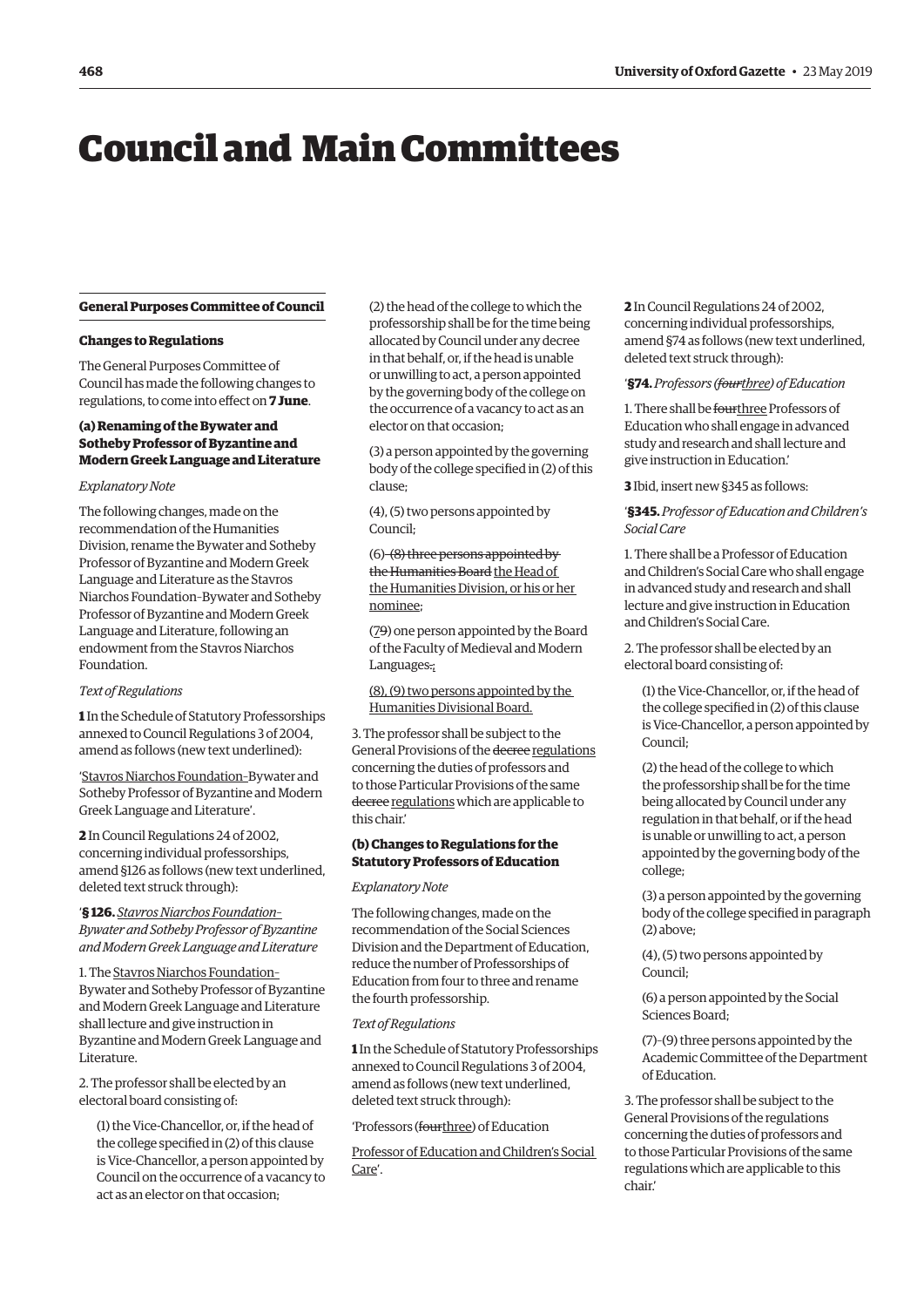# Congregation

#### <span id="page-2-0"></span>**Council of the University**

#### **Register of Congregation**

The Vice-Chancellor reports that the following names have been added to the Register of Congregation:

Bhui, H S, Faculty of Law Crow, R A D, St John's Heller, B J, Keble Jankowiak, M, Corpus Christi Marathe, P R, Faculty of Clinical Medicine Miller, A, Mathematical, Physical and Life Sciences Divisional Office Paolitto, JL, Trinity Pouncett, J S, St John's Wallage, W J, Faculty of Clinical Medicine

# **Divisional and Faculty Boards**

For changes in regulations for examinations see 'Examinations and Boards' below.

| Congregation | 27 May |
|--------------|--------|
|--------------|--------|

#### **Degree by Resolution**

The following resolution will be deemed to be approved at noon on 27 May, unless by that time the Registrar has received notice in writing from two or more members of Congregation that they wish the resolution to be put to a meeting of Congregation.

#### *Text of Resolution*

That the Degree of Master of Arts be conferred upon the following:

Marak Andrzej Jankowiak, Corpus Christi

|  | Congregation | 4 June |
|--|--------------|--------|
|--|--------------|--------|

¶ Members of Congregation are reminded that any two members may, not later than **noon on 27 May**, give notice in writing to the Registrar that they wish to oppose or amend the proposed changes to Congregation regulations at (1) or the legislative proposal at (2) below (see the note on the conduct of business in Congregation below). If no such notice has been given, and unless Council has declared otherwise or the meeting has been adjourned, the change to regulations and legislative proposal shall be declared carried, and the meeting may be cancelled.

# **(1) Voting on changes to Congregation Regulations 2 of 2002: the conduct of business in Congregation**

#### *Explanatory Note*

The following changes to Congregation Regulations 2 of 2002, made on the recommendation of the Proctors for 2018– 19, amend the regulations concerning the conduct of business in Congregation.

(a) *To enable the withdrawal of resolutions, topics for discussion and questions to Council*.

In the case of the withdrawal of one of these items of business by the members of Congregation who are the signatories, it is proposed that withdrawal is effected by the Registrar receiving sufficient evidence that the number of remaining signatories is fewer than the minimum number required to submit the resolution, topic or question in the first place. In the case of the withdrawal of a resolution or topic for discussion, fewer than 20 signatories would have to remain for the item to be withdrawn; in the case of a question to Council, fewer than one proposing member and one supporting member would have to remain. In the case of a withdrawal by Council, a simple decision would be needed, in line with Council's current ability to withdraw a legislative proposal at any stage. Provision is made for how a withdrawal is to be notified if the withdrawal takes place after the first notice of the item of business is published in the *Gazette*, or will irrevocably be published. This same notice is to be provided should Council withdraw a legislative proposal under its existing powers.

(b) *To change the wording on the form of voting in Congregation, to remove the current ambiguity caused by the two senses in which the word 'division' is used in the regulations*.

At present Congregation Regulations 2 of 2002 use the word 'division' in two senses:

(i) to mean any form of vote; and

(ii) to mean a vote by division—the House physically dividing, as in Parliament—as opposed to by paper ballot.

Where the word 'division' is currently used in sense (i), to mean any form of vote, the draft regulations change the wording to 'vote in the House', leaving the word 'division' only to mean sense (ii), a vote by the House dividing. The reason for this change is to remove any ambiguity as to whether or not a vote by paper ballot places the same obligations on Council as a vote by division of the House, and whether a postal vote may be called after a vote by paper ballot or only after a vote by division of the House.

(c) *To enable the form of voting – by division or by paper ballot – to be determined after the first publication of the notice of a resolution and legislative proposal, if that first notice does not specify the form of voting*.

At present, Regulation 4.2 (3) implies that, if the first notice of a legislative proposal or resolution does not specify the form of voting, it shall be by division of the House. Resolutions and legislative proposals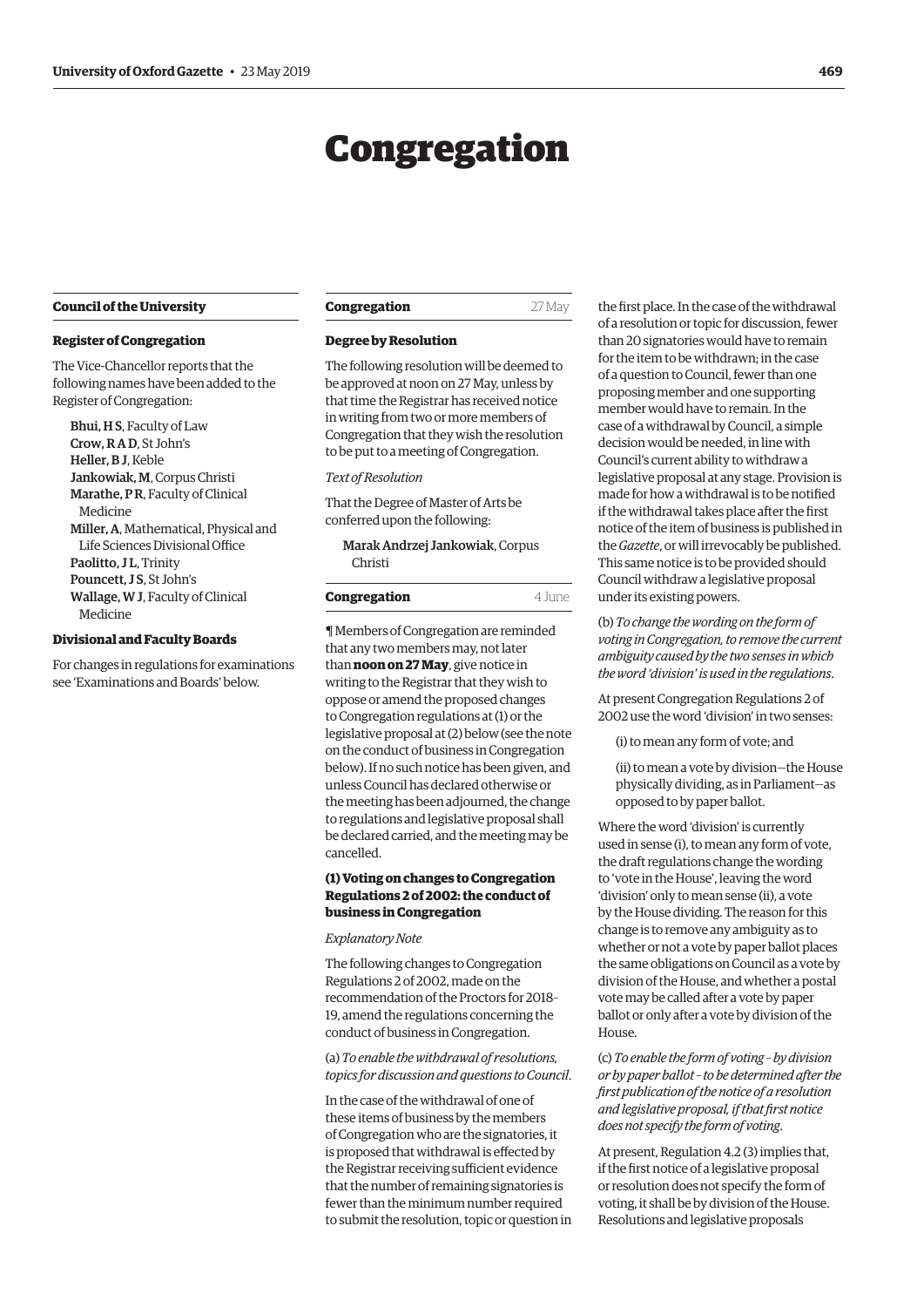are published at least 19 days before the meeting at which they are to be moved. Most are not on contentious matters and are published without the expectation of notices of opposition or amendment. Consequently, the form of voting is often not mentioned in the first notice. Notices of opposition or amendment may be submitted up to noon on the eighth day before the meeting. What is then needed is a means of determining and announcing the form of the vote after a notice of opposition or amendment has been received, if not accepted by Council.

A change is therefore made to so that a decision by the Vice-Chancellor and Proctors on the form of voting in Congregation – by paper ballot or by division of the House – can be published in a subsequent notice published in the *Gazette* at least four days before the meeting. The procedure which it is proposed be codified in the regulations has in fact been the practice for many years and has not been challenged.

# (d) *To change the word 'Chairman' to the gender-neutral 'Chair' throughout*.

This is consistent with Council's longstanding policy to make this change whenever legislation comes forward for amendment.

Proposals (b) to (d) merely clarify current procedures. With regard to proposal (a), the former Proctors for 2018–19 and the former Registrar were approached during the last academic year by members of Congregation who wished to know how to withdraw a pending resolution. The regulation as it stands does not provide a mechanism for doing so, as a result of which the former Proctors and the former Registrar had to give what they thought was the most coherent interpretation of the existing regulation.

#### *Text of Regulations*

**1** In Congregation Regulations 2 of 2002, concerning the conduct of business in Congregation, amend parts 1.9–1.15 as follows (new text underlined, deleted text struck through):

'1.9. (1) Whenever a request for adjournment is received under regulations 1.5 (3) or 1.8 above, the Vice-Chancellor shall refer it to the Proctors, who shall decide whether or not it shall be granted.

(2) The Proctors' decision shall be published in the *University Gazette* not less than four days before the meeting of Congregation to which the question or questions concerned was or were originally due to be submitted.

(3) If the Proctors decide that the request shall not be granted, any two members of Congregation may, by rising in their places at the meeting, demand that a vote be taken on whether or not the question or any of the questions in respect of which the request was submitted shall nevertheless be adjourned; and, if such a demand is made, the ChairmanChair shall, after any debate on the question of adjournment, put that question to the vote in accordance with the provisions of regulation 1.11 below.

1.10. Consideration of any question adjourned under the provisions of regulations 1.5 (3), 1.7 or regulation 1.8 above shall be resumed at the next meeting of Congregation (or at such later meeting as the ChairmanChair may determine), and the Registrar shall give not less than five days' notice in the *University Gazette* that the debate will be resumed.

1.11. (1) At any meeting of Congregation the ChairmanChair may at any time propose the adjournment of the House.

(2) The motion shall be put immediately, and, if it is carried, the House shall be adjourned.

(3) After any meeting has lasted two full hours the ChairmanChair shall have the power of adjourning the House without question put.

(4) Any adjournment of the House under this regulation shall be to the following day, unless the ChairmanChair shall fix another day.

1.12. No question shall be adjourned more than once.

# *Speaking at meetings*

1.13. No member of Congregation shall without leave of the ChairmanChair speak more than once on any item, except that the mover of an item shall have the right to reply at the close of the debate on that item.

1.14. If the ChairmanChair considers that a speaker's remarks are irrelevant to the question concerned, the ChairmanChair may direct the speaker to confine his or her remarks to that question, and the speaker shall comply with the ChairmanChair's direction.

1.15. (1) Any student member, as defined in section 4 of Statute II, may speak at a meeting of Congregation, if called upon to do so by the ChairmanChair at the ChairmanChair's discretion.

(2) The Vice-Chancellor may make rules governing speaking by student members in Congregation.<sup>1</sup>

(3) The ChairmanChair may, nevertheless, at any time terminate a

debate on the floor of the House and proceed to the final speeches and the taking of a vote.'

**2** Ibid, in Part 2, amend part 2.13 as follows (new text underlined, deleted text struck through):

# '*Second meeting*

2.13. The second meeting shall take place on a date to be fixed by the ChairmanChair which is at least fourteen days after the date on which the amendments were passed.'

**3** Ibid, amend parts 2.19−2.21 as follows (new text underlined, deleted text struck through):

# '*Other provisions*

2.19. Any amendment proposed under any of the preceding regulations which is not moved and seconded in Congregation shall lapse.

2.20. A legislative proposal made by Council under section 1 (1) of Statute IV may be withdrawn by Council at any time.

(1) If the Registrar receives notice of Council's withdrawal of a legislative proposal after 9.00am on the Tuesday before the first notice under 1.4 above appears in the *Gazette* but before noon on the eighth day before the meeting of Congregation at which the legislative proposal is due to be moved, the Registrar shall publish a notice in the *Gazette* not less than four days before that meeting announcing the withdrawal of the legislative proposal.

(2) If the Registrar receives notice of Council's withdrawal of a legislative proposal later than noon on the eighth day before the meeting of Congregation at which the legislative proposal is due to be considered, the Registrar shall notify Congregation electronically of the withdrawal and that notification shall as soon as possible thereafter be published in the *Gazette*.

2.21. At any meeting of Congregation the ChairmanChair shall have the right to withdraw a legislative proposal made under section 1 (1) of Statute IV at any time before it has been submitted to a vote, and Council may resubmit the proposal to Congregation at a subsequent meeting.'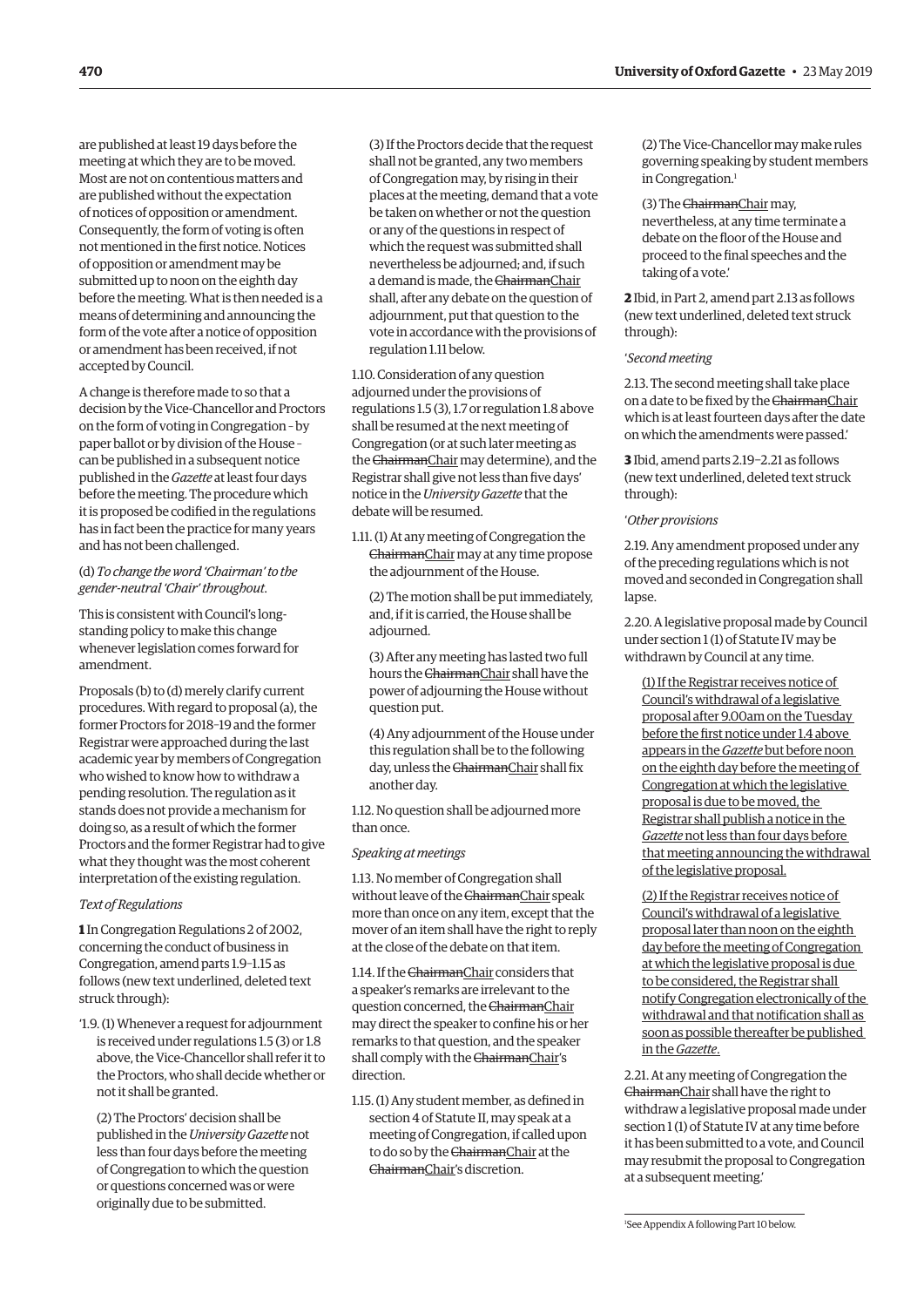**4** Ibid, in Part 3, amend part 3.6 (1) as follows (new text underlined, deleted text struck through):

'3.6. (1) If no notice is received under regulation 3.4 above, the resolution shall unless Council has decided otherwise be declared by the ChairmanChair at the conclusion of proceedings on it to be carried without question put.'

**5** Ibid, amend part 3.16 (3) as follows (new text underlined, deleted text struck through):

'(3) Unless notice of opposition has been received under paragraph (2) above, and unless Council has decided that the proposed amendment is unacceptable to it, Council may publish a notice to that effect in the *University Gazette* not later than the fourth day before the meeting; in which case:

(a) the amended resolution shall, at the conclusion of any proceedings on the amendment and the resolution, be declared by the ChairmanChair to be carried without question put; or

(b) Council may nevertheless decide that a division vote in the House shall be taken on the amended resolution at the conclusion of those proceedings'

**6** Ibid, amend part 3.17 as follows (new text underlined, deleted text struck through):

'*Amendments acceptable to Council which are unopposed*

#### 3.17. If:

(1) no notice of opposition to an amendment has been received under regulation 3.16 (2) above; and

(2) Council decides that the amendment proposed is acceptable to it

Council may publish a notice to that effect in the *University Gazette* not later than the fourth day before the meeting.

(3) In a case to which paragraph (1) of this regulation applies

(a) the amended resolution shall, at the conclusion of any proceedings on the amendment and the resolution, be declared by the ChairmanChair to be carried without question put; or

(b) Council may nevertheless decide that a division vote in the House shall be taken on the amended resolution at the conclusion of those proceedings.'

**7** Ibid, amend part 3.18 as follows (new text underlined, deleted text struck through):

## 'V*oting on amendments*

3.18. Where an amendment is proposed the ChairmanChair in consultation with the Proctors shall decide:'

**8** Ibid, amend part 3.20−3.23 as follows (new text underlined, deleted text struck through):

#### '*Opposition to resolutions*

3.20. (1) Except in the case of resolutions to which regulations 3.2–3.6 and 3.13 above apply, any two members may, not later than noon on the eighth day before the meeting at which the resolution is to be moved, give notice in writing to the Registrar that they intend to oppose the resolution; or Council may instruct the Registrar to give notice that the resolution is unacceptable to Council.

(2) Such notice (whether of opposition by members or of unacceptability to Council) shall be published by the Registrar in the *University Gazette* not less than four days before the meeting.

(3) If such notice has not been given, and unless Council has decided otherwise, the resolution shall, at the conclusion of proceedings on it, be declared by the ChairmanChair to be carried without question put.

#### *Withdrawal of resolutions*

3.21. (1) A resolution submitted under 3.1 above by at least twenty members of Congregation may be withdrawn in accordance with (a)–(d) below if the Registrar receives written notice from one or more of the signatories that the signatories have withdrawn their signatures from the resolution such that fewer than twenty signatures remain.

> (a) The person or persons submitting the request for withdrawal under 3.21 (1) above shall take responsibility for obtaining the consent of those who wish to retract their signatures, and for submitting evidence of their consent to the Registrar.

(b) If the Registrar receives sufficient evidence that fewer than twenty signatures remain before 9.00am on the Tuesday before the notice under 1.4 above first appears in the *Gazette*, the resolution shall be withdrawn without notice being published.

(c) If the Registrar receives sufficient evidence that fewer than twenty signatures remain after 9.00am on the Tuesday before the notice under 1.4 above first appears in the *Gazette*

but before noon on the eighth day before the meeting of Congregation at which the resolution is due to be moved, the Registrar shall publish a notice in the *Gazette* not less than four days before that meeting announcing the withdrawal of the resolution.

(d) If the Registrar receives sufficient evidence that fewer than twenty signatures remain later than noon on the eighth day before the meeting of Congregation at which the resolution is due to be considered, the Vice-Chancellor, in consultation with the Proctors shall determine whether or not the resolution may be withdrawn. If the Vice-Chancellor in consultation with the Proctors determines that the resolution may be withdrawn, the Registrar shall notify Congregation electronically of the withdrawal and that notification shall as soon as possible thereafter be published in the *Gazette*.

(2) A resolution submitted by Council under 3.1 above may be withdrawn by Council at any time.

(a) If the Registrar receives notice of Council's withdrawal of a resolution after 9.00am on the Tuesday before the first notice under 1.4 above appears in the *Gazette* but before noon on the eighth day before the meeting of Congregation at which the resolution is due to be moved, the Registrar shall publish a notice in the *Gazette* not less than four days before that meeting announcing the withdrawal of the resolution.

(b) If the Registrar receives notice of Council's withdrawal of a resolution later than noon on the eighth day before the meeting of Congregation at which the resolution is due to be considered, the Registrar shall notify Congregation electronically of the withdrawal and that notification shall as soon as possible thereafter be published in the *Gazette*.

(3) A resolution once withdrawn may not be submitted again for the same meeting of Congregation.

#### *Resolutions and amendments which lapse*

3.221. Except in the case of a resolution declared carried without question put under the provisions of regulations 3.16 or 3.20 above, any resolution or amendment to a resolution which is not moved and seconded in Congregation shall lapse.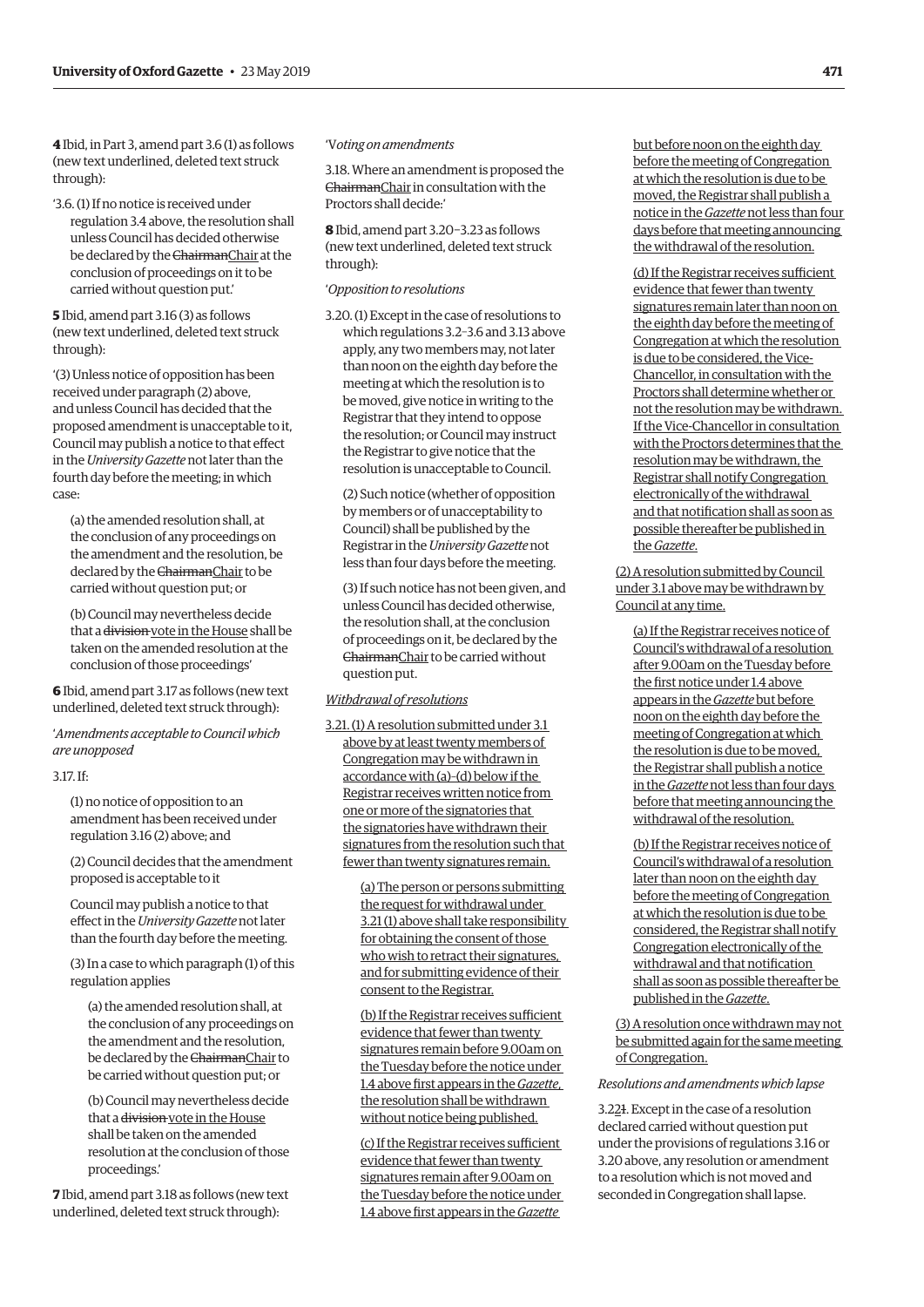# *Obligations of Council*

3.232. (1) Except in cases to which regulation 3.2 or regulation 3.13 above apply, if a resolution is:

> (a) carried on a division vote in the House with at least 125 members voting in favour, or

(b) carried without a division vote in the House at a meeting at which at least 125 members are present on the floor of the House at the time when the resolution is declared by the ChairmanChair to have been carried, or

(c) declared by the Vice-Chancellor to have been carried without holding the meeting under the provisions of section 7 of Statute IV,

Council shall be bound, not later than the eighth week of the Full Term after the term in which the resolution is carried, to submit to Congregation a legislative proposal, or to make a regulation, or to take any other action it considers appropriate, as the case may be, in order to give effect to the resolution.

(2) For the purposes of paragraph (1) (b) above, the Proctors shall, whenever a resolution is carried without a divisionvote in the House, certify the number of members present on the floor of the House<sup>2</sup> at the time when the resolution is declared by the ChairmanChair to have been carried.

3.243. (1) If Council is required by a resolution of Congregation to make a regulation under regulation 3.232 above, the regulation shall be put to Congregation for approval.

(2) Such a regulation shall be published in the *University Gazette* not less than nineteen days before the meeting, and amendments may be proposed under the same procedure as that laid down for amendments to resolutions in regulations 3.14–3.19 above.'

**9** Ibid, in Part 4, amend parts 4.1−4.2 as follows (new text underlined, deleted text struck through):

'Votes at meetings of Congregation

4.1. (1) Every vote in Congregation shall be taken immediately after the close of the debate (if any) on the question concerned, unless that question has been adjourned under regulation

<sup>2</sup> See regulation 4.3 below.

1.7 or regulation 1.8 in Part 1 of these regulations.

(2) Every question shall be settled by a simple majority (with the ChairmanChair having a second or casting vote in the case of an equality of votes) except where the statutes or regulations provide otherwise.

4.2. (1) When any question has been put to Congregation by the ChairmanChair he or she may direct that a vote be taken, or may announce that in his or her opinion the proposal is accepted or rejected, as the case may be.

(2) If the ChairmanChair's opinion so declared is challenged by at least six members rising in their places, he or she shall direct that a vote be taken.

(3) Where the ChairmanChair directs that a vote is to be taken at a meeting of Congregation it shall be conducted by division of the House unless either

(a) the Vice-Chancellor and Proctors have determined that it shall be determined by ballot and have made a statement to that effect in the notice of the meeting given under regulation 1.4 above or in a subsequent notice published in the *Gazette* not later than four days before the meeting; or

(b) twenty or more members of Congregation have given written notice to the Registrar not later than noon on the eighth day before the meeting that they wish the vote to be conducted by ballot.'

**10** Ibid, amend part 4.5−4.6 as follows (new text underlined, deleted text struck through):

'4.5. (1) Any question decided or resolution carried or rejected at a meeting of Congregation shall, in the absence of provision to the contrary in the statutes and regulations, be submitted for confirmation or rejection to a postal vote of the members if, not later than 4.00pm on the sixth day after that meeting,

#### (a) Council so decides, or

(b) the question has been decided, or the resolution has been carried or rejected on a votedivision in the House, at a meeting at which not fewer than twenty-five members were present on the floor of the House at the time when the <del>division</del> yote in the House was taken and if a requisition for such a postal vote signed by at least fifty members is delivered to the Vice Chancellor.

(2) For the purposes of paragraph (1) (b) above, the Proctors shall, whenever a division vote is taken at a meeting of Congregation, certify the number of members present on the floor of the House at the time of the divisionvote.

4.6. No decision taken, or resolution carried or rejected, by Congregation on a division vote otherwise than by a postal vote under regulation 4.5 above shall be deemed to be operative or to have been carried or rejected:

(1) before  $4p.m.4.00pm$  on the sixth day after the meeting of Congregation at which the question was decided or the resolution carried or rejected; or

(2) where a postal vote is required to be taken under regulation 4.5 above, before the decision has been confirmed by that vote.'

**11** Ibid, amend part 4.9 as follows (new text underlined, deleted text struck through):

'4.9. Where a question is submitted to a postal vote under the provisions of regulation 4.5 above the Vice Chancellor may submit any other question decided at the same meeting of Congregation (whether decided on a division vote in the House or not) to a postal vote at the same time if it appears to him or her that the questions are so related that they should be submitted for confirmation or rejection at the same time.'

**12** Ibid, in Part 5, amend parts 5.3−5.4 as follows (new text underlined, deleted text struck through):

'5.3. (1) Any reply so published shall be read in Congregation either by a member of Council or by another person nominated by Council.

(2) No debate shall be permitted upon the reply, but at the ChairmanChair's discretion supplementary questions may be asked to elucidate it.

5.4. (1) A question submitted under 5.2 (1) above by a proposing member and a supporting member may be withdrawn in accordance with (a)−(b) below if the Registrar receives written notice from the proposing member or the supporting member or both that the proposing member or the supporting member or both have withdrawn their signatures from the question, such that fewer than one proposing member or one supporting member remain.

> (a) The person or persons submitting the request for withdrawal under 5.4 (1) above shall take responsibility for obtaining the consent of those who wish to retract their signatures, 2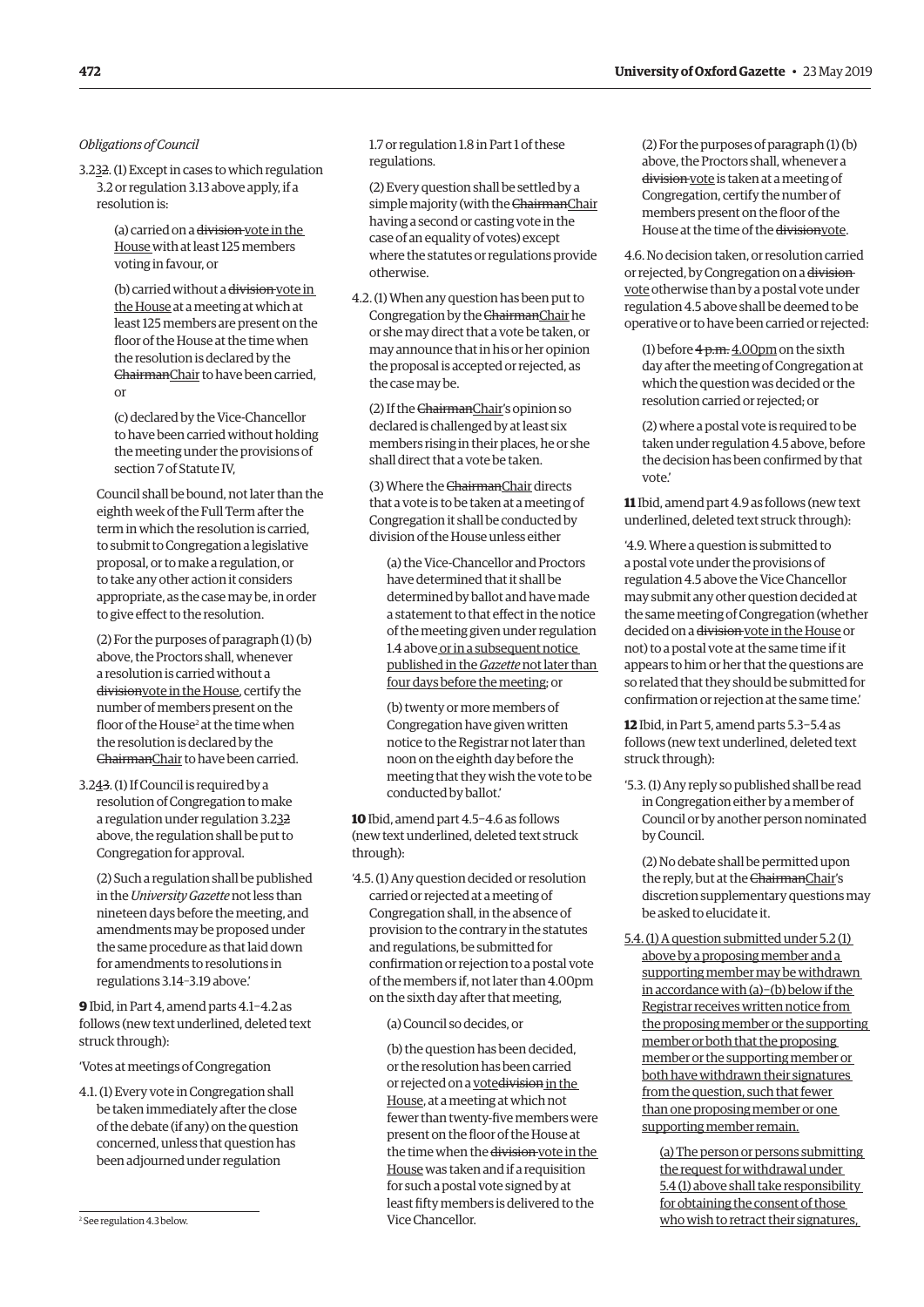and for submitting evidence of their consent to the Registrar.

(b) If the Registrar receives sufficient evidence of a request for withdrawal such that fewer than one proposing member or one supporting member remain:

(i) before 9.00am on the Tuesday before the question, with or without a reply, is to be first published in the *Gazette*, the question shall be withdrawn without notice being published; or

(ii) before noon on the eighth day before the meeting of Congregation at which the question is due to be asked, if the question, with or without a reply, has been published in the *Gazette*, the question shall be withdrawn and the Registrar shall publish a notice in the *Gazette* not less than four days before that meeting announcing the withdrawal of the question; or

(iii) after either of the deadlines given in (i) and (ii) above, the Vice-Chancellor in consultation with the Proctors shall determine whether or not the question may be withdrawn. If the Vice-Chancellor in consultation with the Proctors determines that the question may be withdrawn, the Registrar shall notify Congregation electronically of the withdrawal and that notification shall as soon as possible thereafter be published in the *Gazette*.

(2) A question once withdrawn may not be submitted again for the same meeting of Congregation.'

**13** Ibid, in Part 6, insert new regulation 6.5 as follows and renumber the existing section (new text underlined, deleted text struck through):

'6.4. Notice of a topic shall be published in the *University Gazette* not less than nineteen days before the meeting of Congregation at which it is to be discussed.

6.5 (1) A topic for discussion submitted under 6.1 (1) above by at least twenty members of Congregation may be withdrawn in accordance with (a)– (d) below if the Registrar receives written notice from one or more of the signatories that the signatories have withdrawn their signatures from the topic for discussion such that fewer than twenty signatures remain.

(a) The person or persons submitting the request for withdrawal under 6.5 (1) above shall take responsibility for obtaining the consent of those who wish to retract their signatures, and for submitting evidence of their consent to the Registrar.

(b) If the Registrar receives sufficient evidence that fewer than twenty signatures remain before 9.00am on the Tuesday before the first notice under 6.4 above appears in the *Gazette*, the topic for discussion shall be withdrawn without notice being published.

(c) If the Registrar receives sufficient evidence that fewer than twenty signatures remain after 9.00am on the Tuesday before the first notice under 6.4 above appears in the *Gazette* but before noon on the eighth day before the meeting of Congregation at which the topic is due to be discussed, the Registrar shall publish a notice in the *Gazette* not less than four days before that meeting announcing the withdrawal of the topic for discussion.

(d) If the Registrar receives sufficient evidence that fewer than twenty signatures remain later than noon on the eighth day before the meeting of Congregation at which the topic is due to be discussed, the Vice-Chancellor, in consultation with the Proctors shall determine whether or not the topic for discussion may be withdrawn. If the Vice-Chancellor in consultation with the Proctors determines that the topic for discussion may be withdrawn, the Registrar shall notify Congregation electronically of the withdrawal and that notification shall as soon as possible thereafter be published in the *Gazette*.

(2) A topic for discussion submitted by Council under 6.1 (1) above may be withdrawn by Council at any time.

(a) If the Registrar receives notice of Council's withdrawal of a topic for discussion after 9.00am on the Tuesday before the first notice under 6.4 above appears in the *Gazette* but before noon on the eighth day before the meeting of Congregation at which the topic is due to be discussed, the Registrar shall publish a notice in the *Gazette* not less than four days before that meeting announcing the withdrawal of the topic for discussion.

(b) If the Registrar receives notice of Council's withdrawal of a topic for

discussion later than noon on the eighth day before the meeting of Congregation at which the topic is due to be discussed, the Registrar shall notify Congregation electronically of the withdrawal and that notification shall as soon as possible thereafter be published in the *Gazette*.

(3) A topic for discussion once withdrawn may not be submitted again for the same meeting of Congregation.

6.65. It shall be the duty of Council to give consideration to the remarks made in the discussion, but Council shall not be bound to take any further action in regard to the topic.'

**14** Ibid, in Part 10, amend parts 10.3−1.5 as follows (new text underlined, deleted text struck through):

'10.3. The Vice Chancellor's Oration shall be published in the *University Gazette* and shall during Michaelmas Term subsequently be placed on the agenda for a meeting of Congregation at which, at the discretion of the ChairmanChair, discussion shall be permitted and questions may be asked concerning it.

10.4. The Annual Review shall be circulated to all members and subsequently presented at a meeting of Congregation at which, at the discretion of the ChairmanChair, discussion may be permitted and questions may be asked concerning it.

10.5. (1) Notice of the presentation of the Vice Chancellor's Oration under regulation 10.3 above, or of the Annual Review of the University under regulation 10.4 above, shall be published in the *University Gazette* not less than nineteen days before the meeting.

(2) Any member who wishes to speak or to ask a question concerning the Oration or the Annual Review shall, not later than noon on the eighth day before the meeting, give notice in writing to the Registrar of his or her wish to do so.

(3) If notice under paragraph (2) above has not been given by at least two members, the ChairmanChair shall declare the Oration or the Annual Review to have been presented without question put.'

**15** Ibid, in Appendix A, amend sections 2−4 as follows (new text underlined, deleted text struck through):

'2. The ChairmanChair of Congregation will normally expect to call upon nominated representatives of the Oxford University Student Union if they wish to speak in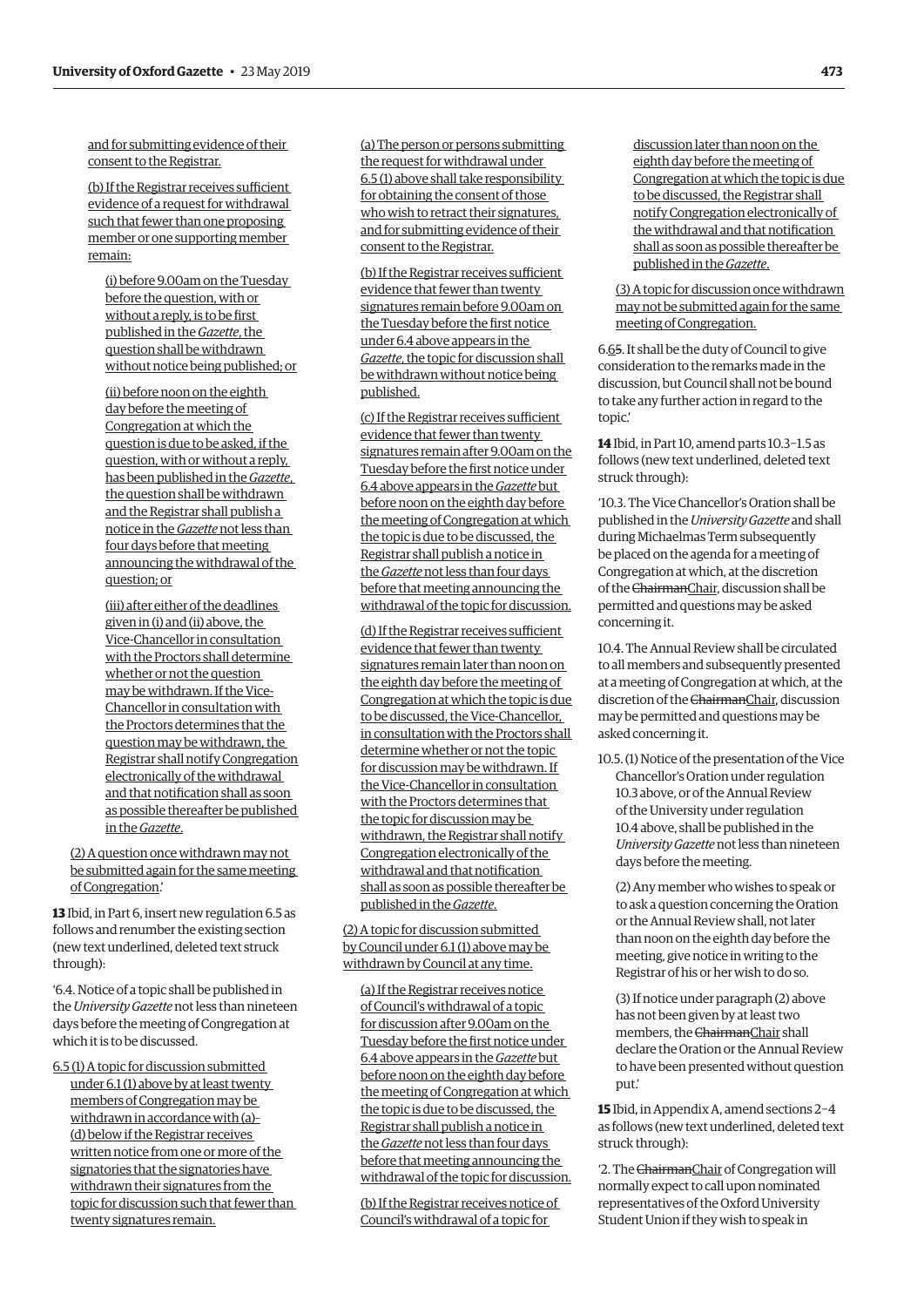<span id="page-7-0"></span>debate, and will normally expect to call upon student members to speak only from among those who have given advance notice of their wish to be called.

3. If the ChairmanChair considers that the number of student members who have given notice is excessive, he or she will have discretion to be selective in calling upon them.

4. (1) The ChairmanChair will try to ensure a balanced debate in relation to the apparent spread and strength of views held by student members.'

# **(2) Voting on Legislative Proposal: Statute VIII: Libraries, Museums and Scientific Collections, and the University Press**

#### *Explanatory Note*

Following a review of the internal governance arrangements of the University's Gardens, Libraries and Museums, a number of amendments are proposed to: (i) abolish the Oxford University Museums Board and establish the existing Gardens, Libraries and Museums Board in regulations; (ii) amend the membership of the Visitors of the Museums and the Gardens to increase representation from the academic divisions and increase external representation; (iii) amend the terms of reference for the Visitors to ensure consistency and to ensure that their responsibilities are achievable and reflect current ways of working; and (iv) reflect the name changes of the Museum of the History of Science to the History of Science Museum and of the Botanic Garden to the Oxford Botanic Garden and Arboretum. No changes are proposed to the regulations for the Curators of the University Libraries.

*WHEREAS it is expedient to streamline the governance of the University's Gardens and Museums and amend the terms of reference and the membership of the Visitors*, THE UNIVERSITY ENACTS AS FOLLOWS.

In Statute VIII, concerning Libraries, Museums and Scientific Collections, and the University Press, delete existing sections 5−12 regarding the University Museums and substitute (new text underlined, deleted text struck through):

#### '**University Museums**

5. There shall be the following major museums and scientific collections of the University:

(1) Ashmolean Museum of Art and Archaeology;

(2) Oxford Botanic Garden and Arboretum;

(3) Museum of the History of Science Museum;

(4) Oxford University Museum of Natural History;

(5) Pitt Rivers Museum.

6. There shall be an Oxford University Gardens, Libraries and Museums (GLAM) Board which shall advise Council as appropriate on any matters connected with the University's museums and scientific collections.

7. There shall be a body of Visitors of the Ashmolean Museum which shall be responsible to Council through the Oxford University Museums GLAM Board, in accordance with any policies and structures set by that Board, for the safe keeping, preservation, orderly administration, finance, and general policy of the museum.

8. There shall be a body of Visitors of the Oxford Botanic Garden and Arboretum which shall be responsible to Council through the Oxford University Museums GLAM Board, in accordance with any policies and structures set by that Board, for the safe keeping, preservation, orderly administration, finance, and general policy of the garden.

9. There shall be a body of Visitors of the Museum of the History of Science Museum which shall be responsible to Council through the Oxford University Museums GLAM Board, in accordance with any policies and structures set by that Board, for the safe keeping, preservation, orderly administration, finance, and general policy of the Museum.

10. There shall be a body of Visitors of the Oxford Museum of Natural History which shall be responsible to Council through the Oxford University MuseumsGLAM Board, in accordance with any policies and structures set by that Board, for the safe keeping, preservation, orderly administration, finance, and general policy of the museum.

11. There shall be a body of Visitors of the Pitt Rivers Museum which shall be responsible to Council through the Oxford University MuseumsGLAM Board, in accordance with any policies and structures set by that Board, for the safe keeping, preservation, orderly administration, finance, and general policy of the museum.

12. The membership, functions, and powers of the bodies referred to in sections 5–11 of this statute shall be laid down by Council by regulation.'

*Regulations to be made by Council if the Statute is approved*

**1** In Council Regulations 15 of 2002, delete existing Part 25 concerning the Oxford University Museums Board and substitute:

'Part 25: Gardens, Libraries and Museums Board

25.1 The Gardens, Libraries and Museums (GLAM) Board shall consist of:

(1) the Pro-Vice-Chancellor with responsibility for the Gardens, Libraries and Museums, who shall be chair;

(2) Bodley's Librarian;

(3) the Director of the Ashmolean Museum;

(4) the Director of the History of Science Museum;

(5) the Director of the Oxford University Museum of Natural History;

(6) the Director of the Pitt Rivers Museum;

(7) the Director of the Oxford Botanic Garden and Arboretum;

(8) one of the Proctors or the Assessor as may be agreed between them.

25.2 The Board shall be responsible for:

(1) developing and implementing a longterm GLAM strategy;

(2) receiving departmental strategic plans and annual reports from the Board of Visitors for each Museum, Oxford Botanic Garden and Arboretum, and the Curators of the University Libraries;

(3) developing and sustaining relations with the academic divisions and similar organisations in the sector (both nationally and internationally);

(4) considering, delivering or commenting on University strategy and policy developments as requested by Council and its subcommittees;

(5) periodic reviews of departments and/ or activities;

(6) encouraging cross-GLAM working and collaboration where appropriate;

(7) requesting University Service Funding from PRAC via the Budget Subcommittee on an annual basis;

(8) overseeing departmental budgets;

(9) planning and overseeing shared services;

(10) reviewing GLAM and departmental risk registers;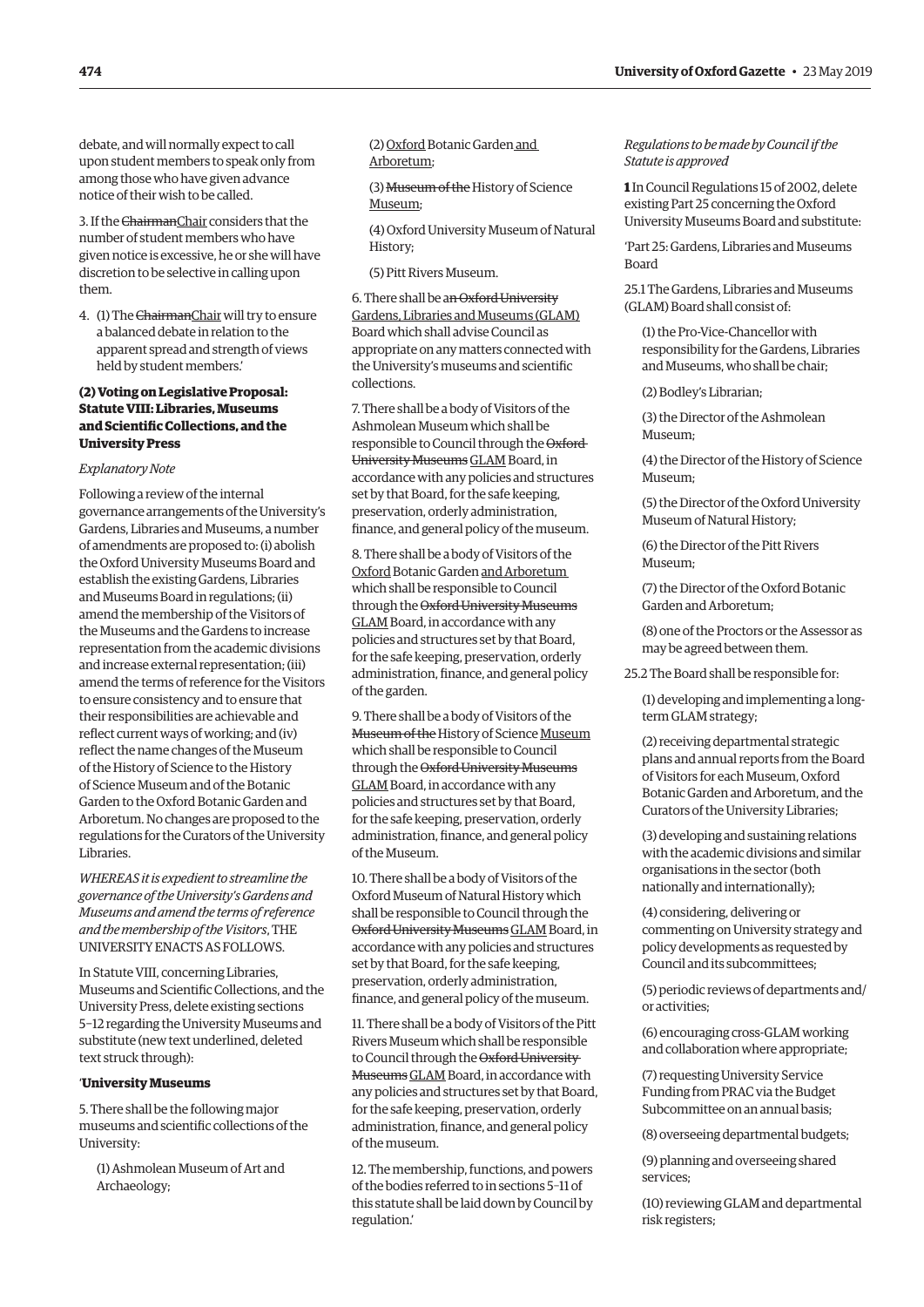(11) supporting collective initiatives to improve communication and outreach; and

(12) coordinating responses to any University consultation exercises where a GLAM view is required (e.g. REF, KEF).

25.3 The GLAM Board shall make an annual report to Council on the activities of the division in the preceding academic year.'

**2** Amend Council Regulations 45 of 2002, concerning the Ashmolean Museum of Art and Archaeology as follows (new text underlined, deleted text struck through):

# '**Council Regulations 45 of 2002Council Regulations 1 of 2019**

# **Regulations for the Ashmolean Museum of Art and Archaeology**

# **Purpose**

1. The purpose of the Ashmolean Museum is:

(1) to assemble, preserve, and exhibit such objects of art and antiquity and such printed and other documents as may increase knowledge of history, archaeology, and art;

(2) to assist in relevant teaching and research within the University; and

(3) in general to promote the study and appreciation of such objects and documents by scholars and the public.

#### **Governance**

2. (1) The Visitors of the Ashmolean Museum shall be:

(a) the Vice-Chancellor;

(b) the Pro-Vice-Chancellor with responsibility for Gardens, Libraries and Museums (GLAM);

(c) one of the Proctors or the Assessor as may be agreed between them;

(d) the Head of the Humanities Division;

 $(d)$ , (e) two one persons appointed by the Humanities Board;

(f) the chairman Head of the School of Archaeology;

(g) the Professor of the History of Art;

 $(gh)$ –(ij) three members of Congregation elected by Congregation one from each of the Social Sciences Division, the Medical Sciences Division and the Mathematical, Physical and Life Sciences Division;

 $(ik)-(qp)$  to provide specific skills not covered by existing appointments seven external persons appointed by Council, after consultation with the chairman and vice-chairman of the Visitors.

(2) Ensuring that the number of external Visitors is not greater than the number of internal Visitors, the Visitors may coopt up to four additional members, who need not be members of Congregation and may be internal or external.

(32) The Vice-Chancellor, in consultation with the Visitors, shall appoint a chairman from among the members under ( $ik$ )–(qp) in paragraph (1) above and a vice-chairman from among the members under (d)–(ij).

(43) The chairman and vice-chairman shall hold office for four years and may be reappointed for one further period of up to threefour years.

(45) Members under (de)–(qp) in paragraph (1) above shall hold office as Visitors for four years and shall be reeligible for one further period of office only.

(56) Casual vacancies shall be filled either for the remainder of the period of office of the person being replaced or, at the discretion of the Vice-Chancellor, appointing body, for a full period.

(67) No person holding office in the museum shall be eligible to be a Visitor.

#### (7) The Visitors shall normally meet not less than six times a year.

3. The Director of the Ashmolean Museum shall be the secretary to the Visitors, except that the Visitors may require him or her to withdraw from any meeting.

# 4. The Deputy Director and the

AdministratorThe Executive Officers of the department may attend the meetings of the Visitors and may speak (but not vote) on any matter affecting their respective responsibilities, except that the Visitors may require them to withdraw from any meeting.

5. In fulfilment of their responsibilities, under Council, for the safe keeping, preservation, orderly administration, finance, and general policy of the museum, and within the approved budget reported to them, in accordance with section 7 of Statute VIII, the Visitors:

(1) shall, subject to the provisions of regulation 11 below, appoint, or delegate the appointment of, all staff in the museum in accordance with procedures set out in standing orders, except that the Curatorship of the Cast Gallery shall be held by the Lincoln Professor of Classical Archaeology and Art by virtue of his or her office;

(2) shall prepare annually a report on the activities of the museum to Council via GLAM Board.

6. The Visitors shall have authority, under Council and the Oxford University Museums Board, to make such other arrangements by standing order as are necessary to fulfil their responsibilities.

7. In carrying out their responsibilities the Visitors shall co-operate with the Oxford University MuseumsGLAM Board in facilitating co-ordination between the University's museums and scientific collections, particularly with respect to planning, allocation and use of resources, and the development, care, and promotion of the collections as national and international resources both for teaching and research and for public access.

# **Director of the Ashmolean Museum**

8. The Director of the Ashmolean Museum shall be the first officer of the museum and shall act for and be responsible to the Visitors in the exercise of their powers.

9. The Director shall be responsible, under the Visitors, for all strategic aspects of the operation and well-being of the museum including:

(1) the allocation of space, resources, support services, and other facilities;

(2) acquisitions in accordance with the policy laid down by the Visitors;

(3) the conservation and study of the collections and their display and publication; and

(4) the participation in, and fostering of, scholarly work and public education within the museum.

10. The Director shall have the right to teach, subject to the Visitors being satisfied that this is not incompatible with the discharge of directorial responsibilities.

11. The Director shall be appointed by a board of electors consisting of:

(1) the Vice-Chancellor, or, if the head of the college specified in paragraph (2) of this regulation is Vice-Chancellor, a person appointed by the college;

(2) the head of the college with which the directorship is on that occasion associated, or, if the head is unable or unwilling to act, a person appointed by Council;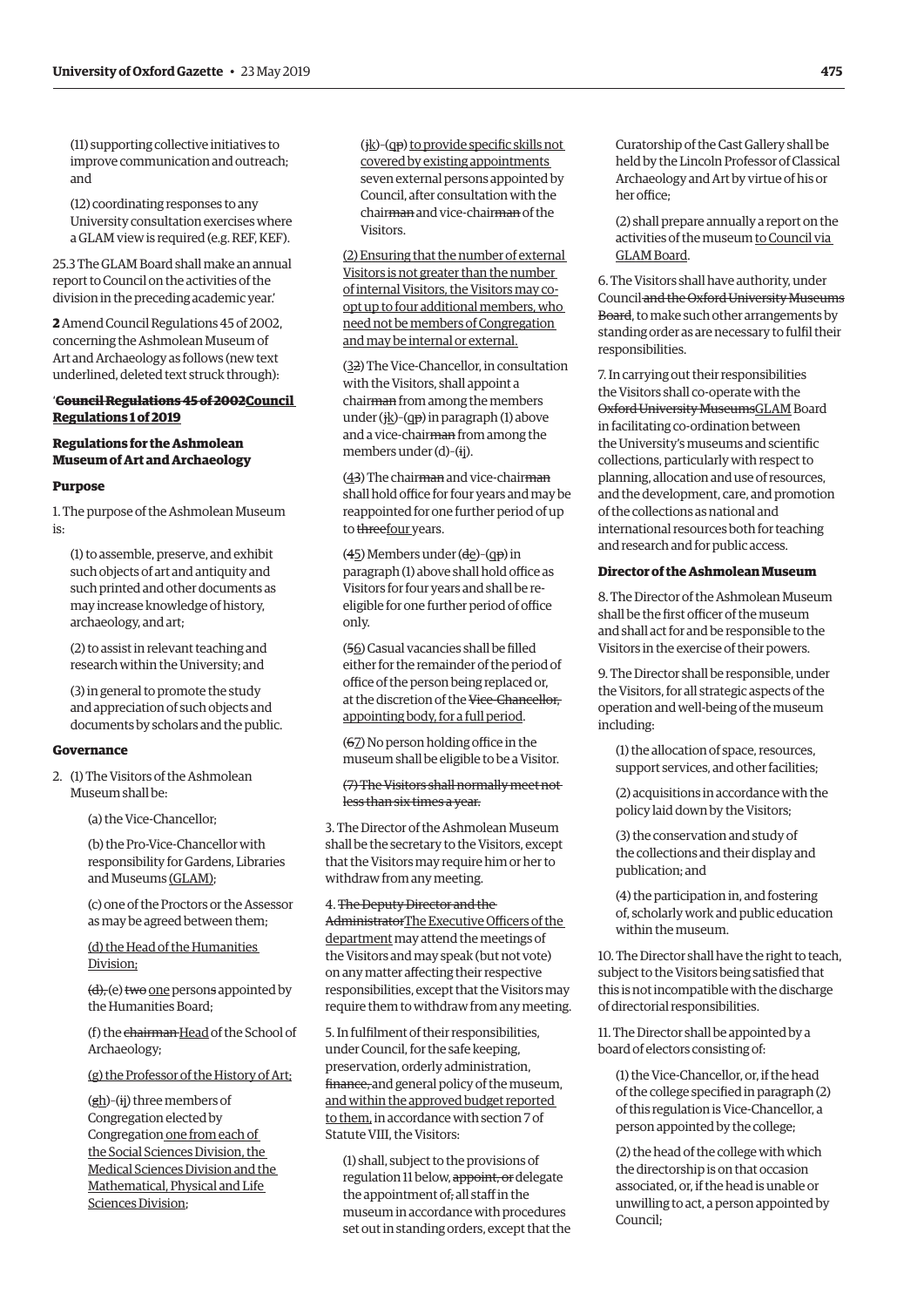(3) a person appointed by the governing body of the college specified in paragraph (2) of this regulation;

(4), (5) two persons appointed by Council;

(6)–(9) four persons appointed by the Visitors, one of whom shall be the Chair.

### **Deputy Director**

12. The Deputy Director shall, under the Director, have oversight of matters relating to the curation of the collections, that is, collection management, conservation, registry, exhibitions, research, and publications, and shall in general deputise for the Director as the latter may from time to time request.

#### **Keepers and Assistant Keepers**

123. There shall be the following Keepers in the museum who shall be responsible to the Director for the collections in their care:

(1) the Keeper of Antiquities;

(2) the Keeper of Western Art;

(3) the Keeper of Eastern Art;

(4) the Keeper of the Heberden Coin Room;

(5) the Curator of the Cast Gallery.

134. It shall be the duty of the Keepers to facilitate the inspection, study, and publication of the collections for which they are responsible.

145. The Keepers shall have power, delegated from and used in consultation with the Director and subject to such rules and policies as the Visitors may prescribe:

(1) to expend on maintenance or improvement all sums assigned specifically to their respective departments by gift, legacy, or benefaction or through allocation by the Visitors;

(2) to acquire by purchase or to receive by gift, legacy, exchange, or loan and to add to the collections entrusted to them such items as will increase the artistic or historical or archaeological value of the collections.

16. The Assistant Keepers shall, under the Director and the relevant Keeper, be responsible for the study, display, and interpretation of the collections under their care.

17. The Keepers and Assistant Keepers shall have the right to teach, subject to the Visitors being satisfied that this is not incompatible with the discharge of their

curatorial responsibilities, and shall be expected to undertake research on the collections under their charge.

18. The Visitors may confer the title 'Senior Assistant Keeper' on appropriately qualified Assistant Keepers.

# **Standing Committees of the Visitors**

159. There may shall be a Standing Committees of the Visitors which shall advise the Director on day-to-day matters concerning the management of the museum and its collections and shall meet at such times and have such powers as the Visitors may from time to time prescribe.

20. The committee shall consist of:

(1)–(3) three persons appointed by the Visitors from among the members under (d)-(i) in regulation 2 (1) above;

(4), (5) two persons appointed by the Visitors from among the members under (j)-(p) in regulation 2 (1) above.

21. The Visitors shall appoint one of the members of the committee as its chairman.

22. The Director, Deputy Director, Keepers, Administrator, Head of Conservation, and Education Officer may attend and speak on any matter under consideration by the committee.'

**3** Amend Council Regulations 48 of 2002, concerning the Oxford University Museum of Natural History, as follows (new text underlined, deleted text struck through):

# '**Council Regulations 48 of 2002Council Regulations 2 of 2019**

# **Regulations for the Oxford University Museum of Natural History**

### **Purpose**

1. The purpose of the Oxford University Museum of Natural History is to assemble, preserve, and exhibit the University's natural history collections and to promote research, teaching, and public education in the natural sciences based on the museum's collections.

## **Governance**

2. The Visitors of the Oxford University Museum of Natural History shall be:

(1) the Vice-Chancellor;

(21) a chairman who shall be appointed by the Vice-Chancellor;

(32) the Pro-Vice-Chancellor with responsibility for Gardens, Libraries and Museums (GLAM);

(43) one of the Proctors or the Assessor as may be agreed between them;

(54)–(87) up to four persons appointed by Council, of whom two shall be external persons, ensuring a balance of representation from across the four academic divisions;

(9) the Hope Professor of Zoology (Entomology) or his or her nominee;

(10) the Linacre Professor of Zoology or his or her nominee;

(11) the Professor of Geology or his or her nominee;

(12) the Professor of Geochemistry or his or her nominee;

(138) the Director of the Pitt Rivers Museum·

(149) the Head of the Department of Zoology or his or her nominee if not already a member under paragraph (9) or paragraph (10) above;

(1510) the Head of the Department of Earth Sciences or his or her nominee; if not already a member under paragraph (11) or paragraph (12) above.

(11) a faculty member of Zoology, appointed by the Head of the Department of Zoology, in consultation with the Chair of the Visitors and the Director of the Museum;

(12) a faculty member of Earth Sciences, appointed by the Head of the Department of Earth Sciences, in consultation with the Chair of the Visitors and the Director of the Museum.

3. (1) The Visitors may co-opt up to three additional members, who need not be members of Congregation. Ensuring that the number of external Visitors is not greater than the number of internal Visitors, the Visitors may co-opt up to six additional members, who may be internal or external, and who need not be members of Congregation to provide specific skills not covered by existing appointments.

(2) The period of office for appointed and co-opted members shall be three years, and no appointed or co-opted member shall serve more than two consecutive full terms of office. Casual terms of office shall not count towards this limit. Casual vacancies shall be filled either for the remainder of the period of office of the person being replaced or, at the discretion of the appointing body, for a full period.

(3) Notwithstanding regulation (2) above, in the case of appointed and coopted members the General Purposes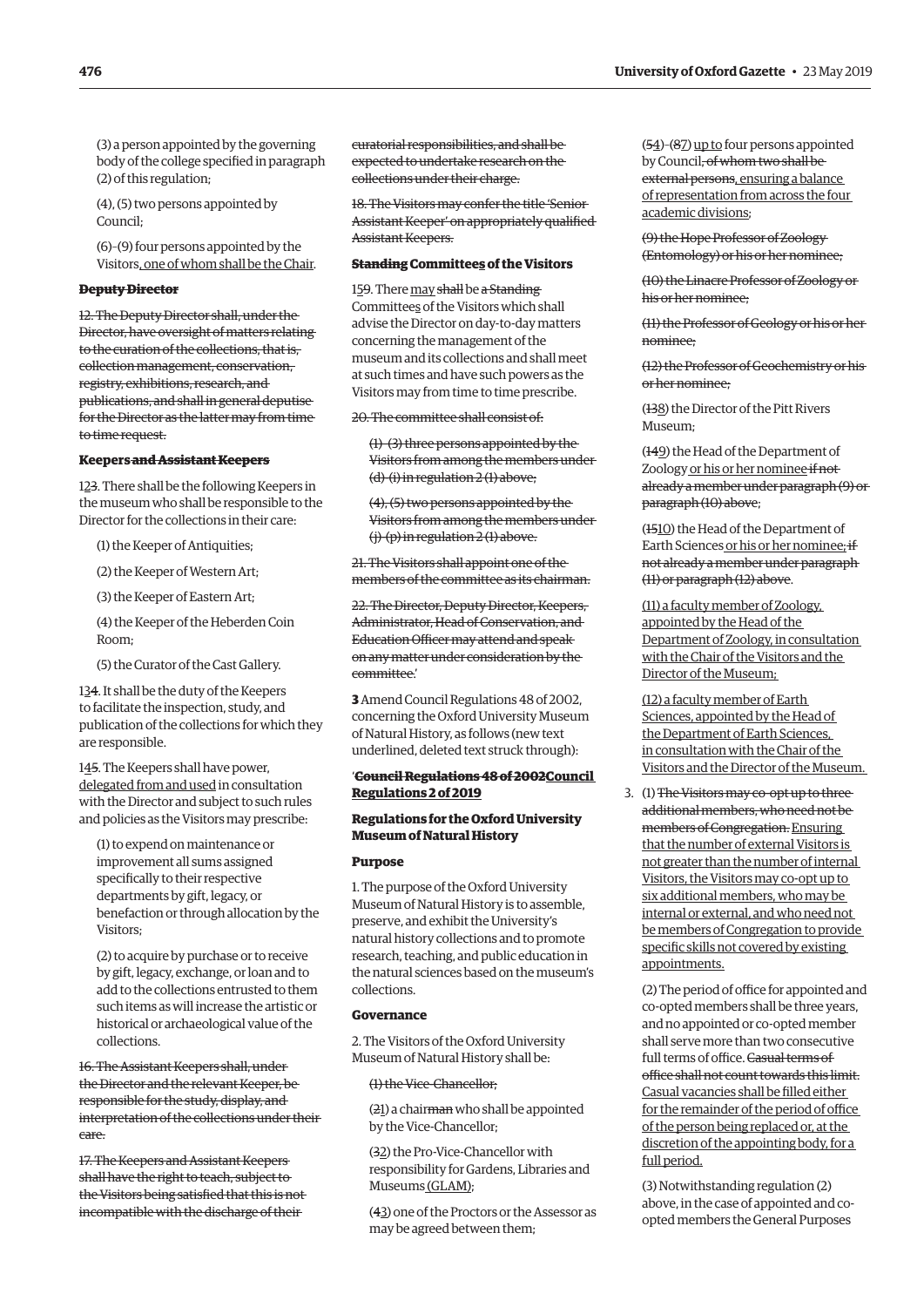Committee of Council may determine that one further consecutive period is permitted in an individual case.

4. The Director of the Oxford University Museum of Natural History shall be the secretary to the Visitors, except that the Visitors may require him or her to withdraw from any meeting.

5. In fulfilment of their responsibilities, under Council, for the safe keeping, preservation, orderly administration, finance, and general policy of the museum, and within the approved budget reported to them, in accordance with section 10 of Statute VIII, the Visitors:

(1) shall, subject to the provisions of regulations 11, 13, and 14 below, appoint, or delegate the appointment of, all staff in the museum in accordance with procedures set out in standing orders;

(2) shall prepare annually a report on the activities of the museum to Council via GLAM Board.

6. The Visitors shall have authority, under Council and the Oxford University Museums Board, to make such other arrangements by standing order as are necessary to fulfil their responsibilities.

7. In carrying out their responsibilities the Visitors shall co-operate with the Oxford University MuseumsGLAM Board in facilitating co-ordination between the University's museums and scientific collections, particularly with respect to planning, allocation and use of resources, and the development, care, and promotion of the collections as national and international resources both for teaching and research and for public access.

# **Director of the Oxford University Museum of Natural History**

8. The Director of the Oxford University Museum of Natural History shall be the first officer of the museum, and shall act for and be responsible to the Visitors in the exercise of their powers.

9. The Director shall be responsible, under the Visitors, for all strategic aspects of the operation and well-being of the museum, including:

(1) the allocation and development of space and other resources;

(2) the distribution of support and other facilities;

(3) acquisitions policy;

(4) the conservation and study of the collections, and their display and publication; and

(5) the participation in, and fostering of, scholarly work, research and public education within the museum.

10. The Director shall give sixteen lectures or classes in each academic year under the direction of the Visitors in consultation with the relevant divisional board or boards. Notwithstanding any specific contractual requirements, the Director shall have the right to teach, subject to the Visitors being satisfied that this is not incompatible with the discharge of directorial responsibilities.

11. The Director shall be appointed by a board of electors consisting of:

(1) the Vice-Chancellor, or, if the head of the college specified in paragraph (2) of this regulation is Vice-Chancellor, a person appointed by Council;

(2) the head of the college with which the directorship is on that occasion associated, or, if the head is unable or unwilling to act, a person appointed by the governing body of the college;

(3) a person appointed by the governing body of the college specified in paragraph (2) of this regulation;

(4) a person appointed by Council;

(5), (6) two persons appointed by the Mathematical, Physical and Life Sciences Board;

(7)–(9) three persons appointed by the Visitors of the Oxford University Museum of Natural History.

12. The senior leadership team of the Museum of Natural History may attend (but not vote at) any meeting of the Visitors, except that the Visitors may require them to withdraw from any meeting.

#### **Curators**

12. There shall be the following Curators in the museum, responsible to the Director for the collections in their care:

(1) the Curator of the Zoological Collections;

(2) the Curator of the Entomological Collections;

(3) the Curator of the Geological Collections;

(4) the Curator of the Mineralogical Collections.

13. The Curatorships of the Zoological and of the Entomological Collections shall be held jointly with academic appointments in the Department of Zoology, and the Curatorships of the Geological and of the Mineralogical Collections shall be held

jointly with academic appointments in the Department of Earth Sciences under such arrangements as may be agreed between the Mathematical, Physical and Life Sciences Board and the Visitors.

14. The Curators may attend (but not vote at) any meeting of the Visitors, except that the Visitors may require them to withdraw from any meeting.'

**4** Amend Council Regulations 49 of 2002, concerning the Pitt Rivers Museum as follows (new text underlined, deleted text struck through):

# '**Council Regulations 49 of 2002Council Regulations 3 of 2019**

# **Regulations for the Pitt Rivers Museum Purpose**

1. The purpose of the Pitt Rivers Museum is to assemble, preserve, and exhibit the Pitt Rivers Collection and to promote the public understanding of anthropology and world archaeology, and their teaching and research, based on the museum's collections.

2. The Pitt Rivers Collection consists of:

(1) the anthropological collections presented by General Pitt Rivers;

(2) additions to the collection made subsequently;

(3) records, reproductions, and catalogues of, or concerning, items in the collections; and

(4) the Balfour Library and the photographic and manuscript collections.

# **Governance**

3. The Visitors of the Pitt Rivers Museum shall be:

#### (1) the Vice-Chancellor;

(21) a chairman who shall be appointed by the Vice-Chancellor;

(32) the Pro-Vice-Chancellor with responsibility for Gardens, Libraries and Museums (GLAM);

(43) one of the Proctors or the Assessor as may be agreed between them;

(54–7) a person appointed by Councilup to four persons appointed by Council, ensuring a balance of representation from across the four academic divisions;

(6) a person appointed by the Social Sciences Board;

(87) the Director of the Oxford University Museum of Natural History;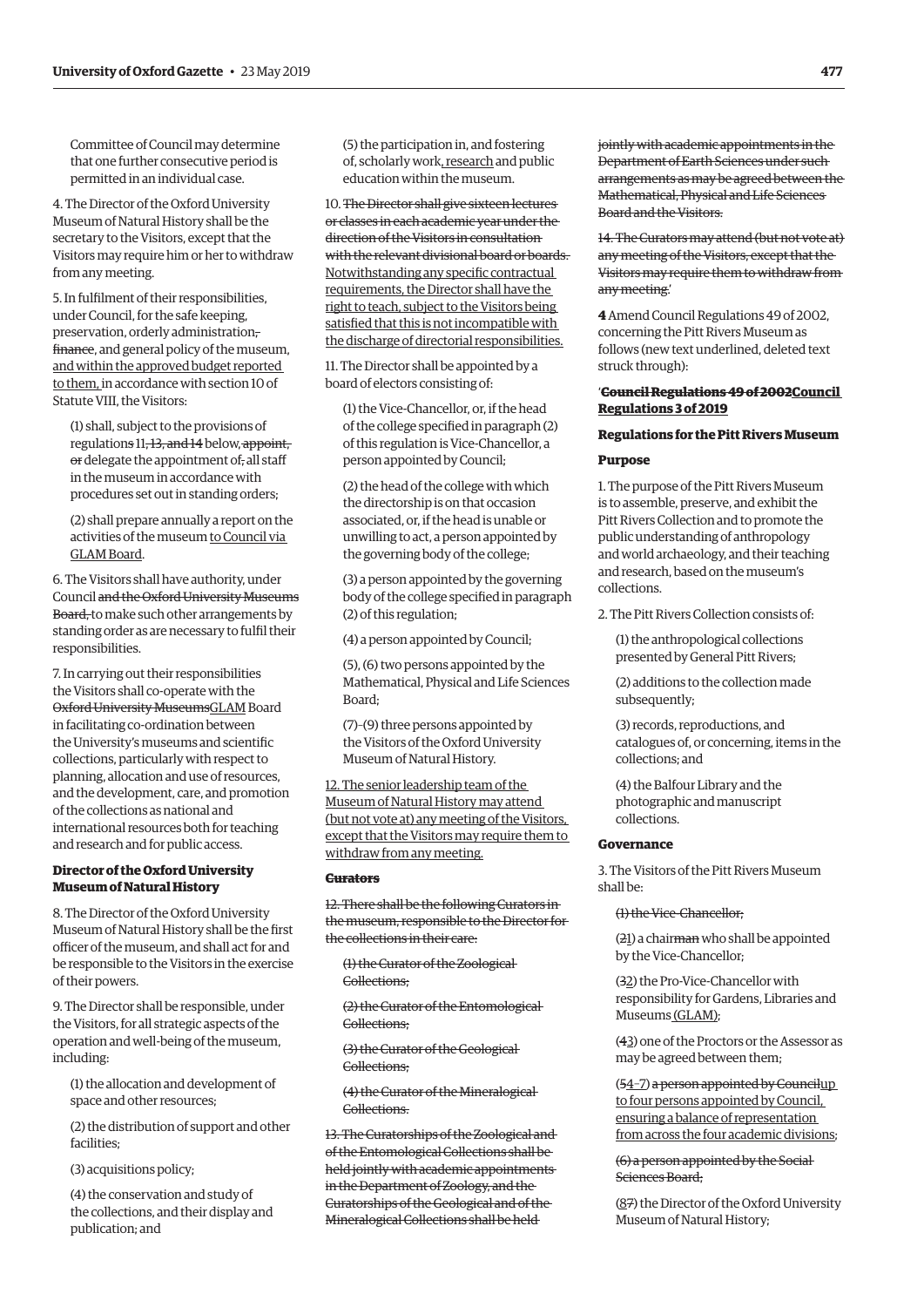# (8) the Director of the Ashmolean Museum:

(9) the Professor of Anthropology or his or her nominee;

(10) a person elected appointed by the School of Archaeology.

4. (1) The Visitors may co-opt up to four additional members, who need not be members of Congregation. Ensuring that the number of external Visitors is not greater than the number of internal Visitors, the Visitors may co-opt up to six additional members, who may be internal or external, and who need not be members of Congregation to provide specific skills not covered by existing appointments.

(2) The period of office for appointed, elected, and co-opted members shall be three years, and no appointed, elected, or co-opted member shall serve more than two consecutive full terms of office. Casual terms of office shall not count towards this limit. Casual vacancies shall be filled either for the remainder of the period of office of the person being replaced or, at the discretion of the appointing body, for a full period.

(3) Notwithstanding regulation (2) above, in the case of appointed and coopted members the General Purposes Committee of Council may determine that one further consecutive period is permitted in an individual case.

5. The Director of the Pitt Rivers Museum shall be the secretary to the Visitors, except that the Visitors may require him or her to withdraw from any meeting.

6. In fulfilment of their responsibilities, under Council, for the safe keeping, preservation, orderly administration, finance, and general policy of the museum, and within the approved budget reported to them, in accordance with section 11 of Statute VIII, the Visitors:

(1) shall, subject to the provisions of regulations 12 and 13 below, appoint, or delegate the appointment of, all staff in the museum in accordance with procedures set out in standing orders;

(2) shall prepare annually a report on the activities of the museum to Council via GLAM Board.

7. The Visitors shall have authority, under Council and the Oxford University Museums Board, to make such other arrangements by standing order as are necessary to fulfil their responsibilities.

8. In carrying out their responsibilities the Visitors shall co-operate with the Oxford University MuseumsGLAM Board in facilitating co-ordination between the University's museums and scientific collections, particularly with respect to planning, allocation and use of resources, and the development, care, and promotion of the collections as national and international resources both for teaching and research and for public access.

# **Director of the Pitt Rivers Museum**

9. The Director of the Pitt Rivers Museum shall be the first officer of the museum, and shall act for and be responsible to the Visitors in the exercise of their powers.

10. The Director shall be responsible, under the Visitors, for all strategic aspects of the operation and well-being of the museum, including:

(1) the allocation and development of space and other resources;

(2) the distribution of support and other facilities;

(3) acquisitions policy;

(4) the conservation and study of the collections, and their display and publication; and

(5) the participation in, and fostering of, scholarly work and public education within the museum.

11. The Director shall give sixteen lectures or classes on anthropology or world archaeology in each academic year under the direction of the Visitors in consultation with the Social Sciences Board. Notwithstanding any specific contractual requirements, the Director shall have the right to teach, subject to the Visitors being satisfied that this is not incompatible with the discharge of directorial responsibilities.

12. The Director shall be appointed by a board of electors consisting of:

(1) the Vice-Chancellor, or, if the head of the college specified in paragraph (2) of this regulation is Vice-Chancellor, a person appointed by Council;

(2) the head of the college with which the directorship is on that occasion associated, or, if the head is unable or unwilling to act, a person appointed by the college;

(3) a person appointed by the governing body of the college specified in paragraph (2) of this regulation;

(4) a person appointed by Council;

(5)–(7) three persons appointed by the Social Sciences Board to include at least one member from each of the Schools of Anthropology and of Archaeology;

(8), (9) two persons appointed by the Visitors.

# **Lecturer-Curators**

13. The appointment or reappointment of university lecturers who are also Curators at the museums shall be made under arrangements to be agreed between the Social Sciences Board and the Visitors.

14. The lecturer-curators may elect one from among their number to be in attendance at meetings of the Visitors, except that the Visitors may require him or her to withdraw from any meeting.'

**5** Amend Council Regulations 5 of 2003, concerning the Museum of the History of Science as follows (new text underlined, deleted text struck through):

# '**Council Regulations 5 of 2003Council Regulations 4 of 2019**

# **Regulations for the Museum of the History of Science Museum**

# **Purpose**

1. The purpose of the museum Museum shall be to assemble, preserve, and exhibit objects illustrating the History of Sciencehistory of science, especially early scientific instruments, together with related books and manuscripts, to assist incontribute to relevant teaching and research within the University, and to facilitate, assist, and promote scholarly and public knowledge of the History of Sciencehistory of science and its cultural and social contexts.

#### **Governance**

2. The Visitors of the Museum shall be:

#### (1) the Vice-Chancellor;

(12) a chair who shall be appointed by the Vice-Chancellor;

(23) the Pro-Vice-Chancellor with responsibility for Gardens, Libraries and Museums (GLAM);

(34) one of the Proctors or the Assessor as may be agreed between them;

(5) the Professor of the History of Science;

(6) the Reader in the History of Medicine;

(7) one person appointed by Council from among the directors and curators of the university museums other than the Museum of the History of Science;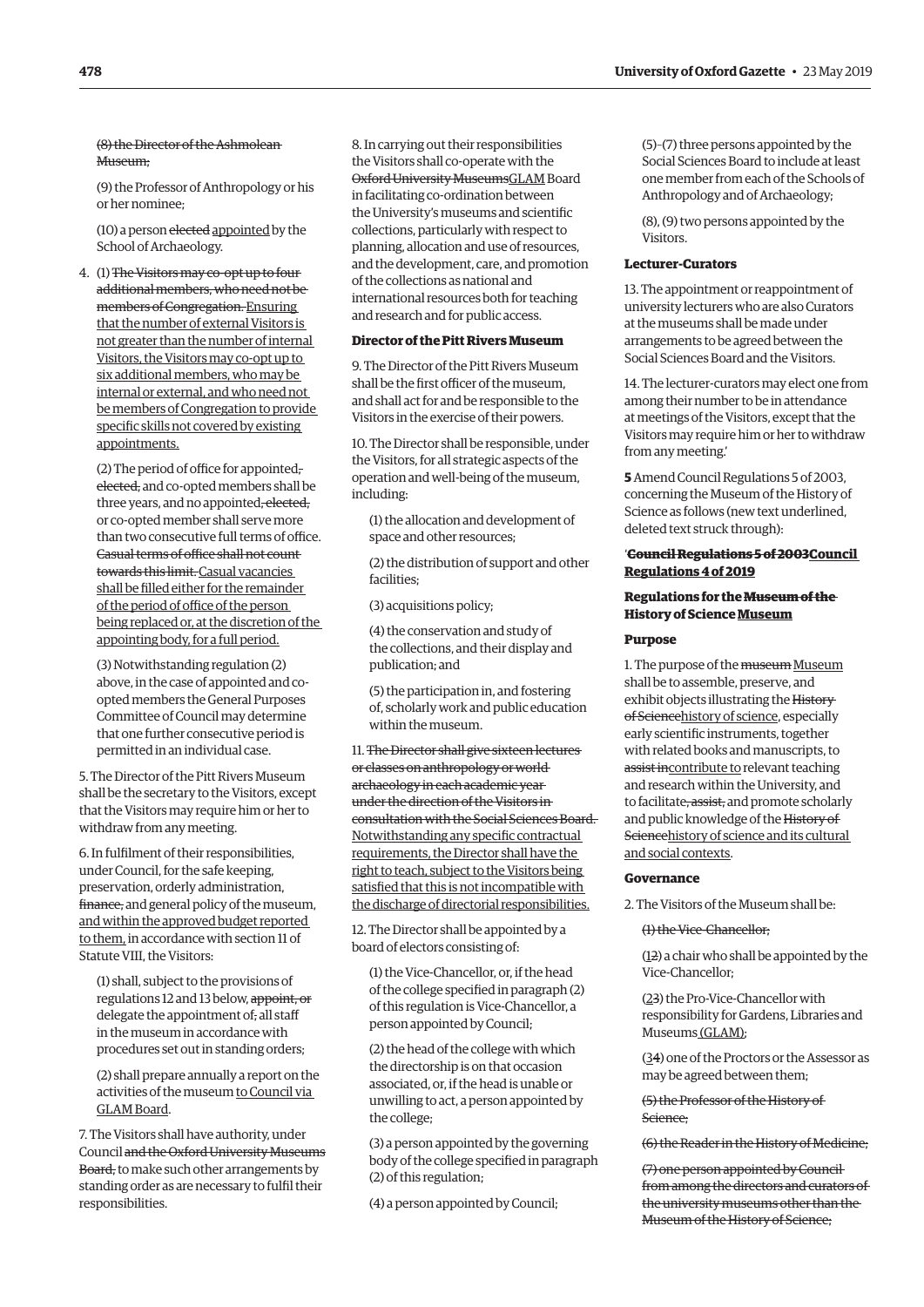$(84)$ - $(117)$  up to four<del>one</del> persons fromeach of the four academic divisions appointed by Council, ensuring a balance of representation from across the four academic divisions.

3. (1) The Visitors may co-opt up to four additional members, who may be internal or external, and who need not be members of Congregation Ensuring that the number of external Visitors is not greater than the number of internal Visitors, the Visitors may co-opt up to six additional members, who may be internal or external, and who need not be members of Congregation to provide specific skills not covered by existing appointments.

(2) The period of office for appointed and co-opted members shall be three years, and no appointed<del>, elected,</del> or co-opted member shall serve more than two consecutive full terms of office. Casual terms of office shall not count towards this limit. Casual vacancies shall be filled either for the remainder of the period of office of the person being replaced or, at the discretion of the appointing body, for a full period.

(3) Notwithstanding regulation (2) above, in the case of appointed and coopted members, the General Purposes Committee of Council may determine that one further consecutive period is permitted in an individual case.

4. The Director of the Museum of the History of Science Museum shall be the secretary to the Visitors, except that the Visitors may require him or her to withdraw from any meeting.

5. In addition, and inIn fulfilment of their responsibilities, under Council, for the safe keeping, preservation, orderly administration, finance, and general policy of the museum and its collections, and within the approved budget reported to them, in accordance with section 89 of Statute VIII, the Visitors:

(1) shall, subject to the provisions of regulation 13 below, appoint, or delegate the appointment of, all staff in the museum in accordance with procedures set out in standing orders;

(2) shall prepare annually a report on the activities of the museum to Council via GLAM Board; and

(3) shall discuss, and actively support, the Museum's strategic vision.

6. The Visitors shall have authority under Council and the Oxford University Museums

Board, to make such arrangements by standing order as are necessary to fulfil their responsibilities.

7. In carrying out their responsibilities the Visitors shall co-operate with the Oxford University MuseumsGLAM Board in facilitating co-ordination between the University's museums and scientific collections, particularly with respect to planning, allocation, and use of resources, and the development, care, and promotion of the collections as national and international resources both for teaching and research and for public access.

8. The Visitors shall co-operate with relevant faculties and departments to promote teaching and research in the History of Science, Medicine, and Technology within the University.

9. The Visitors shall, in consultation with the relevant departments, be responsible for devising and monitoring a coherent policy relating to the disposition of redundant scientific equipment of actual or potential historic interest no longer required by departments of the Universityacquisition of recent scientific equipment by the Museum.

# **Director of the Museum of the History of Science Museum**

10. The Director of the Museum of the History of Science Museum shall be the first officer of the museum, and shall act for and be responsible to the Visitors in the exercise of their powers.

11. The Director shall be responsible under the Visitors for all strategic aspects of the operation and well-being of the museum, including:

(1) the allocation and development of space and other resources;

(2) the distribution of support and other facilities;

(3) acquisitions policy;

(4) the conservation and study of the collections, and their display and publication; and

(5) the participation in, and fostering of, scholarly work and public education within the museum.

12. The Director shall give sixteen lectures or classes in each academic year under the direction of the Visitors in consultation with the divisional or faculty board concerned. Notwithstanding any specific contractual requirements, the Director shall have the right to teach, subject to the Visitors being satisfied that this is not incompatible with the discharge of directorial responsibilities.

13. The Director shall be appointed by a board of electors consisting of:

(1) the Vice-Chancellor, or, if the head of the college specified in paragraph (2) of this regulation is Vice-Chancellor, a person appointed by Council;

(2) the head of the college with which the directorship is on that occasion associated, or, if the head is unable or unwilling to act, a person appointed by the governing body of the college;

(3) a person appointed by the governing body of the college specified in paragraph (2) of this regulation;

(4) a person appointed by Council;

(5) the Professor of the History of Science;

(6)–(9) four persons appointed by the Visitors.

# **Assistant Keepers**

14. (1) Assistant Keepers shall assist the Director in discharging the duties laid down in regulation 11 above.

(2) Assistant Keepers shall contribute to the teaching of such courses of instruction as are arranged by the museum.'

**6** Amend Council Regulations 3 of 2003, concerning the Botanic Garden as follows (new text underlined, deleted text struck through):

# '**Council Regulations 3 of 2003Council Regulations 5 of 2019**

# **Regulations for the Oxford Botanic Garden and Arboretum**

#### **Purpose**

1. The purpose of the Oxford Botanic Garden and Arboretum is to assemble, maintain, and exhibit the University's collection of plants at the Botanic Garden, the Glasshouses, and Harcourt Arboretum, and to promote research, teaching, conservation, and public education based on the garden's collections.

#### **Governance**

2. The Visitors of the Oxford Botanic Garden and Arboretum shall be:

(1) a chair who shall be appointed by the Vice-Chancellor;

(2) the Pro-Vice-Chancellor with responsibility for Gardens, Libraries and Museums (GLAM);

(3) one of the Proctors or the Assessor as may be agreed between them;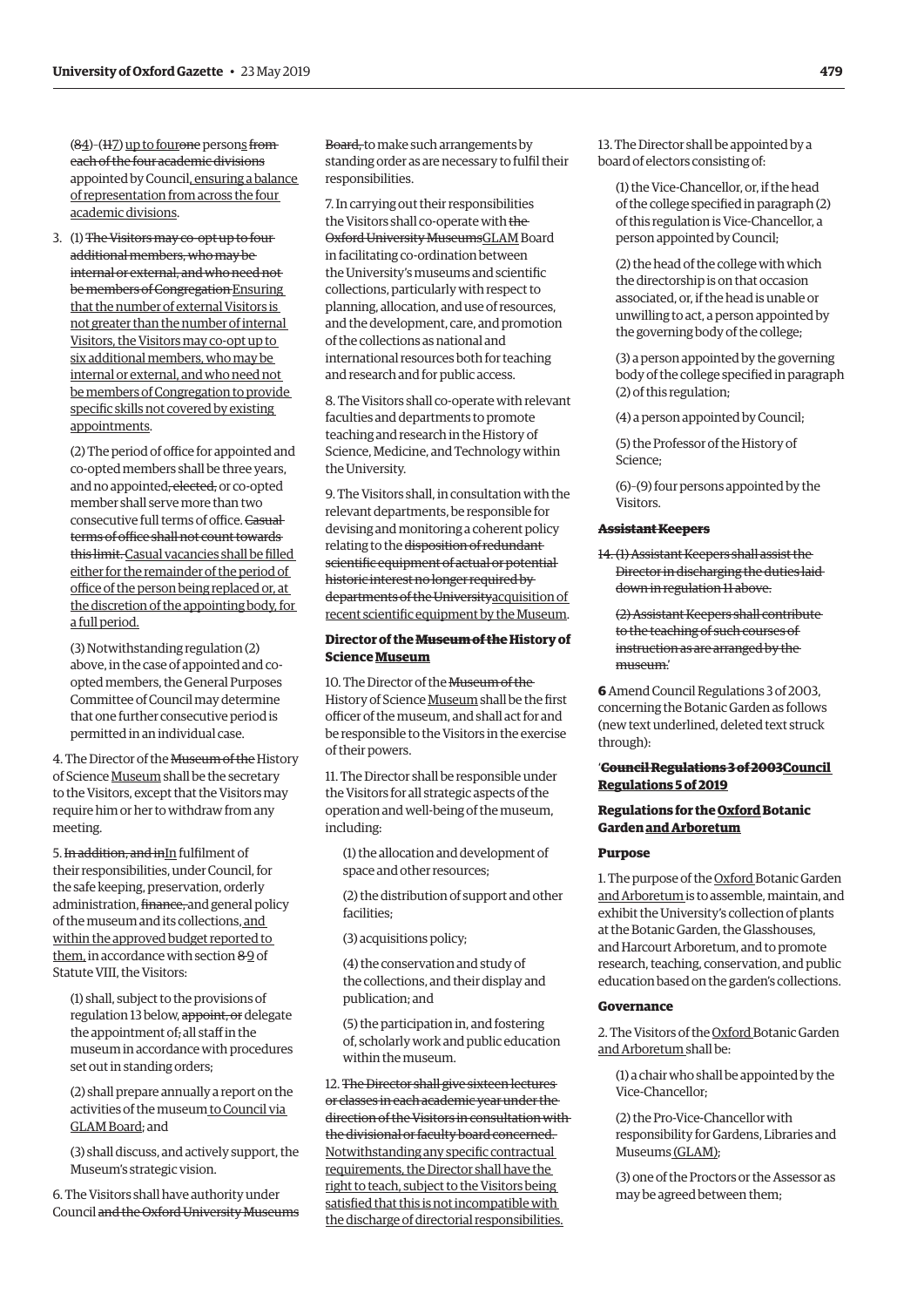<span id="page-13-0"></span>(4) the Sherardian Professor of Botany, who shall be called Keeper of the Oxford Botanic Garden and Arboretum;

(5) a person appointed by the Department of Plant Sciences;

# (6) a member of Congregation elected by Congregation;

 $(67)$ <sub>7</sub> $(8)$  two up to three individuals appointed by Council, who need not be members of Congregation and may be internal or external;

(9) the Director of the Oxford University Museum of Natural History;.

(10)–(13) up to four persons appointed by Council, ensuring a balance of representation from across the four academic divisions.

3. (1) The Visitors may co-opt up to three additional members, who need not be members of Congregation. Ensuring that the number of external Visitors is not greater than the number of internal Visitors, the Visitors may co-opt up to five additional members, who may be internal or external, and who need not be members of Congregation to provide specific skills not covered by existing appointments.

(2) The period of office for appointed, elected, and co-opted members shall be three years, and no appointed, elected, or co-opted member shall serve more than two consecutive full terms of office. Casual terms of office shall not count towards this limit. Casual vacancies shall be filled either for the remainder of the period of office of the person being replaced or, at the discretion of the appointing body, for a further full period.

(3) Notwithstanding regulation (2) above, in the case of appointed and coopted members, the General Purposes Committee of Council may determine that one further consecutive period is permitted in an individual case.

4. The Director of the Oxford Botanic Garden and Arboretum shall be the secretary to the Visitors, except that the Visitors may require him or her to withdraw from any meeting.

5. In fulfilment of their responsibilities, under Council, for the safe keeping, preservation, orderly administration, finance, and general policy of the Oxford Botanic Ggarden and Arboretum, and within the approved budget reported to them, in accordance with section 8 of Statute VIII, the Visitors:

(1) shall appoint, or delegate the appointment of, all staff in the Oxford gBotanic Garden and Arboretum in accordance with procedures set out in standing orders;

(2) shall prepare annually a report on the activities of the Oxford Botanic gGarden and Arboretum to Council via GLAM Board.

6. The Visitors shall have authority, under Council and the Oxford University Museums Board, to make such other arrangements by standing order as are necessary to fulfil their responsibilities.

7. In carrying out their responsibilities the Visitors shall co-operate with the Oxford University MuseumsGLAM Board in facilitating co-ordination between the University's museums and scientific collections, particularly with respect to planning, allocation and use of resources, and the development, care, and promotion of the collections as national and international resources both for teaching and research and for public access.

The Management Team may attend the meetings of the Visitors and may speak (but not vote) on any matter affecting their respective responsibilities, except that the Visitors may require them to withdraw from any meeting. The Visitors may also choose to invite the Chair, or member of the Directors of the Friends of Oxford Botanic Garden and Arboretum to attend meetings.

# **Keeper of the Oxford Botanic Garden and Arboretum**

8. The role of the Sherardian Professor of Botany as Keeper of the Oxford Botanic Garden and Arboretum in relation to the garden and the Visitors shall be set out in standing orders made under regulation 6 above.

## **Director of the Oxford Botanic Garden and Arboretum**

9. The Director of the Oxford Botanic Garden and Arboretum shall be the first officer of the Oxford Botanic gGarden and Arboretum, and shall act for and be responsible to the Visitors in the exercise of their powers.

10. The Director shall be responsible under the Visitors for all strategic aspects of the operation and well-being of the garden, including:

(1) the allocation and development of space and other resources;

(2) the distribution of support and other facilities;

(3) acquisitions policy;

(4) the conservation and study of the collections, and their display and publication; and

(5) the participation in, and fostering of, scholarly work and public education within the garden.'

**7** In Council Regulations 3 of 2004, concerning the Employment of University Staff, in regulations 30 and 31 replace 'Director of the Museum of the History of Science' with 'Director of the History of Science Museum'.

**8** These regulations shall be effective from 1 October 2019.

# **Elections**

**COUNCIL** 

COMMITTEES REPORTING TO COUNCIL Buildings and Estates Subcommittee Curators of the University Libraries Nominations Committee

# OTHER COMMITTEES AND UNIVERSITY **BODIES**

Visitors of the Ashmolean Museum Delegacy for Military Instruction Curators of the Sheldonian Theatre Nominating Committee for the Vice-Chancellorship Visitatorial Board Panel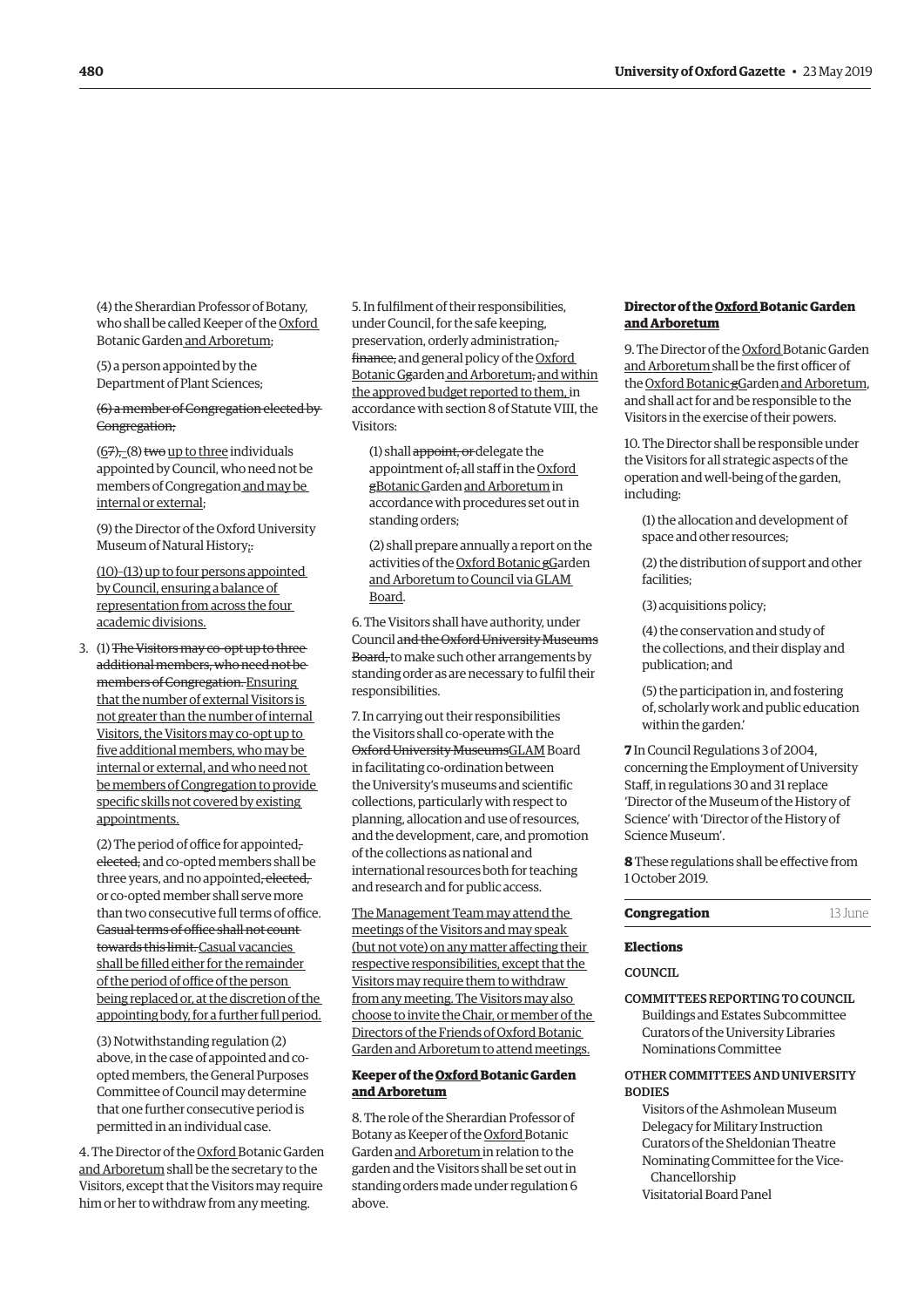# Notices

#### <span id="page-14-0"></span>DIVISIONAL BOARDS

Mathematical, Physical and Life Sciences Board Social Sciences Divisional Board

#### FACULTY BOARDS

Board of the Faculty of Classics Board of the Faculty of English Language and Literature Board of the Faculty of History Board of the Faculty of Music Board of the Faculty of Philosophy Board of the Faculty of Theology and Religion

Details are in the 'Elections' section below.

| 21 June |
|---------|
|         |

# **Elections**

# PROFESSOR OF POETRY

Details are in 'Elections' section below.

# **Note on procedures in Congregation**

¶ Business in Congregation is conducted in accordance with Congregation Regulations 2 of 2002 [\(www.admin.ox.ac.uk/statutes/](http://www.admin.ox.ac.uk/statutes/regulations/529-122.shtml) [regulations/529-122.shtml\). A](http://www.admin.ox.ac.uk/statutes/regulations/529-122.shtml) printout of these regulations, or of any statute or other regulations, is available from the Council Secretariat on request. A member of Congregation seeking advice on questions relating to its procedures, other than elections, should contact Dr N Berry at the University Offices, Wellington Square [\(telephone: \(2\)80199; email: nigel.berry@](mailto:nigel.berry@admin.ox.ac.uk) admin.ox.ac.uk); questions relating to elections should be directed to the Elections Officer, Ms S L S Mulvihill (telephone: [\(2\)80463; email: elections.office@admin.](mailto:elections.office@admin.ox.ac.uk) ox.ac.uk).

# **Consultative Notices**

### **Corpus Christi**

#### REVISED STATUTES

The Committee on Statutes before the Privy Council, acting under authority delegated to it by Council, is minded to give consent on behalf of the University to the revised statutes of Corpus Christi College, approved by the Governing Body on 8 May 2019, in so far as such consent is required by section 7 (2) of the Universities of Oxford and Cambridge Act, 1923. The consent of the committee to the amendments to the statutes will be effective 15 days after publication unless written notice of a resolution, signed by at least 20 members of Congregation, calling upon Council to withhold that consent, has been given to the Registrar by **noon on 3 June**.

The effects of the amendments relate to modernising the terminology and structure of the provisions, ensuring compliance with changes relating to the responsibilities of trustees of registered charities and updating the content and structure of the employment relations of the college.

## **General Notices**

#### **Matter relating to honorary degrees**

In the light of concerns about the new Penal Code in Brunei, the University opened a review of the decision to award an honorary degree to His Majesty The Sultan of Brunei. As part of the review process, the Sultan was formally notified and asked for his views, and has replied with his decision to return the degree.

# **Encaenia**

#### ENCAENIA CEREMONY

Online registration for the Encaenia ceremony is now open. The ceremony will take place in the Sheldonian Theatre on 26 June. Members of Congregation, staff, students, and academic visitors are invited to book tickets online at [www.ox.ac.uk/](http://www.ox.ac.uk/encaenia-tickets) [encaenia-tickets.](http://www.ox.ac.uk/encaenia-tickets) Members of Convocation: please email [encaenia@admin.ox.ac.uk](mailto:encaenia@admin.ox.ac.uk) to request a ticket. The website includes

information on this year's honorands, the registration process, guest tickets, timings of the day and the dress code.

# ENCAENIA GARDEN PARTY

Electronic invitations to the garden party were sent to all current members of Congregation by the University Events Office on 13 May. If you did not receive your invitation, or became a member of Congregation after this date, please email [encaenia@admin.ox.ac.uk](mailto:encaenia@admin.ox.ac.uk).

Actively serving retired members of faculty and staff within Congregation are also welcome to attend, as are emeritus professors and those former members of Congregation over 75 who take a deep and active interest in Oxford's work and success. Please email [encaenia@admin.ox.ac.uk](mailto:encaenia@admin.ox.ac.uk) if you would like to attend.

#### LORD CREWE'S BENEFACTION

Heads of House, Pro-Vice-Chancellors, Heads of Division, holders of the Oxford Degrees of Doctor of Divinity, Civil Law, Medicine, Letters, Science, and Music, the Proctors, the Assessor, the Public Orator, the Professor of Poetry, the Registrar, the outgoing President of the Oxford University Student Union, and the Presidents of the Junior and Middle Common Rooms of Hertford College, Balliol College and St John's College (as being the colleges of the Proctors and the Assessor) are invited to partake of Lord Crewe's Benefaction to the University on the morning of the ceremony and then to walk in procession to the Sheldonian Theatre. Holders of the Oxford Higher Degrees (described above) who wish to participate are invited to contact the Events Office at [encaenia@admin.ox.ac.uk](mailto:encaenia@admin.ox.ac.uk) or on 01865 270568 for more information. All other guests will be contacted directly by the Events Office.

# **Pro-Vice-Chancellor update on staff and graduate housing and planning**

The University Strategy, approved by Congregation in Michaelmas term, put in place three important priorities that will affect the physical development of Oxford over the next decade: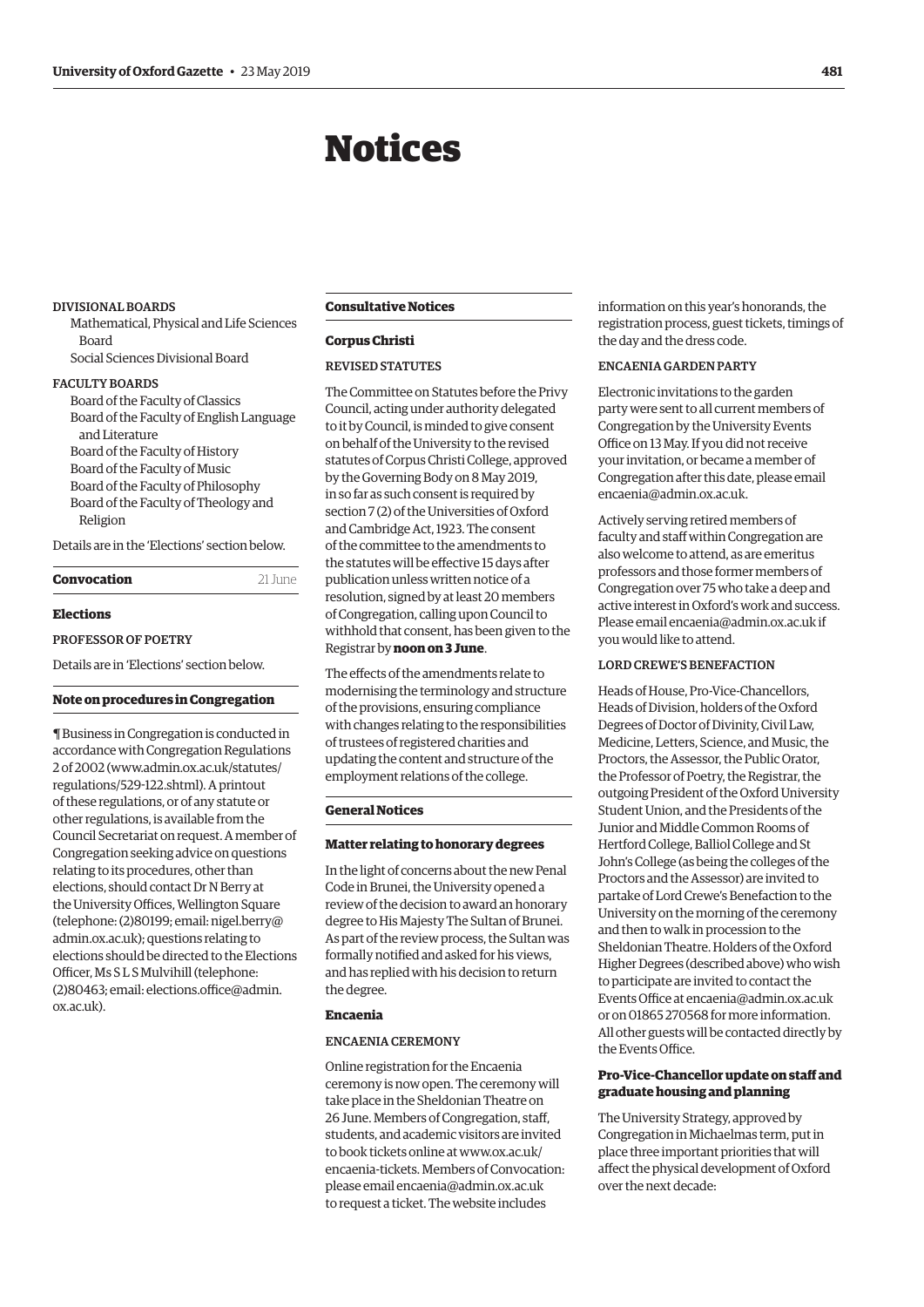# Lectures

<span id="page-15-0"></span>**1** by 2023, in partnership with the private sector, to have started the construction of 1,000 additional graduate rooms;

**2** by 2023, in partnership with the private sector, to have started the construction of at least 1,000 new subsidised homes for University and college staff;

**3** expand the innovation districts in and around Oxford, including at Begbroke Science Park and Osney Mead.

Over the last six months we have made good progress on these priorities with important public enquiries in Cherwell District Council, the publication of a new draft city plan for Oxford, and detailed discussions with the private sector regarding a partnership to build these facilities.

# STAFF AND GRADUATE HOUSING UPDATE: FORUM FOR STAFF

Pro-Vice-Chancellor David Prout will hold two lunchtime staff forums in 6th week to provide an update on progress and respond to any questions or concerns you may have; one forum will take place in Headington and the other in the city centre. Please register your attendance by **noon on 3 June**.

12.30pm, 11 June, Academic Corridor, John Radcliffe Hospital. To register: [https://oxforduniversityevents.wufoo.](https://oxforduniversityevents.wufoo.com/forms/zqe5yn10kfk6ov) [com/forms/zqe5yn10kfk6ov](https://oxforduniversityevents.wufoo.com/forms/zqe5yn10kfk6ov)

1pm, 12 June, Maths Institute. To register: [https://oxforduniversityevents.wufoo.](https://oxforduniversityevents.wufoo.com/forms/z4e0cv1m8goni/) [com/forms/z4e0cv1m8goni/](https://oxforduniversityevents.wufoo.com/forms/z4e0cv1m8goni/)

# **Graduate Awards and Prizes**

*This content has been removed as it contains personal information protected under the Data Protection Act.*

#### **University of Oxford**

Mr Tom Steyer, founder of NextGen America and Need to Impeach, will give a lecture and Q&A at 5.30pm on 3 June in the Sheldonian Theatre. More information and to register: [www.eventbrite.co.uk/e/](http://www.eventbrite.co.uk/e/tom-steyer-corporate-takeover-of-american-democracy-the-climate-crisis-tickets-59894769869) [tom-steyer-corporate-takeover-of](http://www.eventbrite.co.uk/e/tom-steyer-corporate-takeover-of-american-democracy-the-climate-crisis-tickets-59894769869)[american-democracy-the-climate-crisis](http://www.eventbrite.co.uk/e/tom-steyer-corporate-takeover-of-american-democracy-the-climate-crisis-tickets-59894769869)[tickets-59894769869.](http://www.eventbrite.co.uk/e/tom-steyer-corporate-takeover-of-american-democracy-the-climate-crisis-tickets-59894769869)

*Subject*: 'The corporate takeover of American democracy and the climate crisis: how to organise for victory in an age of unprecedented political spending'

# **Humanities**

#### **Faculty of Oriental Studies**

# KOREAN STUDIES RESEARCH LECTURE

Professor Vladimir Tikhonov, Pak Noja 박노자, Oslo, will lecture at 5pm on 30 May

in the Spalding Room, Oriental Institute. *Subject*: 'Historical wars in contemporary South Korea: the afterlife of colonialism after de-colonisation'

#### **Medical Sciences**

#### **National Perinatal Epidemiology Unit**

# SEMINARS IN MATERNAL AND INFANT HEALTH AND CARE

Professor Mark Woodward will give a seminar at 10.30am on 9 July in the Lecture Theatre, Richard Doll Building, Old Road Campus. All welcome. Convener: Dr Goher Ayman

*Subject*: 'Women and cardiovascular disease: an odd couple?'

# **Social Sciences**

### **Saïd Business School**

 The following events will take place at 5.45pm at Saïd Business School.

#### DISTINGUISHED SPEAKER SEMINAR

Dame Carolyn McCall, ITV, and Biz Stone, Twitter, will be in conversation with Dean Peter Tufano on 28 May. Registration required: [https://dss-stone-mccall.](https://dss-stone-mccall.eventbrite.com) [eventbrite.com.](https://dss-stone-mccall.eventbrite.com)

*Subject*: 'Content wars: the societal roles and responsibilities of media organisations today'

#### INSPIRING WOMEN

Meg Lustman, formerly Hobbs London, will be in conversation with Associate Dean Kathy Harvey on 3 June. Registration required: [https://inspiringwomen-lustman.](https://inspiringwomen-lustman.eventbrite.com) [eventbrite.com](https://inspiringwomen-lustman.eventbrite.com).

*Subject*: 'How can boards and executive teams create value in uncertain times?'

# ART AT OXFORD SAÏD – EXHIBITION TALK

Nigel Hall, Royal Academician, will lecture on 18 June. Registration required: [https://](https://said-art-hall-piper.eventbrite.com) [said-art-hall-piper.eventbrite.com.](https://said-art-hall-piper.eventbrite.com)

*Subject*: '*Significant Others*, an exhibition of work by Nigel Hall, RA, and Manijeh Yadegar'

### STRATEGY INNOVATION AND MARKETING SEMINAR SERIES

Professor Annabelle Gawer, Surrey, will deliver a seminar at 12.30pm on 6 June in the Credit-Ease Classroom. More information and to register: [rebecca.](mailto:rebecca.morris@sbs.ox.ac.uk) [morris@sbs.ox.ac.uk.](mailto:rebecca.morris@sbs.ox.ac.uk)

*Subject*: 'Shifts in platform boundaries + the business of platforms: strategy in the age of digital competition, innovation and power'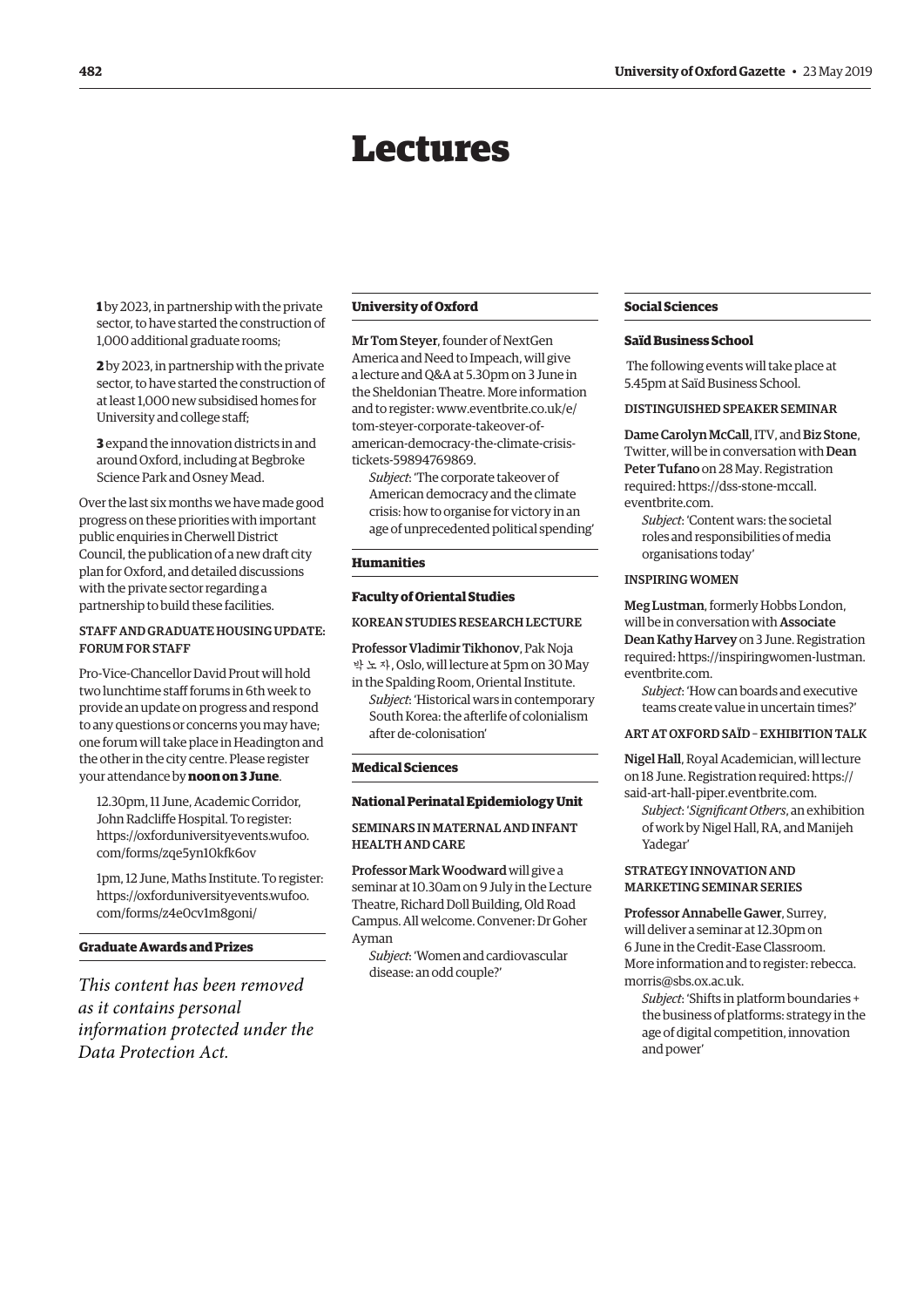# Examinations and Boards

# <span id="page-16-0"></span>**Faculty of Law**

# THE COMMON LAW AND FINANCE: PERSPECTIVES FROM THE BENCH

Frank H Easterbrook, Chicago; United States Court of Appeals for the Seventh Circuit, will lecture at 5pm on 23 May in the Cube, Faculty of Law. Open to the public.

*Subject*: 'Legal origins, securities fraud and the efficiency of the common law'

#### **Colleges, Halls and Societies**

#### **St Hilda's**

CLINICAL THERAPEUTICS RESEARCH **CENTRE** 

Sir Michael Rawlins, Chair, UK Medicines and Healthcare Products Regulatory Agency, will deliver the first lecture for the new Clinical Therapeutics Research Centre at 6pm on 11 June in the Jacqueline du Pré Building. To register: https:/[/](https://professorsirmichaelrawlinslecture.eventbrite.co.uk) [professorsirmichaelrawlinslecture.](https://professorsirmichaelrawlinslecture.eventbrite.co.uk)

[eventbrite.co.uk](https://professorsirmichaelrawlinslecture.eventbrite.co.uk).

*Subject*: 'Novel approaches to assessing the safety and efficacy of new medicines'

# **Somerville**

# JOHN STUART MILL LECTURE

Professor Anne Phillips, LSE, will deliver the John Stuart Mill Lecture at 5.30pm on 24 May in Flora Anderson Hall. Followed by refreshments. Free but registration required: [alumnievents@some.ox.ac.uk.](mailto:alumnievents@some.ox.ac.uk) *Subject*: 'Re-reading Mill: "The Subjection

of Women" through a changing lens'

# **Examinations for the Degree of Doctor of Philosophy**

*This content has been removed as it contains personal information protected under the Data Protection Act.*

# **Examinations for the Degree of Master of Letters**

*This content has been removed as it contains personal information protected under the Data Protection Act.*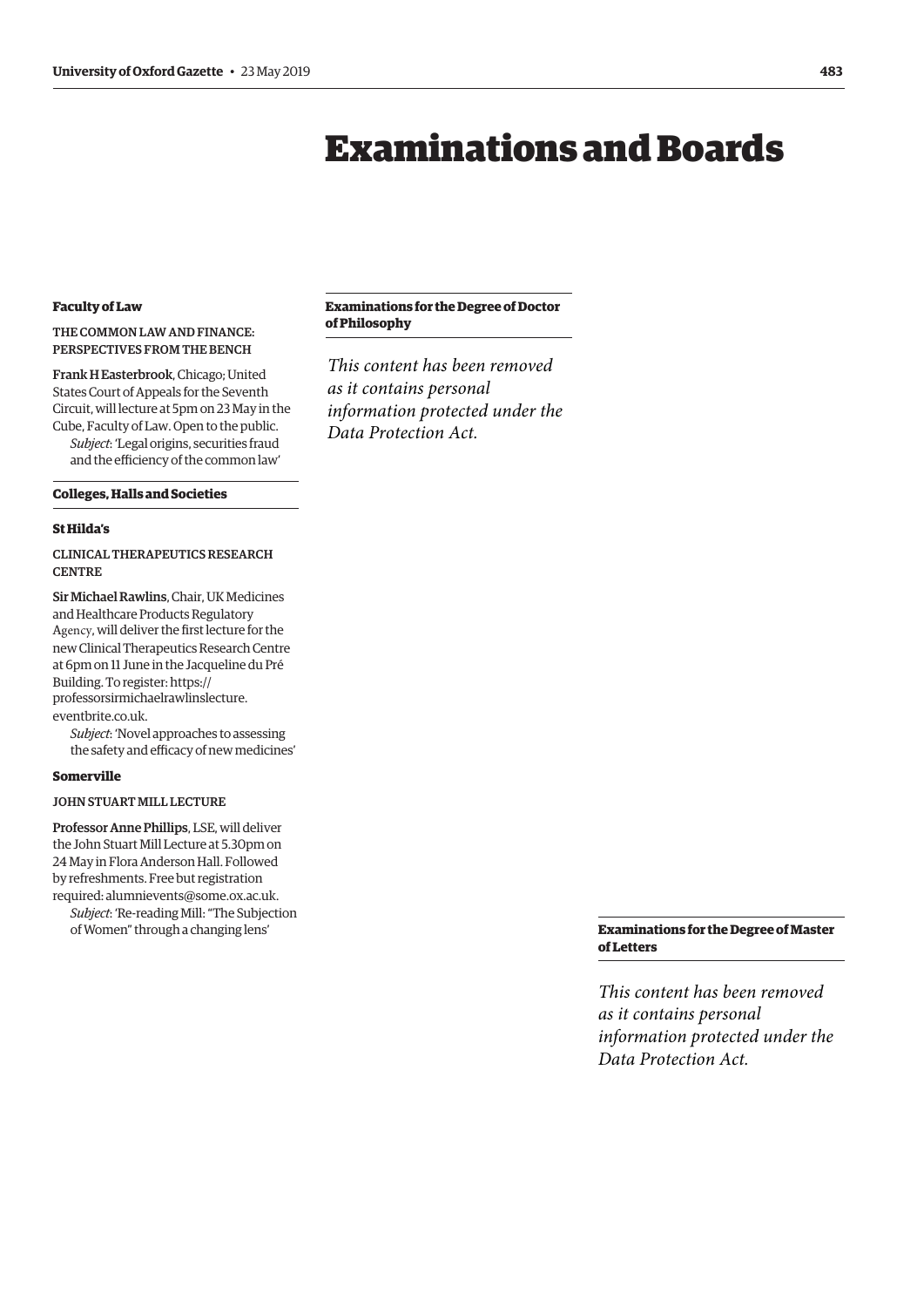# Elections

#### <span id="page-17-0"></span>**Changes to Examination Regulations**

For the complete text of each regulation listed below and a listing of all changes to regulations for this year to date, please see [https://gazette.web.ox.ac.uk/examination](https://gazette/web.ox.ac.uk/examination-regulations-0)regulations-0.

#### **Social Sciences**

#### MSC IN REFUGEE AND FORCED MIGRATION STUDIES

(a) to cancel introduction of new core course in *Borders and Forced Migration* in Paper I and Paper III (b) correction to changes published in *Gazette* of 2 May 2019

## FHS OF ECONOMICS AND MANAGEMENT introduction of new management option

**Elections** 13 June

Please note: in the lists below, the names listed are simply those of the persons currently in office, whose terms of office are now coming to a close (thereby prompting all the vacancies now advertised for election). When the start date is 'with immediate effect' two possible dates are indicated: if the election is uncontested, the candidate deemed elected will take up office as of the close of the nomination period (16 May); if the election is contested, the candidate elected will take up office following the close of the voting period (13 June).

# **Call for nominations**

The nomination period for the elections below closed at 4pm on 16 May. When this issue of the *Gazette* went to print, nominations were still being processed. Notices of contested and uncontested elections will be published in the *Gazette* [of 30 May. For more information, see www.](www.admin.ox.ac.uk/elections) admin.ox.ac.uk/elections.

# **Council**

## HUMANITIES AND SOCIAL SCIENCES

• One member of Congregation elected by Congregation from members of the faculties in the Divisions of Humanities and of Social Sciences to hold office from MT 2019 to MT 2023 (*vice* Dr K L Blackmon, Merton)

#### *The following nomination has been received*:

John S C Eidinow, MA Oxf, Dip Law City, Fellow of Merton, Faculty of Classics

#### *Nominated by*:

- R A Cooper, Master of St Benet's Hall, Faculty of Medieval and Modern Languages
- K L Blackmon, Merton, Faculty of Management
- S M Doran, St Benet's Hall, Faculty of **History**
- K Ghosh, Trinity, Faculty of English Language and Literature
- S J Gunn, Merton, Faculty of History
- J Kerkhecker, Oriel, Faculty of Classics
- R A McCabe, Merton, Faculty of English Language and Literature
- J B W Nightingale, Magdalen, Faculty of History
- J S Payne, Merton, Faculty of Law
- J W Thacker, Exeter, Faculty of Medieval and Modern Languages

# MATHEMATICAL, PHYSICAL AND LIFE SCIENCES AND MEDICAL SCIENCES

• One member of Congregation elected by Congregation from members of the faculties in the Divisions of Mathematical, Physical and Life Sciences and of Medical Sciences to hold office from MT 2019 to MT 2023 (*vice* Professor M J A Freeman, Lincoln)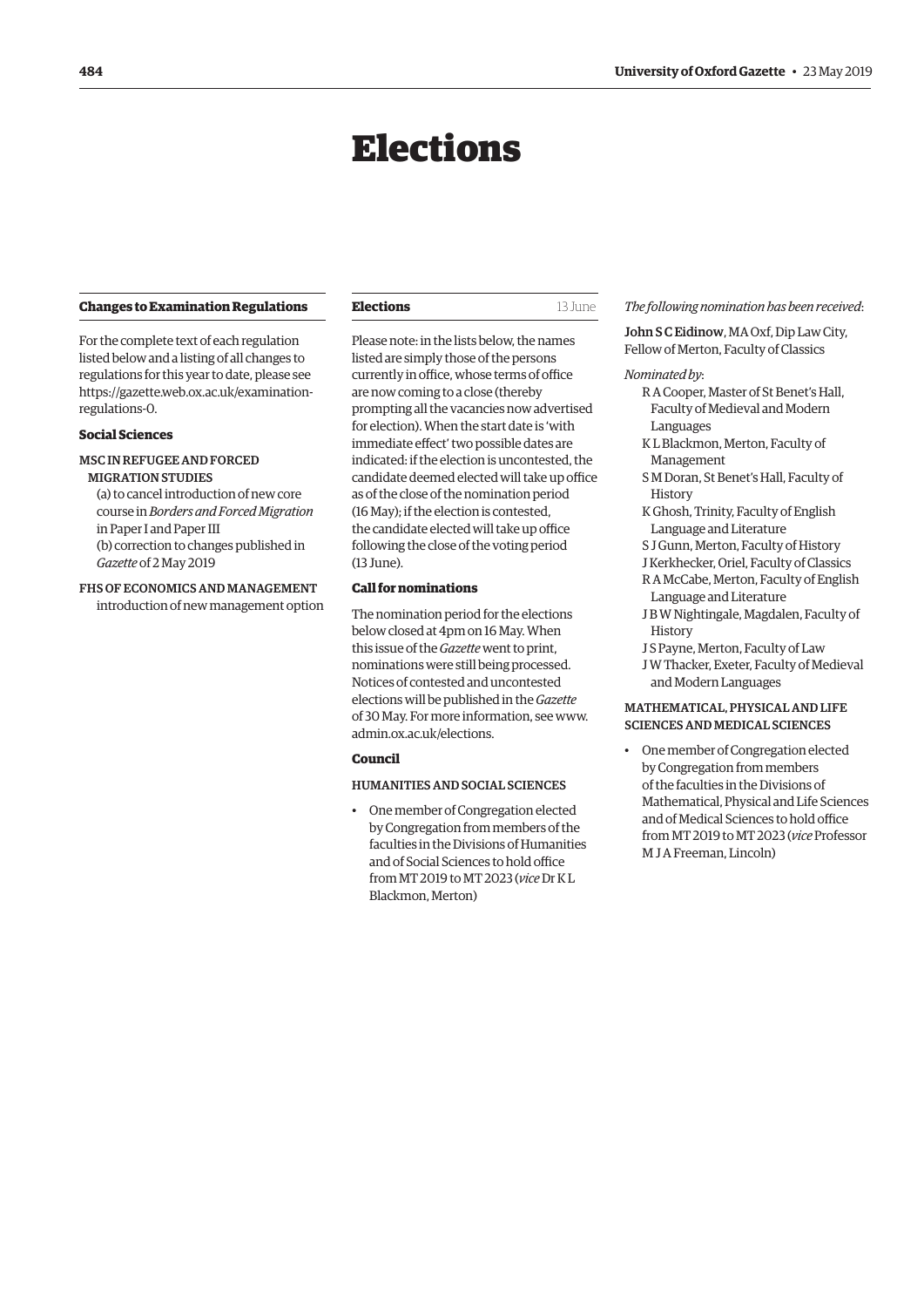<span id="page-18-0"></span>*The following nominations have been received*:

Peter P Edwards, BSc PhD DSc Salf, MA Oxf, Fellow of St Catherine's, Faculty of **Chemistry** 

#### *Nominated by*:

- H L Anderson, Keble, Faculty of Chemistry
- S J Conway, St Hugh's, Faculty of Chemistry
- S G Davies, Magdalen, Faculty of Chemistry
- S Faulkner, Keble, Faculty of Chemistry

# Professor Anna Christina (Kia) Nobre, BA

Williams, MA Oxf, PhD Yale, Fellow of St Catherine's, Faculty of Psychological Studies

#### *Nominated by*:

- M J Snowling, President of St John's, Faculty of Psychological Studies J Baird, St Anne's, Faculty of Social
- Studies R S Crisp, St Anne's, Faculty of
- Philosophy
- Dame Kay Davies, Hertford, Faculty of Physiological Sciences, Faculty of Clinical Medicine
- N J Emptage, Lincoln, Faculty of Physiological Sciences
- H I McShane, Harris Manchester, Faculty of Clinical Medicine
- G R Screaton, University College, Faculty of Mathematics
- K Talbot, Faculty of Clinical Medicine
- T Williamson, New College, Faculty of Philosophy
- N Woods, University College

# **Committees reporting to Council**

# BUILDINGS AND ESTATES SUBCOMMITTEE

• One person elected by Congregation to hold office from MT 2019 to MT 2020 (*vice* Professor Martin C J Maiden, Hertford)

#### *The following nominations have been received*:

# Rosie Mortimer, MA Oxf, Department of Chemistry

#### *Nominated by*:

- M Brouard, Jesus, Faculty of Chemistry N J B Green, Faculty of Chemistry K N Harrison, Faculty of Chemistry
- A Lintern, Department of Chemistry

# Louise Stratton, Finance Division

#### *Nominated by*:

- G L Boon, Finance Division S Davies, Estates Division
- R A Greaney, Department of Physiology, Anatomy and Genetics
- N B Heath, Finance Division
- E Morris, Saïd Business School
- H L Parker, Finance Division
- P A Ransom, Department of Politics and
- International Relations
- N A Roberts, Continuing Education
- C S R Taylor, Finance Division
- R J Walker, St Cross

# CURATORS OF THE UNIVERSITY LIBRARIES

• Two members of Congregation elected by Congregation to hold office from MT 2019 to MT 2023 (*vice* Professor Nicholas Purcell, Brasenose, and Professor H R Woudhuysen, Rector of Lincoln)

#### NOMINATIONS COMMITTEE

• Two persons elected by and from Congregation to hold office from MT 2019 to MT 2022 (*vice* Dr Anne E Keene, Linacre, and Sir Andrew Dilnot, Warden of Nuffield)

# **Other Committees and University Bodies**

#### VISITORS OF THE ASHMOLEAN MUSEUM

- One member of the Medical Sciences Division elected by Congregation to hold office with immediate effect to MT 2022 (*vice* Professor Alastair Wright, St John's)
- One member of the Social Sciences Division elected by Congregation to hold office from MT 2019 to MT 2023 (*vice* Dr H L Spencer, Exeter)

# DELEGACY FOR MILITARY INSTRUCTION

• One person elected by Congregation to hold office from MT 2019 to MT 2023 (*vice* Chris Breward, Faculty of Mathematics)

# CURATORS OF THE SHELDONIAN THEATRE

• One member of Congregation elected by Congregation to hold office with immediate effect to MT 2023 (*vice* S J Payne, Keble, Faculty of Engineering Science)

# NOMINATING COMMITTEE FOR THE VICE-CHANCELLORSHIP

• Two persons not also being members of Council elected by and from Congregation to hold office with immediate effect to MT 2025 (*vice* Nicholas Bamforth, Queen's, and Professor A W Roscoe, University College)

# VISITATORIAL BOARD PANEL

• Three persons elected by and from Congregation to hold office from MT 2019 to MT 2023 (*vice* Dr Chrystalina Antoniades, Faculty of Clinical Medicine, Professor Heather O'Donoghue, Linacre, and Professor Lesley J Smith, Harris Manchester)

#### **Divisional Boards**

# MATHEMATICAL, PHYSICAL AND LIFE SCIENCES BOARD

- One person elected by and from among the members of the Faculty of Chemistry to hold office from MT 2019 to MT 2023 (*vice* Professor Philip Mountford, St Edmund Hall)
- One person elected by and from among the members of the Faculty of Mathematics to hold office from MT 2019 to MT 2023 (*vice* Professor Stephen Faulkner, Keble)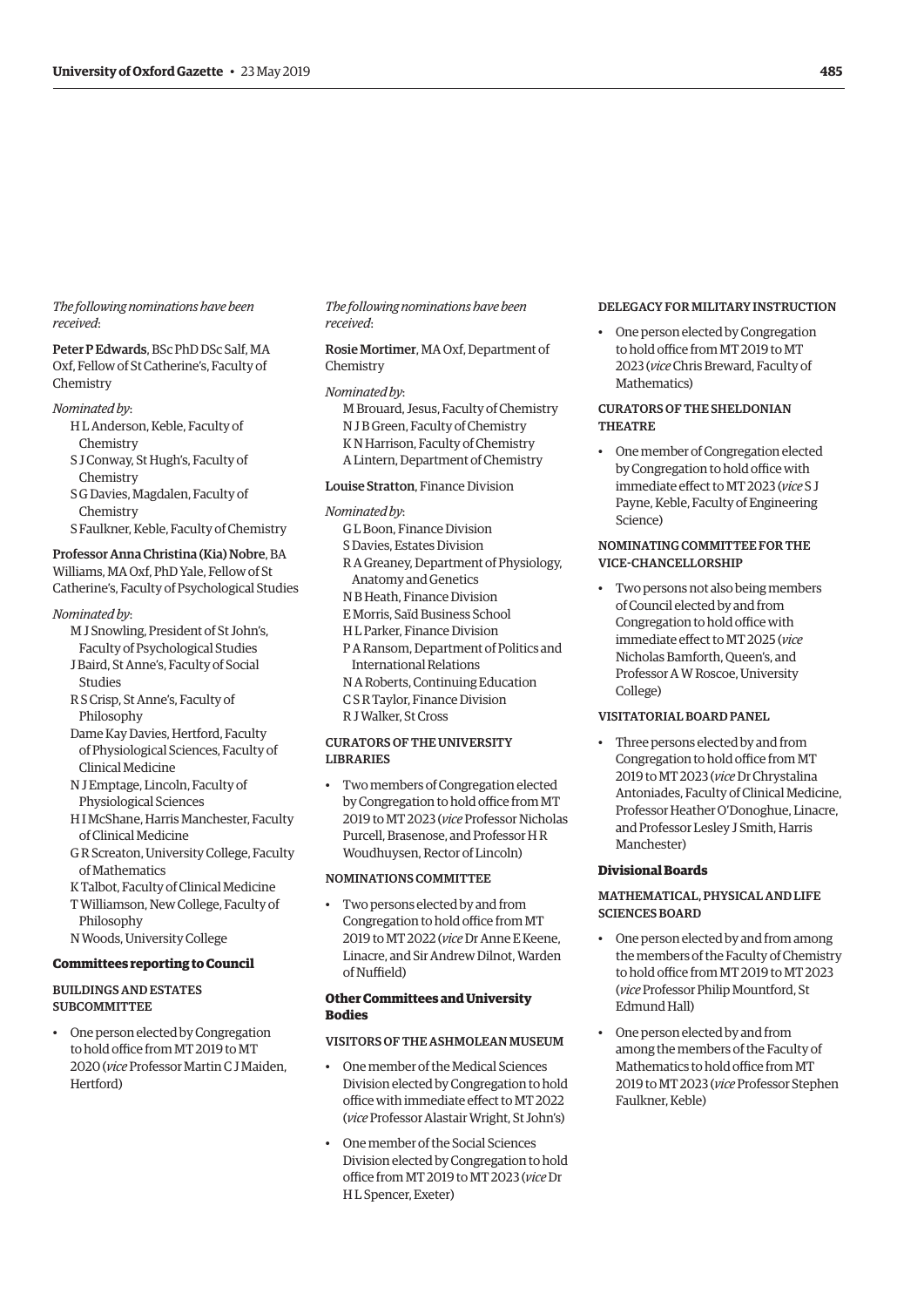#### SOCIAL SCIENCES DIVISIONAL BOARD

- One member elected by and from the academic members of the Department of Social Policy and Intervention to hold office with immediate effect to MT 2019
- One member elected by and from the academic members of the School of Anthropology and Museum Ethnography to hold office with immediate effect to MT 2019

# **Faculty Boards**

# BOARD OF THE FACULTY OF CLASSICS

• Two persons elected by and from among the members of the Subfaculty of Classical Languages and Literature to hold office from MT 2019 to MT 2021 (lapsed vacancies)

# BOARD OF THE FACULTY OF ENGLISH LANGUAGE AND LITERATURE

• Four persons elected by and from the members of the Faculty of English Language and Literature to hold office from MT 2019 to MT 2021 (*vice* Dr Marina Mackay, St Peter's, Dr Erica L McAlpine, Keble, Professor Lloyd Pratt, St John's, and Dr Olivia Smith)

# BOARD OF THE FACULTY OF HISTORY

• Eight persons elected by and from among the members of the Faculty of History holding posts on the establishment or under the aegis of the board to hold office from MT 2019 to MT 2021 (*vice* Professor P J Hämäläinen, St Catherine's, J C Belich, Balliol, D M Hopkin, Hertford, Professor Robert Iliffe, Linacre, M E Mulholland, St Catherine's, Dr Lucy Wooding, Lincoln, Dr Sian Pooley, Magdalen, and Nicholas Stargardt, Magdalen)

#### BOARD OF THE FACULTY OF MUSIC

• Two persons elected by and from among the members of the Faculty of Music to hold office from MT 2019 to MT 2021 (*vice* Dr Anne Stoll-Knecht, Jesus, and Mark T Williams, Magdalen)

#### BOARD OF THE FACULTY OF PHILOSOPHY

• Three persons elected by and from the members of the Faculty of Philosophy to hold office from MT 2019 to MT 2020 (*vice* Professor S J Mulhall, New College, H Greaves, Merton, and W T M Sinclair, Wadham)

# BOARD OF THE FACULTY OF THEOLOGY AND RELIGION

• Three persons elected by and from the members of the Faculty of Theology and Religion to hold office from MT 2019 to MT 2021 (*vice* Dr R A Ellis, Principal of Regent's Park, Professor S Gillingham, Worcester, and a vacancy)

# **Notes:**

Nominations in writing for the elections on 13 June, by four members of Congregation other than the candidate, were received by the Elections Office at the University Offices, Wellington Square, up to 4pm on 16 May.

Candidates were invited to include with their nomination forms a written statement of no more than 250 words, setting out his or her reasons for standing and qualifications for the office being sought.

In the event of a contested election, these statements will be available online at [www.admin.ox.ac.uk/elections an](http://www.admin.ox.ac.uk/elections)d published in the *Gazette* dated 30 May. Voters may wish to wait until they have read these statements before returning their ballot papers. Ballot papers will be sent out to members of Congregation as soon as possible after the closing date for nominations. Completed ballot papers must be received by the Elections Office not later than **4pm on 13 June**.

If the number of nominations received by the closing date is no more than sufficient to fill the vacancies, the candidates nominated shall be deemed to be duly elected as of the close of the nomination period on 16 May. When required, places will be allocated according to academic standing, as defined in Council Regulations 22 of 2002, Part 2: Academic Precedence and Standing, made by Council on 26 June 2002.

If the number of nominations received by the closing date is less than sufficient to fill the vacancies, those candidates nominated will be deemed elected unopposed, and the remaining vacancies will lapse, in which case, in accordance with the regulations, the places must remain vacant until appointments are made jointly by the Vice-Chancellor and Proctors.

For further information, please contact the [Elections Officer \(shirley.mulvihill@admin.](mailto:shirley.mulvihill@admin.ox.ac.uk) ox.ac.uk).

| Convocation | 21 June |
|-------------|---------|
|             |         |

# **Nominations for this election closed on 9 May.**

#### **Election of the Professor of Poetry**

An election by Convocation will be held in Trinity term 2019 in order to elect the Professor of Poetry, to hold office for four years from the first day of Michaelmas term 2019. A meeting of Convocation will be held on Friday, 21 June 2019, to announce the results.

# DUTIES AND STIPEND OF THE PROFESSOR

The duties of the Professor are: normally to give one public lecture each term on a suitable literary subject (where the term 'public lecture' does not include poetry readings or recitals or other such events); to deliver an inaugural lecture; normally to offer one more event each term (which may include poetry readings, workshops, hosted events etc); to give the Creweian Oration at Encaenia every other year (a duty established by convention); each year, to be one of the judges for the Newdigate Prize, the Jon Stallworthy Prize, the Lord Alfred Douglas Prize and the Chancellor's English Essay Prize; every third year to help judge the prize for the English poem on a sacred subject; and generally to encourage the art of poetry in the University.

The Professor receives a stipend of £12,710 per annum which is increased in line with the annual cost-of-living increases for academic and related staff, plus £40 for each Creweian Oration. The Professor may hold the post in conjunction with another professorship or readership within the University. The post enjoys an association with All Souls College, but there may be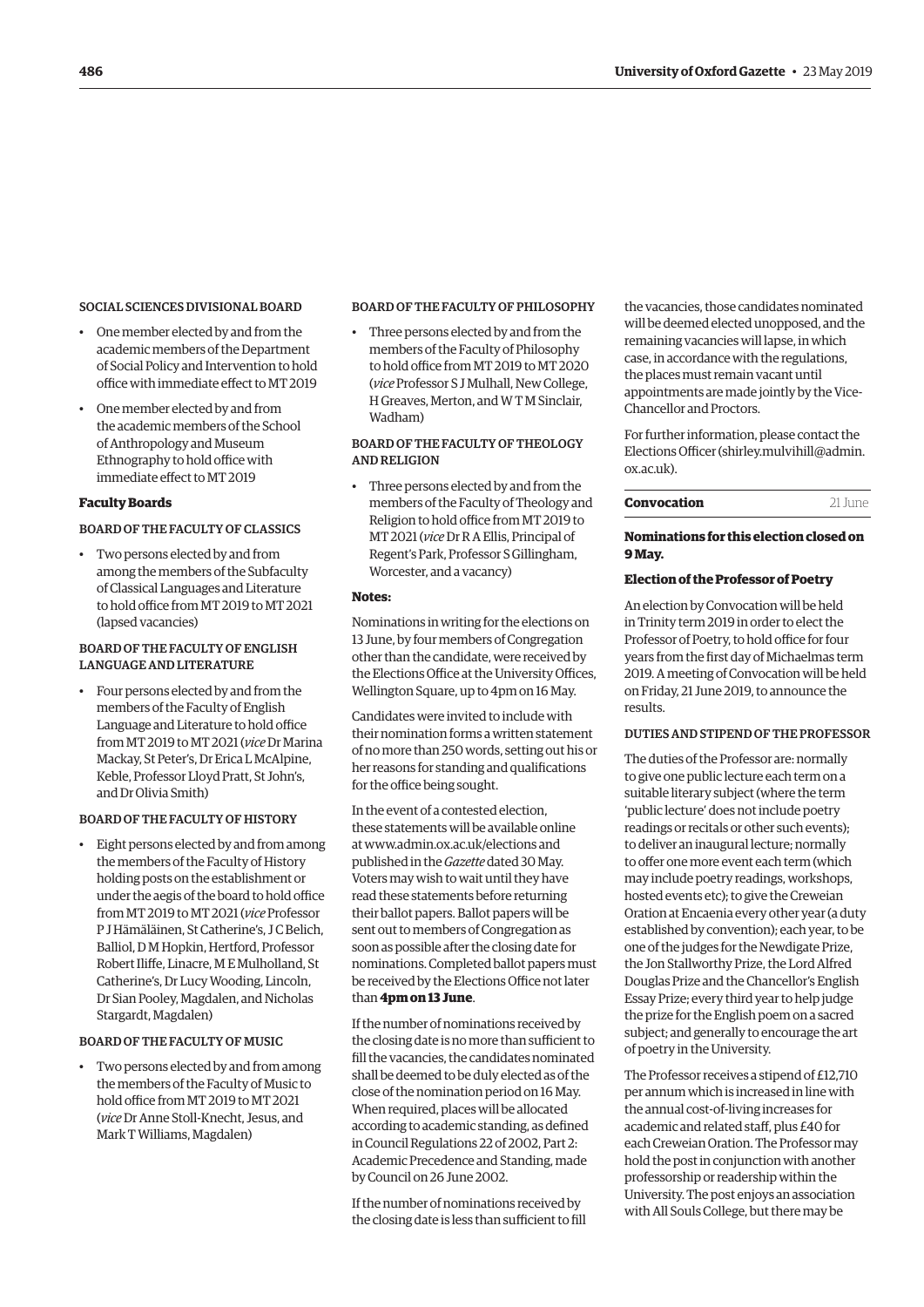occasions when the postholder is offered an association by another college (eg if the postholder has a prior association with another college).

Further particulars for the Professorship are available on the University website [\(www. ox.ac.uk\).](www.ox.ac.uk) Informal enquiries about the post should be addressed to the Chair of the Faculty Board, Professor Ros Ballaster, who can be contacted by email at chair@ell. [ox.ac.uk. All enquiries will be treated in strict](mailto:chair@ell.ox.ac.uk)  confidence.

# ELECTION PROCEDURES

This election will be conducted electronically by Electoral Reform Services Ltd (ERS) on behalf of the University of Oxford.

All members of Convocation are eligible to vote in this election.

#### *Convocation*

Convocation consists of all the former student members of the University who have been admitted to a degree (other than an honorary degree) of the University, and of any other persons who are members of Congregation or who have retired having been members of Congregation on the date of their retirement.

Membership of Convocation is conferred automatically to members of Congregation whose names have been entered in the Register of Congregation and to Oxford degree-holders after having attended a formal degree ceremony (either in person or in absentia). Those wishing to verify their current status as members of Convocation are asked to contact their college secretary or departmental administrator.

The functions of Convocation are set out in [the University Statutes \(www.admin.ox.ac.](www.admin.ox.ac.uk/statutes/780-121.shtml)  uk/statutes/780-121.shtml).

#### *Nominations*

Nominations by 50 members of Convocation other than the candidate were received by the Elections Office at the University Offices, Wellington Square, up to 4pm on Wednesday, 9 May. The list of all those nominated by the deadline is published in this issue of the *Gazette*.

# *Candidate statements*

Each candidate for election, or authorised representative, was permitted to submit for publication a written statement, of no more than 500 words, setting out the candidate's reasons for standing, including for publication one photograph of themselves and one URL to the candidate's own website if they so wished. These statements were received by the Elections Office at the University Offices, Wellington Square, by 4pm on Wednesday, 9 May. In the event of a contested election, these statements shall be published in the University *Gazette* and on the official University website.

#### *Congregation flysheets*

Ten or more members of Congregation may arrange to have a flysheet circulated with the *Gazette* in regard to this election. The rules made by Council governing the circulation of flysheets are given in Appendix B of Congregation Regulations 2 of 2002 ([www.](http://www.admin.ox.ac.uk/statutes/regulations/529-122b.shtml#_Toc28141352) [admin.ox.ac.uk/statutes/regulations/529-](http://www.admin.ox.ac.uk/statutes/regulations/529-122b.shtml#_Toc28141352) [122b.shtml#\\_Toc28141352\).](http://www.admin.ox.ac.uk/statutes/regulations/529-122b.shtml#_Toc28141352)

#### *Voting arrangements*

If the election is not contested the result will be announced online and in the *Gazette* following the close of nominations. In the event of a contested election, an online ballot will be conducted by the Electoral Reform Services in accordance with the following procedures and the results announced at a meeting of Convocation on Friday, 21 June.

#### *Voter registration*

All members of Convocation who wish to vote in this election must register their [intention to vote on www.ersvotes.com/](www.ersvotes.com/oxfordpoetry19) oxfordpoetry19 by **noon on Thursday, 6 June** (BST).

Once you have submitted your request to register, your details will be checked to ensure you are a member of Convocation and eligible to vote in this election. You will be notified by email if your request has been **unsuccessful**. If you are unable to register online, or have any queries about the registration process, a telephone helpline will be available during the registration period.

#### *Voting*

Registered voters will be able to vote online from Thursday, 23 May, until noon on Thursday, 20 June (BST). Voters will be sent instructions on how to vote once their eligibility to vote has been verified.

#### *Result of a contested election*

The result of a contested election will be announced in a meeting of Convocation at 3pm on Friday, 21 June, in Convocation House. Members of Convocation wishing to attend the meeting are asked to note that the wearing of gowns is optional. The result will subsequently be reported on the University's website and published in the *Gazette*.

#### FURTHER INFORMATION

Informal enquiries about the post should be addressed to the Chair of the Faculty Board, Professor Ros Ballaster, who can be contacted by email at [chair@ell.ox.ac.uk](mailto:chair@ell.ox.ac.uk). All enquiries will be treated in strict confidence.

Further information about election procedures may be found in Council [Regulations 8 of 2002 \(www.admin.ox.ac.](www.admin.ox.ac.uk/statutes/regulations/1089-120.shtml)  uk/statutes/regulations/1089-120.shtml).

Those wishing to verify their current status as members of Convocation are asked to contact their college secretary or departmental administrator.

Media enquiries should be directed to the University of Oxford News and Information [Office \(email: news.office@admin.ox.ac.](mailto:new.office@admin.ox.ac.uk)  uk; tel: +44 (0)1865 (2)80528 or stuart. [gillespie@admin.ox.ac.uk; +44 \(0\)1865](mailto:stuart.gillespie@admin.ox.ac.uk)  283877).

All other queries should be addressed to the Elections Officer, Ms S L S Mulvihill, Council Secretariat, University Offices, Wellington Square, Oxford, OX1 2JD (email: poetry. [election@admin.ox.ac.uk; tel: +44 \(0\)1865](mailto:poetry.election@admin.ox.ac.uk)  (2)80463).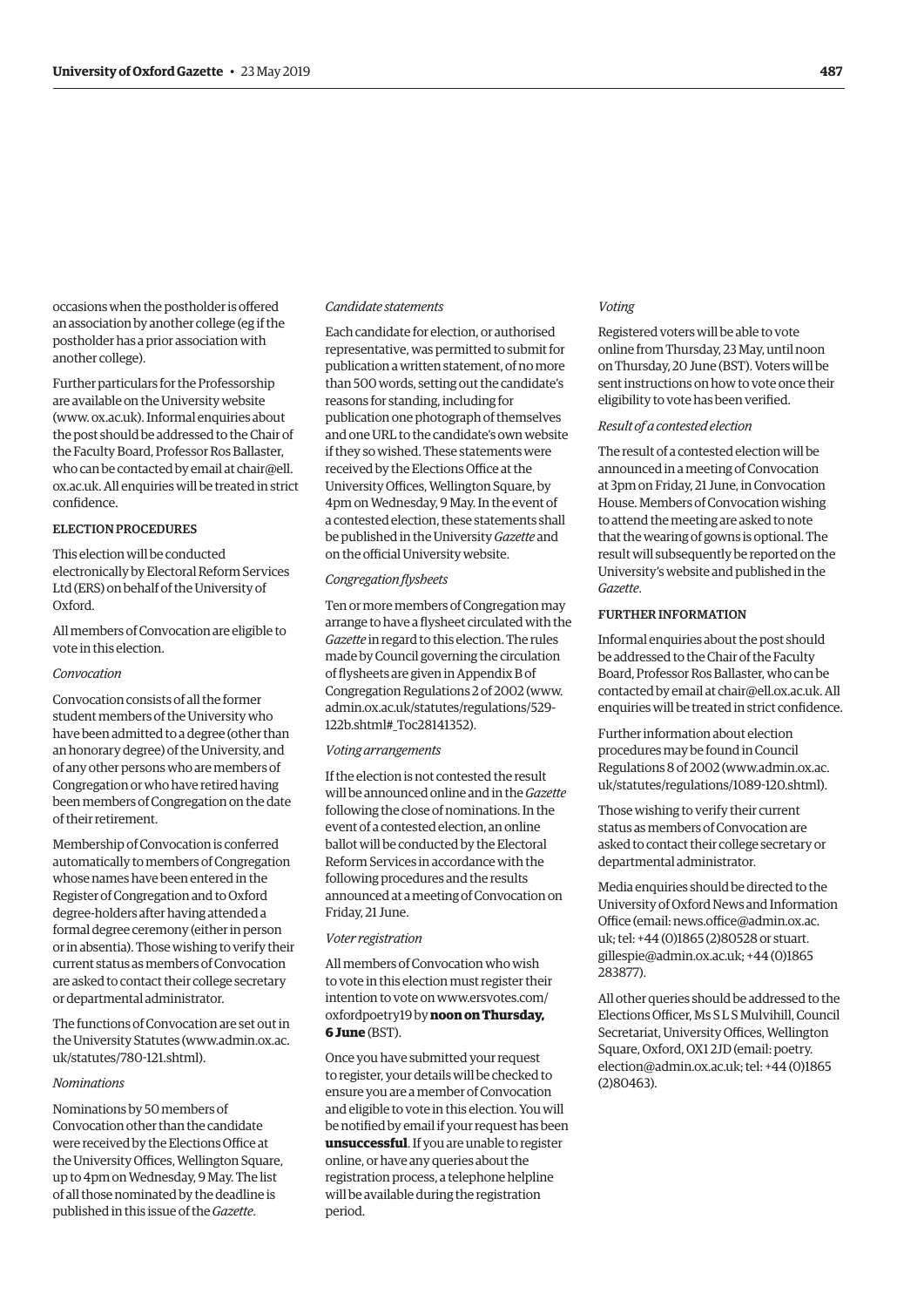#### NOTICE OF NOMINATIONS

The nomination period for this election closed at 4pm on Thursday, 9 May 2019. Three candidates met the threshold of 50 nominations from members of Convocation:

- Andrew McMillan
- Alice Oswald
- Todd Swift

Candidate statements are published in this issue of the *Gazette*. Members of Convocation who wish to vote in the election are reminded that they must register online at [https://secure.ersvotes.](https://secure.ersvotes.com/oxfordpoetry19) [com/oxfordpoetry19](https://secure.ersvotes.com/oxfordpoetry19) before **noon on Thursday, 6 June 2019**. Please note: the names of further nominators of the candidates below will be published as and when their membership of Convocation has been verified.

#### Andrew McMillan

*Nominated by*: Sophie Afdhal Ms Samira Ahmed Dr Natasha Alden Mr Rob Alderson Dr Jacob Anders Dr Joanne Baker Mr Dominic Barker Mr Charles Beckett Billy-Ray Belcourt Ms Kathryn Bevis Mr Luka Boeskens Ms Hannah Bond Simon Boyle Mr Nicholas Brooksbank Mr Alan Buckley Ms Louise Chantal Dr Rosalind Clarke Mr Andrew Copson Mrs Elizabeth Coulter Mr Benjamin Curthoys Mr Rishi Dastidar Mr Michael Donkor Ms Rosemary Edge Mr Richard Egleton Dr Gareth Evans Ms Georgia Faletas Mr Stuart Ffoulkes Miss Dorothy Finan Ms Susannah Ford Professor Matthew Fox Miss Alison Garcia

Ms Charlotte Geater Mr Aled George Mr Alexis Gibbs Professor David Gillespie Ms Sarah Godwin Dr Thea Goodsell Mr Will Green Mr Tarquin Grossman Professor Keith Hanley Mrs Sarah Harkness Michael Hatchett Mr Edward Hodgkinson Mr Robert Holtom Dr Anthony House Miss Laura Howes Mr Oliver Seth Insua-Summerhays David Ireland Mr Stephen Mark Jones Ms Fiona Helen Kemp Yoolim Kim Dr Gareth Langley Ms Maisie Lawrence Miss Georgina Lee Dr Daryl Leeworthy Mr Chris McCartney Mr Robert McManus Ms Catherine Max Mr Brian Millar Dr Eva Miller Mr Amos Millet Hereward Mills Professor Rana Mitter Claire Morley Miss Gemma Murray Mr John Owen Mrs Rosamund Owens Professor Carl Phelpstead Mr Tony Pinkney Ms Elizabeth Porter Ms Antonia Prescott Ms Rachel Richardson Ms Yara Rodrigues Fowler Dr Alice Roworth Mr Ian Runacres Ms Esther Phoebe Rutter Mr Edward Siddons Professor Catherine Spooner Professor James Studd Dr Matthew Sweet Mr Timothy Owain Vaughan Mr Ashley Walters Ms Rebecca Watson Ms Harriet Williams

## Alice Oswald

*Nominated by*: Dr Kalina Allendorf Dr Harriet Archer Ms Kate Caoimhe Arthur Professor Laura Ashe Ms Hazel Barkworth Professor Helen Barr Dr Rebecca Beasley Professor Matthew Bevis Alice Bloom Professor Elleke Boehmer Professor Charlotte Brewer Mr Alex Bridgland Dr David Bryan Professor Felix Budelmann Professor Philip Bullock Professor Colin Burrow Mrs Kirsten Burrows Dr Rachel Buxton Miss Nancy Campbell Ms Alice Carrington-Windo Dr Robert Cassels Professor Terence Cave Professor Supriya Chaudhuri Dr Matthew Cheung Salisbury Mr Thomas Chivers Mr Rossa Commane Professor Martin Conway Mr Tom Cook Ms Denise Cripps Dr Andrew Dean Mr Richard Devereux Professor Michael Dobson Professor Robert Douglas-Fairhurst Dr David Dwan Professor Rachel Falconer Dr Julie Farguson Mr John Field Mr Jamie Findlay Dr Mark Floyer Professor Robert Foster Dr Peta Fowler Professor Peter Frankopan Professor Vincent Gillespie Mr Alan Glaum Professor Roger Goodman Mr R C Gould Dr Jane Griffiths Professor Daniel Grimley Mr John Grimond Mr Mark Haddon Ms Mercy Haggerty Mr Tim Hall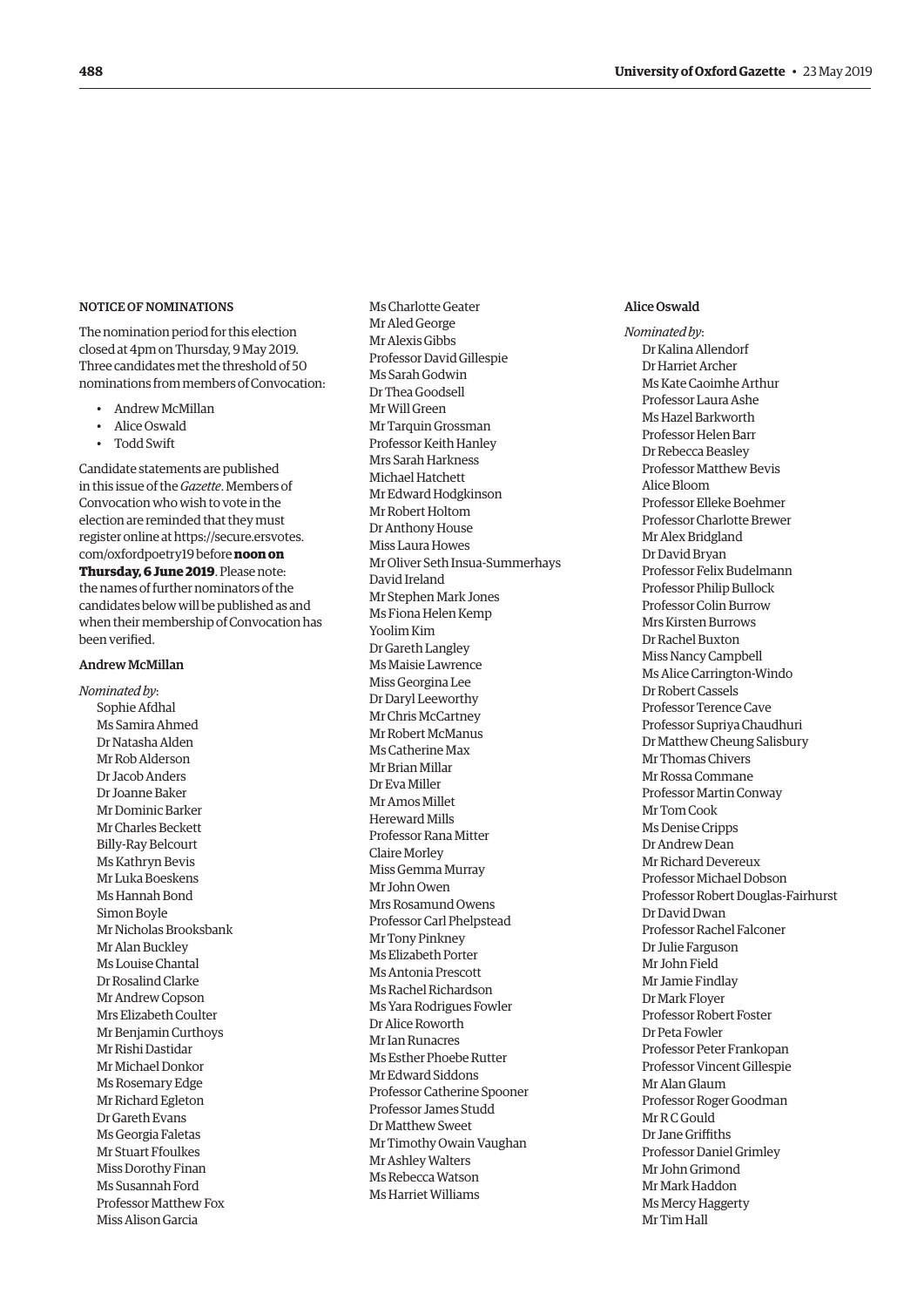<span id="page-22-0"></span>Professor Alexandra Harris Professor Stephen Harrison Mr Isaac Harrison Louth Professor Edmund Herzig Mr Dominic Hewett Dr Benjamin Higgins Dr Kerstin Hoge Dr Malcolm Howe Mr Peter Huhne Professor Gregory Hutchinson Professor Lorna Hutson Professor Katherine Ibbett Professor Jennifer Ingleheart Ms Angie Johnson Jeri Johnson Professor Susan Jones Thomas Karshan Professor John Kerrigan Professor Katrin Kohl Professor Carolyne Larrington Professor Emeritus Hermione Lee Professor Angela Leighton Ms Fiona Lensvelt Professor Suzannah Lipscomb Dr Jamie Lorimer Dr Charlie Louth Mr Michael Loveday Dr Erica McAlpine Professor Ian McBride Mr Harry McCarthy Professor Peter McDonald Mr Robin McGhee The Rev'd Dr Elizabeth Macfarlane Dr Tom MacFaul Professor Patrick McGuinness Professor Fiona Macintosh Dr Marina MacKay Professor Martin McLaughlin Mr Thomas McLaughlin Professor Kate McLoughlin Ms Lise McNally Professor Laurie Maguire Professor Laura Marcus Dr Michael Mayo Dr M Mendelssohn Mr Joseph Minden Dr Clare Morgan Dr Llewelyn Morgan Professor Teresa Morgan Dr Joseph Moshenska Sir Andrew Motion Dr Subha Mukherji Dr Kathryn Murphy Professor Lucy Newlyn

Ms Lucia Nixon Ms Jacqueline Norton Mr Bernard O'Donoghue Ms Ellen O'Neill Mr Richard Ovenden Dr Georgina Paul Dr Siofra Pierse Ms Hannah Pollard Dr William Poole Ms Antonia Potter Mr David Potter Professor Lloyd Pratt Professor Philomen Probert Professor Diane Purkiss Dr Josephine Quinn Mr Craig Raine Ms Namratha Rao Miss Victoria Reynolds The Rev'd Canon Leanne Roberts Major Nicola Roberts Dr Lynn Robson Professor Tim Rood Dr Tessa Roynon Dr Katherine Rundell Dr David Russell Dr Jenny Sager Dr Elizabeth Scott-Baumann Professor Catriona Seth Professor Jane Shaw Professor Sally Shuttleworth Ms Bailey Sincox Ms Sadie Slater Professor Helen Small Ms Celia Smith Dr Olivia Smith Professor Adam Smyth Mr Michael Spriggs Mr Nathan Stazicker Dr Hannah Sullivan Dr Helen Swift Professor Oliver Taplin Dr David Taylor Dr Nicola Trott Ms Charlotte Turnbull Dr Marion Turner Mrs Margaret Tween Charles Tyson Mrs Clare Wakeham Professor Daniel Wakelin Ms Lucy Ward Mr Christopher Whalen Ms Esther Osorio Whewell Mr David White Professor William Whyte

Mr Henry Wickham Professor Abigail Williams Professor David-Antoine Williams Dr Gillian Woods Miss Laura Wright Mr Miles Young

#### Todd Swift

*Nominated by*: Mr Timothy Ades Mr Dominick Ashe Mr Michael Atkinson Mr Xavier Bach Mr Andrew Baird Dr Jemma Borg Mr Andrew Breach Mr Nigel Burt Dr John Catherall Dr Karen Cull Mr Matej Damborsky Mr Michael Dangerfield Mrs Olivia Donnelly Dr Alice Dub Mr Alan Dunnett Mr George Evans Mr Gwennael Fedder Irina Fedorenko Mr James Flynn Ms Stephanie Forrest Mr Lyman Gamberton Mr Matthew Goldie-Scot Mr Alastair Hale Dr Ruofan Han Ms Rosanna Hildyard Mr David Hill Ms Anahita Hoose Miss Angela Jackson Mr Oliver Jones Mr Rio Jones Mr Adam Jordan Professor Mikko Kaasalainen Mark Kingstone Mr Duncan Larraz Mr Timothy Leddy Mr Henry Little Mr Mark McGuinness Dr Sean McMahon Mr Andrew Mangeot Dr Sam Meekings Mr Carl Morris Ms Alexandra Nachescu Mr Jonathan Naess Mr Lucy O'Brien Dr Alex O'Bryan-Tear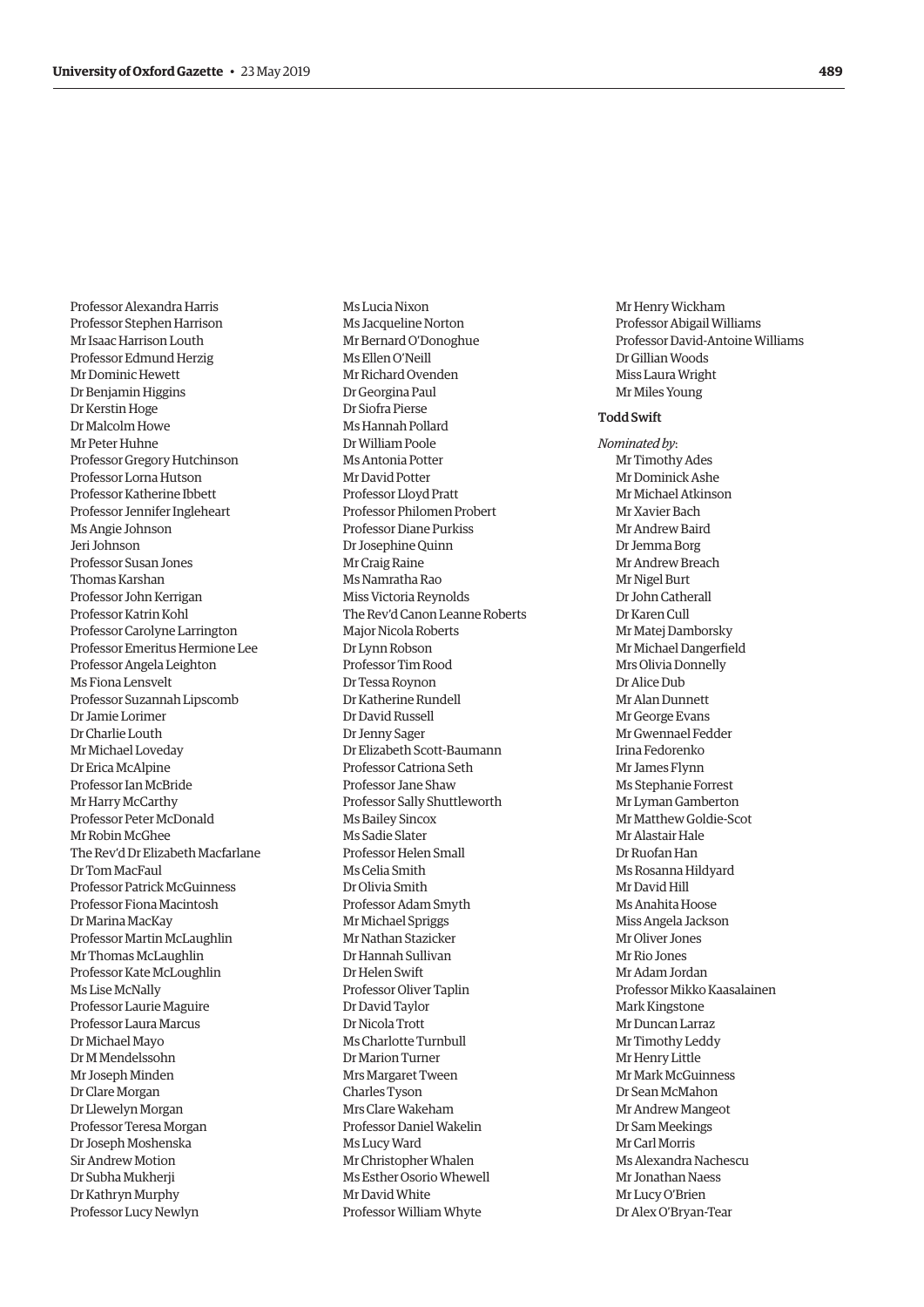Miss Lucy Oddy Mr Nicolas Ollivant Dr Vivienne Raper Mr John Richardson Miss Hannah Scaife Ms Jane Shillaker Mrs Alexandra Strnad Mr Tancred Taylor Ms Bethan Tichborne Mrs Mariia Tishenina Mr Simon Veksner Ms Jenny Whitworth Dr Laura Selena Wisnom Mr Renbin Woo Dr Samuel Garrett Zeitlin

# **Candidates' statements**

# ALICE OSWALD

I'd like to be considered for the position of poetry professor, which I see as an opportunity to deepen my research into Spoken Poetry and to bring that research to a wider audience.

It's important to me to find ways of connecting with the City of Oxford as well as the University and for this reason, besides delivering lectures, I'd like to stage some Extreme Poetry Events: for example allnight readings of long poems, poetry in the dark or in coloured light, even perhaps a Carnival of Translation, A Memory Palace, a Poem-Circus (like the Music-Circus of John Cage), or an exhibition of mobile poems. A book is a wonderfully quiet place, but I've always thought that poetry, if offered the right occasions, will rise to meet them and that one of our tasks as poets is to invent such occasions for ourselves and for others. I'd be delighted if I could tempt school children to take part in some of these.

I believe that poetry is, among other things, an ancient memory system, that it asks to be heard out loud or at least read in the manner of a musical score, that it promotes imaginative over rational understanding and that the strength of the imagination is its ability to think between disciplines and to conceive of wholes not just parts. While I was at University I was grateful that the Ruskin School of Art offered different approaches to learning and I like to think that a poetry professor might provide something similar, perhaps in the form of

workshops or structured conversations. There is after all plenty to discuss. It's exciting to be engaged in poetry at a time when its medium is changing almost as radically as it did in the eighth century B.C. I see no reason why Instagram poems shouldn't prove as rewarding as Concrete poems or the visual poems of classical Chinese and I'd welcome the chance to invite young poets to engage in discussion about what poetry has been and is becoming.

As a Homer fanatic, I'm keen to make links between ancient epic and contemporary performance poetry. Through my association with the Archive for Performance of Greek and Roman Drama, I'd like to remind people that a poem is always more than a written text and that short lyric poems need to operate among longer more theatrical forms, such as the verse drama, the song-cycle, the folk tale, the liturgy. I have recently been commissioned to write a book about Homer and it would be a pleasure to be in contact with other classicists while working on this.

In fact it goes without saying that my own poems would benefit immeasurably from contact with the University. I am currently working on a number of collaborations with visual artists, dancers and musicians and would love to try these out in a critical environment. And of course the Bodleian Library would be an invaluable resource for any poet.

## ANDREW MCMILLAN

It's a cliché, but poetry is having a bit of a 'moment' right now; more than any time in the past two decades we're witnessing a new generation of poets step forward and claim space within the prize-lists and the editorial boards and the inner-rooms of our art form. Yet still, the poets who have been so central to our culture for the past half-century continue to expand their craft, improving their body of work with each new poem, each new collection. The Oxford Professor of Poetry feels like a position which is uniquely suited to this current moment; both futurefacing, towards the student-body and yet with the weight and prestige of the lineage of predecessors standing behind it as well.

When I was in Year 9 or 10 of Secondary School, me and another boy from my class were grouped together with other kids from Barnsley and bussed down to Oxford as part of an Aim Higher campaign to get more of us to consider going to Oxbridge. My memories of the day are hazy, but I recall walking down some long corridors and then being taken to see the film The Day After Tomorrow in the evening, before travelling back up the next day.

It is true that I am young (though with half a decade on Keats, at his oldest), but I would hope to make a dynamic, insightful and fresh contribution to the life of poetry and literature at the university. Perhaps the best thing a role like this can do is to offer illumination of poets who time or fashions have pushed back into the dark.

There's a scene in The Day After Tomorrow where a huge wall of water is coming towards the cast as they stand in New York City; they seek shelter by hiding in the New York Public Library and (spoiler alert!) a select few of them stay there until they are rescued at the end of the film. It's an interesting image to contemplate at this current cultural intersection we find ourselves at. Perhaps there's a temptation to see this new generation as a flood seeking to drown out all tradition. Maybe there's a tendency to think of our plethora of midcareer and long-serving poets as solid, important, but a little bit dull, standing stoically as the wave approaches. Neither of these statements is true. Indeed if that wave had been allowed to reach the library, to reach the shelves and the tomes that slept on them, that would have been the ideal outcome. The new generation mixing with the central voices of our poetic culture. A professorship that speaks both forwards and looks back. A professorship which seeks to illuminate today, but also looks ahead, to tomorrow, and the day after that as well.

#### TODD SWIFT

I have been an international poetry activist, poet, small press publisher, editor, anthologist, and poetry tutor for over 30 years, beginning in Montreal, where I was mentored by Ezra Pound's mentee, Louis Dudek. I was listed in the *Oxford*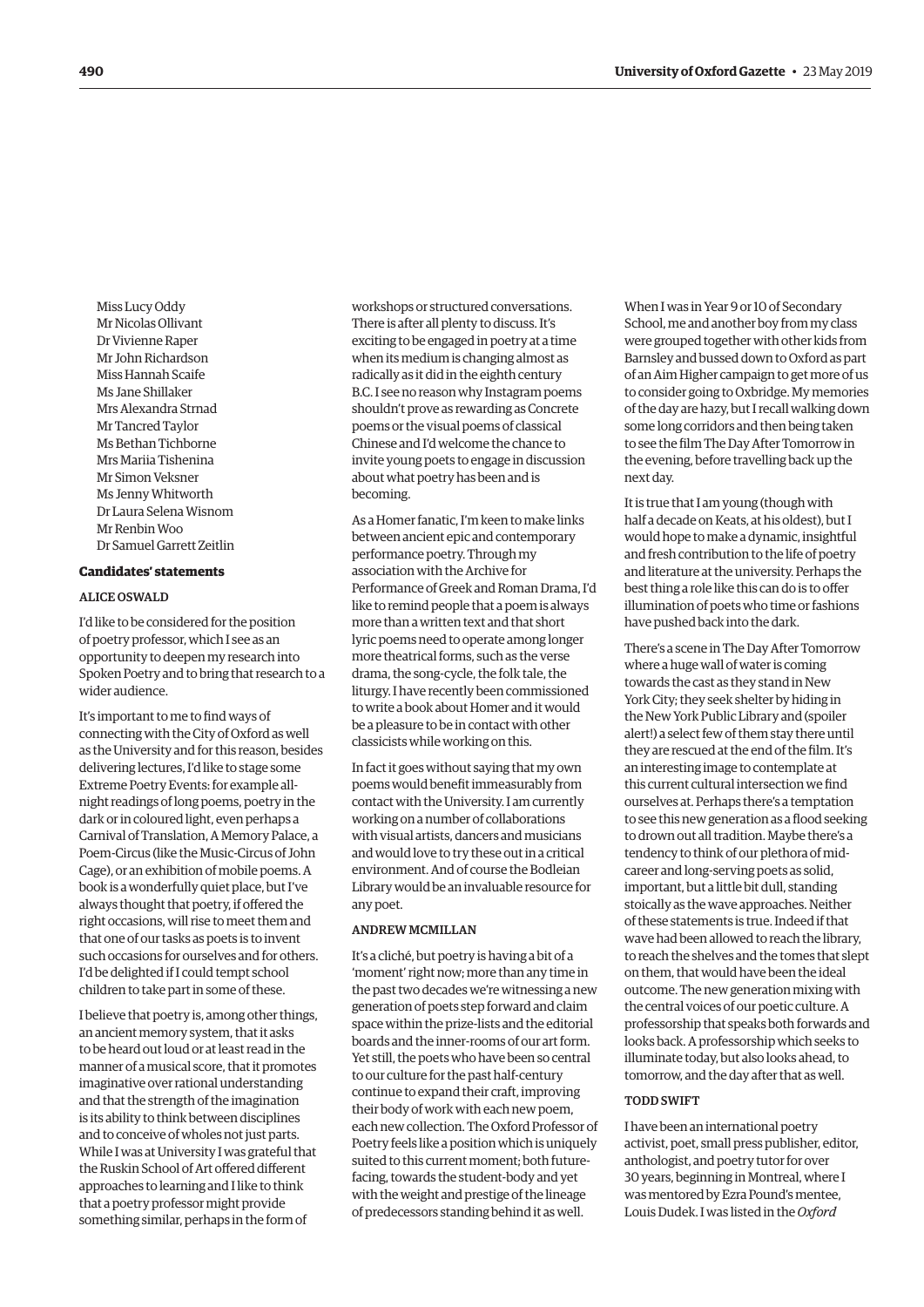# Advertisements

<span id="page-24-0"></span>*Companion to Modern Poetry*, and was the 2017–2018 Poet-in-residence at Pembroke College, Cambridge. As Oxfam GB's Poetin-residence I ran a national poetry contest and edited numerous anthologies, and ran a reading series for a decade. My own poetry has appeared across the world in periodicals and magazines; and in over 20 collections, including pamphlets. In 2003, I was featured on CNN for my work as a co-organiser of the Poets Against the War movement, and edited the Salt anthology. In the 90s I pioneered Fusion poetry, a hybrid of performance, hip hop, and digital poetries. My PhD is on style in modern poetry. Over three decades I have shown a commitment to innovation, encouragement, enthusiasm and excitement in poetry – and have always supported, and advocated for, a diverse and open understanding of what poetry is, and can do. As a Canadian-British poet, I bring a multilingual and multicultural vision to poetics and the promotion of ideas about poetry in the 21st century. The themes of my own poetry are relevant at this time, since my key themes are gender identity, pop culture, sex, desire, politics, violence, religious faith and doubt, ecology, and scientific inquiry, as they swirl about in a language mash-up – created by a fractured lexical construct that may or not be a coherent being. I am a high modernist romantic, taking my bearings from FT Prince, Hart Crane, Wallace Stevens as well as Pound and H.D. My work has been described as a strange admixture of Dylan Thomas and Paul Muldoon. It is in fact its own stylish melange of low and high diction, exploring the eccentric possibility of being a true person or persona in a hypermediated age. As a long-time public speaker and polemicist, I would enjoy the chance to lecture on current trends in poetry, and as a gadfly of sorts continue to ask questions of poetry, poets and poems.

#### **Advertising enquiries**

*Email*: [gazette.ads@admin.ox.ac.uk](mailto:gazette.ads@admin.ox.ac.uk) *Telephone*: 01865 (2)80548 *Web*[: https://gazette.web.ox.ac.uk/classified](https://gazette.web.ox.ac.uk/classified-advertising-gazette)advertising-gazette

#### **Deadline**

Advertisements are to be received by **noon on Wednesday** of the week before publication (ie eight days before publication). Advertisements must be submitted online.

#### **Charges**

Commercial advertisers: £30 per insertion of up to 70 words, or £60 per insertion of 71–150 words.

Private advertisers: £20 per insertion of up to 70 words, or £40 per insertion of 71–150 words.

See our website for examples of whether an advertisement is considered commercial [or private: https://gazette.web.ox.ac.uk/](https://gazette.web.ox.ac.uk/classified-advertising-gazette) classified-advertising-gazette.

#### **Online submission and payment**

Advertisements must be submitted and paid for online, using a credit card or debit card, through a secure website. For details, [see https://gazette.web.ox.ac.uk/classified](https://gazette.web.ox.ac.uk/classified-advertising-gazette)advertising-gazette.

# **Extracts from the terms and conditions of acceptance of advertisements** *General*

1. Advertisements are accepted for publication at the discretion of the editor of the *Gazette*.

*Note*. When an advertisement is received online, an acknowledgement will be emailed automatically to the email address provided by the advertiser. The sending of this acknowledgement does not constitute an acceptance of the advertisement or an undertaking to publish the advertisement in the *Gazette*.

2. The right of the *Gazette* to edit an advertisement, in particular to abridge when necessary, is reserved.

3. Advertisements must be accompanied by the correct payment, and must be received by the deadline stated above. *No refund can be made for cancellation after the acceptance of advertisements*.

4. Once an advertisement has been submitted for publication, no change to the text can be accepted.

5. Voucher copies or cuttings cannot be supplied.

#### *Charges*

6. Two separate charging arrangements will apply, for commercial and private advertisers. The rates applicable at any time will be published regularly in the *Gazette*, and may be obtained upon enquiry. The rates, and guidance on applicability of each rate, are also available online.

The editor's decision regarding applicability of these rates to an individual advertiser will be final.

#### *Disclaimer*

**7. The University of Oxford and Oxford University Press accept no responsibility for the content of any advertisement published in the** *Gazette***. Readers should note that the inclusion of any advertisement in no way implies approval or recommendation of either the terms of any offer contained in it or of the advertiser by the University of Oxford or Oxford University Press.**

# *Advertisers' Warranty and Indemnity*

**13. The advertiser warrants:**

**(i) Not to discriminate against any respondents to an advertisement published in the** *Gazette* **on the basis of their gender, sexual orientation, marital or civil partner status, gender reassignment, race, religion or belief, colour, nationality, ethnic or national origin, disability or age, or pregnancy.**

(ii) That the advertisement does not contravene any current legislation, rules, regulations or applicable codes of practice.

(iii) That it is not in any way illegal or defamatory or a breach of copyright or an infringement of any other person's intellectual property or other rights.

*You are advised to view our full Terms and Conditions of acceptance of advertisements. Submission of an advertisement implies acceptance of our terms and conditions, which may be found at https://gazette.web.ox.ac. [uk/classified-advertising-gazette](https://gazette.web.ox.ac.uk/classified-advertising-gazette), and may also be obtained on application to Gazette Advertisements, Public Affairs Directorate, University Offices, Wellington Square, Oxford OX1 2JD.*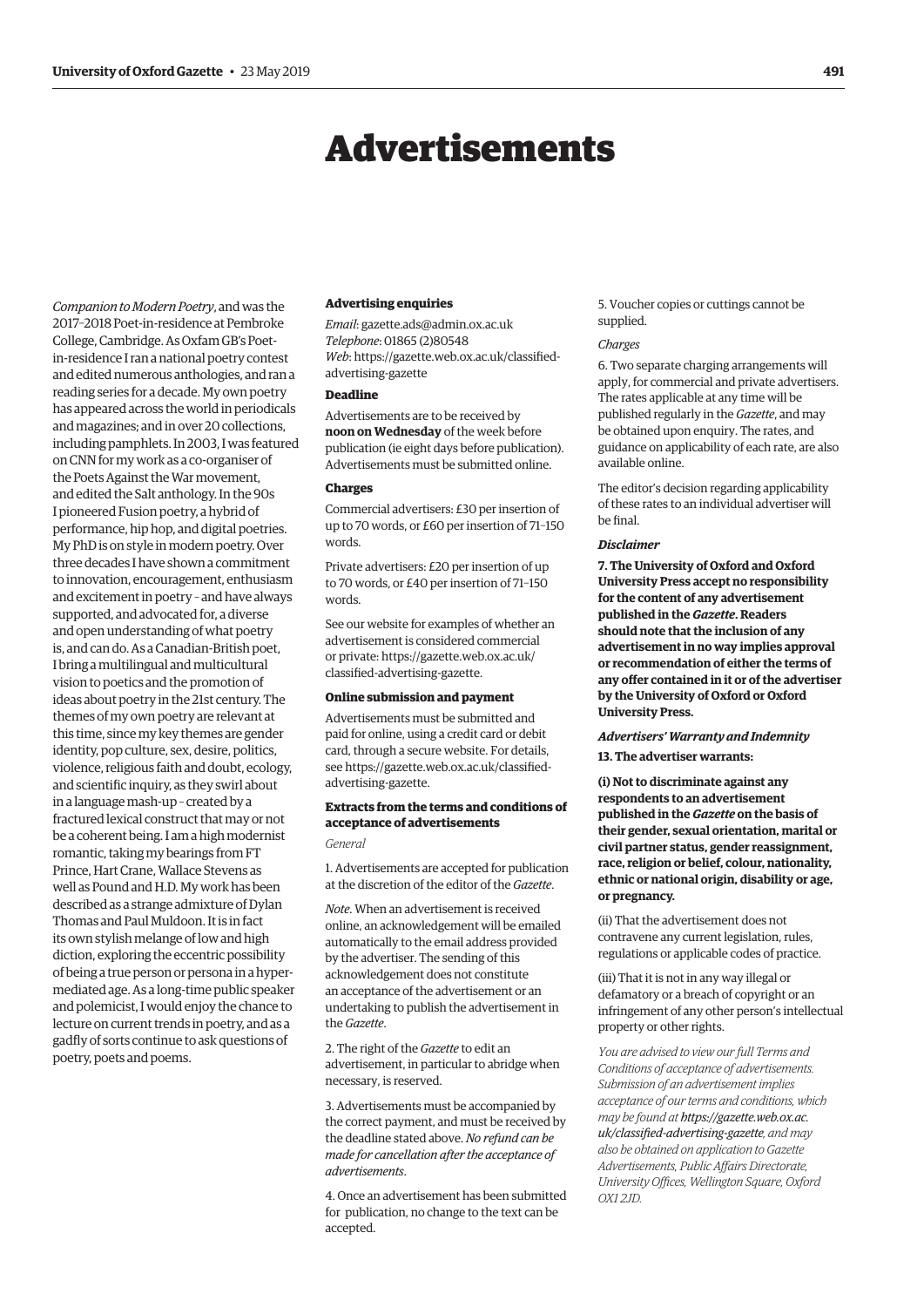# **Miscellaneous**

**The Anchor pub**, dining rooms and terrace – close to Jericho. We serve simple, honest, fresh food with daily changing seasonal specials, an extensive wine list and great beer. Our 2 private dining rooms can seat 14 and 16 and are available for meetings or dinner parties. We are open 9am–11pm Mon–Fri and 8am–11pm Sat and Sun. 2 Hayfield Rd, Oxford OX2 6TT. Tel: 01865 510282. Web: [www.theanchoroxford.](http://www.theanchoroxford.com) [com.](http://www.theanchoroxford.com)

**Stone Pine Design** card publisher specialising in wood engraving, linocuts and Oxfordshire. Beautifully produced, carefully selected designs by internationally renowned artists. Web: [www.stonepinedesign.co.uk](http://www.stonepinedesign.co.uk).

**St Giles' Parish Rooms for hire**. Ideally located close to the city centre at 10 Woodstock Rd OX2 6HT. There is a main hall and a meeting room that can be hired together or separately, and full kitchen facilities. For enquiries regarding availability and to arrange a site visit, contact Meg Peacock, Benefice Manager: 07776 588712 or [sgsm.benefice.](mailto:sgsm.benefice.manager@gmail.com) [manager@gmail.com.](mailto:sgsm.benefice.manager@gmail.com)

#### **Research participants sought**

**Volunteers needed for Parkinson's Disease study** (ethics approval reference: R61310/ RE001). We are looking for individuals aged 50–75 who have been diagnosed with Parkinson's Disease in the last 6 years to take part in a research study assessing the effects of their usual medication on learning and memory. If you are interested and would like more information, please contact us: [pdcognition@psych.ox.ac.uk](mailto:pdcognition@psych.ox.ac.uk) or 01865 618245. Time and travel expenses will be reimbursed.

**We are now recruiting for a BCG challenge study** in healthy adults to help develop TB vaccines. Participants will be reimbursed for their time and travel from £685 to £725. Get in touch to find out more: [www.jenner.ac.uk/](http://www.jenner.ac.uk/tb043) [tb043.](http://www.jenner.ac.uk/tb043)

**We will use MRI to examine** how chemicals in your brain change whilst you perform a joystick-based computer task. Volunteers should be aged 18–35, right-handed, in good health, not pregnant, without metal in their head or body (except fillings), without metallic implants (eg pacemaker) and free from surgery in the past 3 months. Reimbursement provided for time and travel. For more information and potential dates contact Caroline Nettekoven at [joystick.study@psych.](mailto:joystick.study@psych.ox.ac.uk) [ox.ac.uk.](mailto:joystick.study@psych.ox.ac.uk)

# **Groups and societies**

**The Oxford University Newcomers' Club** at the University Club, 11 Mansfield Rd, OX1 3SZ, welcomes the wives, husbands or partners of visiting scholars, of graduate students and of newly appointed academic and administrative members of the University. We offer help, advice, information and the opportunity to meet others socially. Informal coffee mornings are held in the club every Wednesday 10.30am–noon (excluding the Christmas vacation). Newcomers with children (aged 0–4) meet every Fri in term 10.15am–11.45am. We have a large programme of events including tours of colleges, museums and other places of interest. Other term-time activities include a book group, informal conversation group, garden group, antiques group, an opportunity to explore Oxfordshire and an Opportunities in Oxford group. Visit our website: [www.newcomers.ox.ac.uk](http://www.newcomers.ox.ac.uk).

**Oxford Research Staff Society** (OxRSS) is run by and for Oxford research staff. It provides researchers with social and professional networking opportunities, and a voice in University decisions that affect them. Membership is free and automatic for all research staff employed by the University of Oxford. For more information and to keep up to date, see: web: [www.oxrss.ox.ac.uk;](http://www.oxrss.ox.ac.uk) Facebook: [http://fb.me/oxrss;](http://fb.me/oxrss) Twitter: @ResStaffOxford; mailing list: [researchstaff](mailto:researchstaff-subscribe@maillist.ox.ac.uk)[subscribe@maillist.ox.ac.uk](mailto:researchstaff-subscribe@maillist.ox.ac.uk).

# **Restoration and Conservation of Antique Furniture**

**John Hulme** undertakes all aspects of restoration. 30 years' experience. Collection and delivery. For free advice, telephone or write to the Workshop, 11A High St, Chipping Norton, Oxon, OX7 5AD. Tel: 01608 641692.

#### **Sell your unwanted books**

**Sell your unwanted books** at competitive prices. If you need extra space or are clearing college rooms, a home or an office, we would be keen to quote for books and CDs. Rare items and collections of 75 or more wanted if in VG condition; academic and non-academic subjects. We can view and collect. Contact Graham Nelson at History Bookshop Ltd on 01451 821660 or [sales@historybookshop.com](mailto:sales@historybookshop.com).

#### **Antiques bought and sold**

**Wanted and for sale** – quality antiques such as furniture, fire guards, grates and related items, silver, pictures, china and objets d'art. Please contact Greenway Antiques of Witney, 90 Corn Street, Witney OX28 6BU on 01993 705026 or 07831 585014 or email [jean\\_greenway@hotmail.com](mailto:jean_greenway@hotmail.com).

#### **Services Offered**

**Big or small, we ship it all**. Plus free pick up anywhere in Oxford. Also full printing services available (both online and serviced), 24 hour photocopying, private mailing addresses, fax bureau, mailing services and much more. Contact or visit Mail Boxes Etc, 266 Banbury Rd, Oxford. Tel: 01865 514655. Fax: 01865 514656. Email: [staff@mbesummertown.co.uk](mailto:staff@mbesummertown.co.uk). Also at 94 London Rd, Oxford. Tel: 01865 741729. Fax: 01865 742431. Email: [staff@](mailto:staff@mbeheadington.co.uk) [mbeheadington.co.uk.](mailto:staff@mbeheadington.co.uk)

**Airport transfer/chauffeur service**. If you are looking for a reliable and experienced transfer service I would be happy to discuss your needs. Last year I handled 328 airport transfers successfully and I have over 20 years' experience. Account customers welcome and all major credit cards accepted. Comfortable and reliable Heathrow service. Contact Tim Middleton. Tel: 07751 808763 or email: [timothy.middleton2@btopenworld.com](mailto:timothy.middleton2@btopenworld.com).

#### **Independent Pensions and Financial**

**Advice**. Austin Chapel Independent Financial Advisers LLP provide bespoke pensions and financial advice to staff working for the University of Oxford. We provide Annual Allowance and Lifetime Allowance pension tax mitigation advice and calculations. In addition, we can provide projections of future pension benefits to ensure your retirement plans are on course to meet your retirement income requirements. We also offer an independent investment review service to help ensure that your investment portfolio still meets your current attitude to risk and is tax efficient. The initial meeting can be held at your workplace, home or our central Oxford offices. There is no cost for the initial meeting. For more information contact Gary O'Neill on 01865 304094 or email [gary.oneill@](mailto:gary.oneill@austinchapel.co.uk) [austinchapel.co.uk](mailto:gary.oneill@austinchapel.co.uk).

**Carpenter/joiner**. For bookcases, wardrobes, etc, made on site to your specifications. Portfolio available. Call Rob Guthrie on 01608 677423 (evening) or 07961 444957 (daytime). Email: [rob.s.guthrie@gmail.com](mailto:rob.s.guthrie@gmail.com).

#### **Domestic Services**

**Fantastic Services now in Oxford**. Enjoy more free time. Have your home chores and garden care solved by dedicated and fully equipped pros. Go to [fantasticservices.com/](http://fantasticservices.com/oxford) [oxford](http://fantasticservices.com/oxford) – simply check the availability and prices for your area and book for whenever it is most convenient! Use promo code OXUNI to get £15 off all cleaning, gardening and handyman services. T&Cs apply.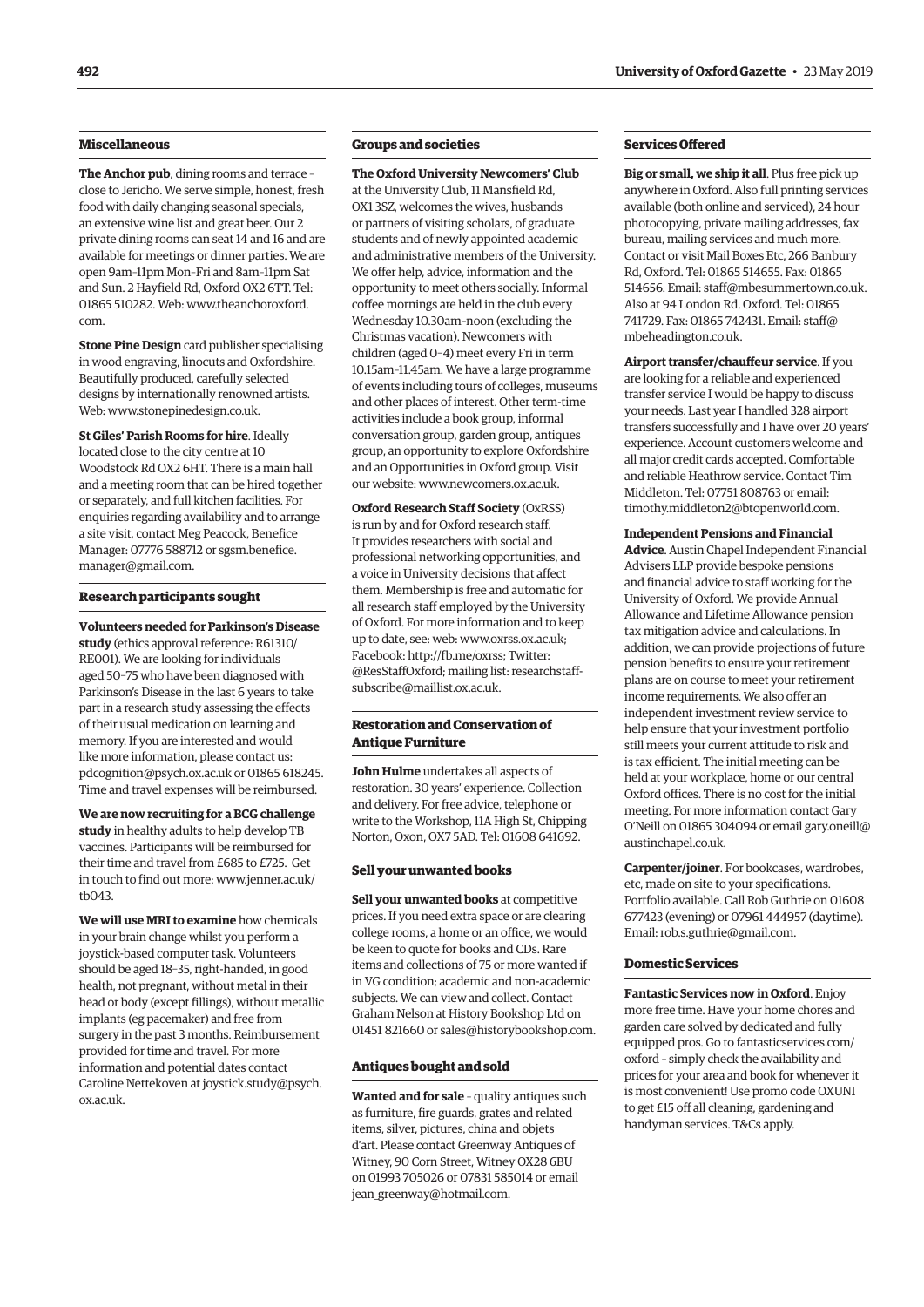# **Houses to Let**

**Rent our 4/5-bed detached house** in Oxford. Yearly let available Jul 2019. Family house, 4 bedrooms, 3 bathrooms in residential north Oxford, 1 mile from city centre. Ideal location for schools, shops, sports centre, doctor, dentist. Open-plan sitting room, sunny southfacing dining area, further reception room. Fitted kitchen. Utility room. Off-street parking. Easily managed gardens. £2,495 pcm. Tel: +44 7779 392229. Email: [r.aronson@talktalk.net](mailto:r.aronson@talktalk.net).

# **Accommodation Offered**

**Visiting academics welcomed** as paying guests for short or long stays in comfortable home of retired academic couple. Situated in quiet, leafy close in north Oxford within easy distance of main University buildings, town centre, river, shops and restaurants. Rooms have free TV, Wi-Fi, refrigerator, microwave, kettle, tea, coffee, central heating. Linen, cleaning, breakfast all included in the very moderate terms. Email: [DVL23@me.com](mailto:DVL23@me.com).

**scottfraser** – market leaders for quality Oxfordshire property. Selling, letting, buying, renting, investing – we are here to help. Visit [www.scottfraser.co.uk](http://www.scottfraser.co.uk) for more information or call: Headington sales: 01865 759500; Summertown sales: 01865 553900; East Oxford sales: 01865 244666; Witney sales: 01993 705507; Headington lettings: 01865 761111; Summertown lettings: 01865 554577; East Oxford and student lettings: 01865 244666; Witney lettings: 01993 777909.

# **Self-catering Apartments**

**Visiting Oxford?** Studio, 1-, 2- and 3-bed properties conveniently located for various colleges and University departments. Available from 1 week to several months. Apartments are serviced, with linen provided and all bills included. Details, location maps and photos can be found on our website at [www.](http://www.shortletspace.co.uk) [shortletspace.co.uk.](http://www.shortletspace.co.uk) Contact us by email on [stay@shortletspace.co.uk](mailto:stay@shortletspace.co.uk) or call us on 01993 811711.

**Shortlet studios** for singles or couples needing clean, quiet self-catering accommodation for weeks or months. Handy for High St (town, colleges), Cowley Rd (shops, restaurants), University sportsground (gym, pool), Oxford Brookes campuses, buses (London, airports, hospitals). Modern, selfcontained, fully furnished including cooking and laundry facilities, en-suite bathroom, Wi-Fi broadband, TV/DVD/CD, central heating, cleaning and fresh linen weekly. Off-road parking for cars and bikes. Taxes and all bills included. Enquiries: [stay@oxfordbythemonth.](mailto:stay@oxfordbythemonth.com) [com.](mailto:stay@oxfordbythemonth.com)

#### **Looking for 5-star serviced accommodation**

right in the heart of the city? Swailes Suites offer city centre, award-winning maisonettes and apartments providing that 'home from home' feel that will help you get the most out of your stay. The Swailes Suites 'easy in, easy out' flexible booking arrangements, from 3 days to 6 months, together with good transport links make arrival and departure hassle-free. Check out our website at [www.](http://www.swailessuites.co.uk) [swailessuites.co.uk](http://www.swailessuites.co.uk), contact Debbie on 01865 318547 or email [debbie@nops.co.uk](mailto:debbie@nops.co.uk). Office established more than 25 years in 47 Walton Street, Jericho, OX2 6AD.

**Affordable serviced accommodation** from £70 a night. Luxury apartments and houses within a short walk to the centre of Oxford suitable for singles, couples, families, professionals. Bills, taxes, internet, linen, housekeeping, self-check-in, cooking facilities, TV, heating, private parking (at some locations), private bathroom included. Stays from 2 days upwards with discounts for long-term bookings. Over 40 years of property letting experience. Enquiries: [info@](mailto:info@sleepandstayoxford.com) [sleepandstayoxford.com.](mailto:info@sleepandstayoxford.com)

# **Holiday Lets**

**Cornwall cottage and restored chapel** in quiet hamlet on South West Coast Path within 100m of the sea and minutes from Caerhays and Heligan. Each property sleeps 6. Comfortably furnished, c/h, wood burner and broadband. Ideal for reading, writing, painting, walking, bathing, bird watching. Beautiful beach perfect for bucket and spade family holidays. Short winter breaks available from £250. Tel: 01865 558503 or 07917 864113. Email: [gabriel.amherst@btconnect.com](mailto:gabriel.amherst@btconnect.com). See: [www.cornwallcornwall.com](http://www.cornwallcornwall.com).

**Choose from over 11,000 holiday villas**  and apartments in Spain with Clickstay. We make it easy for you to make the perfect choice with our verified renter reviews and a dedicated customer services team. You can choose from modern apartments in Mallorca to whitewashed traditional fincas in Tenerife from just £73 pw! Many of our rental properties have private pools, sea views and large gardens with BBQ facilities. See: [www.](http://www.clickstay.com/spain) [clickstay.com/spain.](http://www.clickstay.com/spain)

**Scottish Highlands,** Braemar, pretty village in stunning mountain scenery. Combining historic charm with contemporary chic and comfort, this listed cottage dates back to 1750, with large bright Victorian extension. 3 bedrooms, 2 bathrooms, loads of character. Mountain views, log-burning stoves, secluded garden, just 5 mins' walk to excellent pubs, restaurants and the muchhyped Fife Arms Hotel. Fabulous walking straight from the door. Dog friendly. See: [www.](http://www.braemarholidaycottage.co.uk) [braemarholidaycottage.co.uk](http://www.braemarholidaycottage.co.uk).

#### **Property for Sale**

**Brittany 'secret cottage'**. Unusual 200-yearold stone cottage at end of farmland track near Gourin, Département de Morbihan. La paix profonde dans la France profonde! Occasional sounds of tinkling cowbells. Suit writer/academic etc. £69,000 (drastically reduced – needs work but habitable). Farmer neighbour helpful, not intrusive. Easy ferry from Portsmouth. Could be main home if not needing to be in Oxford that often. Details/ pictures: [rhys1@hotmail.com.](mailto:rhys1@hotmail.com)

**Mosaics, Oxford** – an exciting new development and demonstrator NHS Healthy New Town – within easy reach of the city and Headington via networks of cycle routes and public transport. Stylish and architecturally elegant properties: from 1-bedroom modern apartments to spacious detached family houses. Show apartment and home open daily 10am–5.30pm. Help to Buy available. Contact Savills: 01865 269010. For more information see:<http://mosaicsoxford.co.uk>.